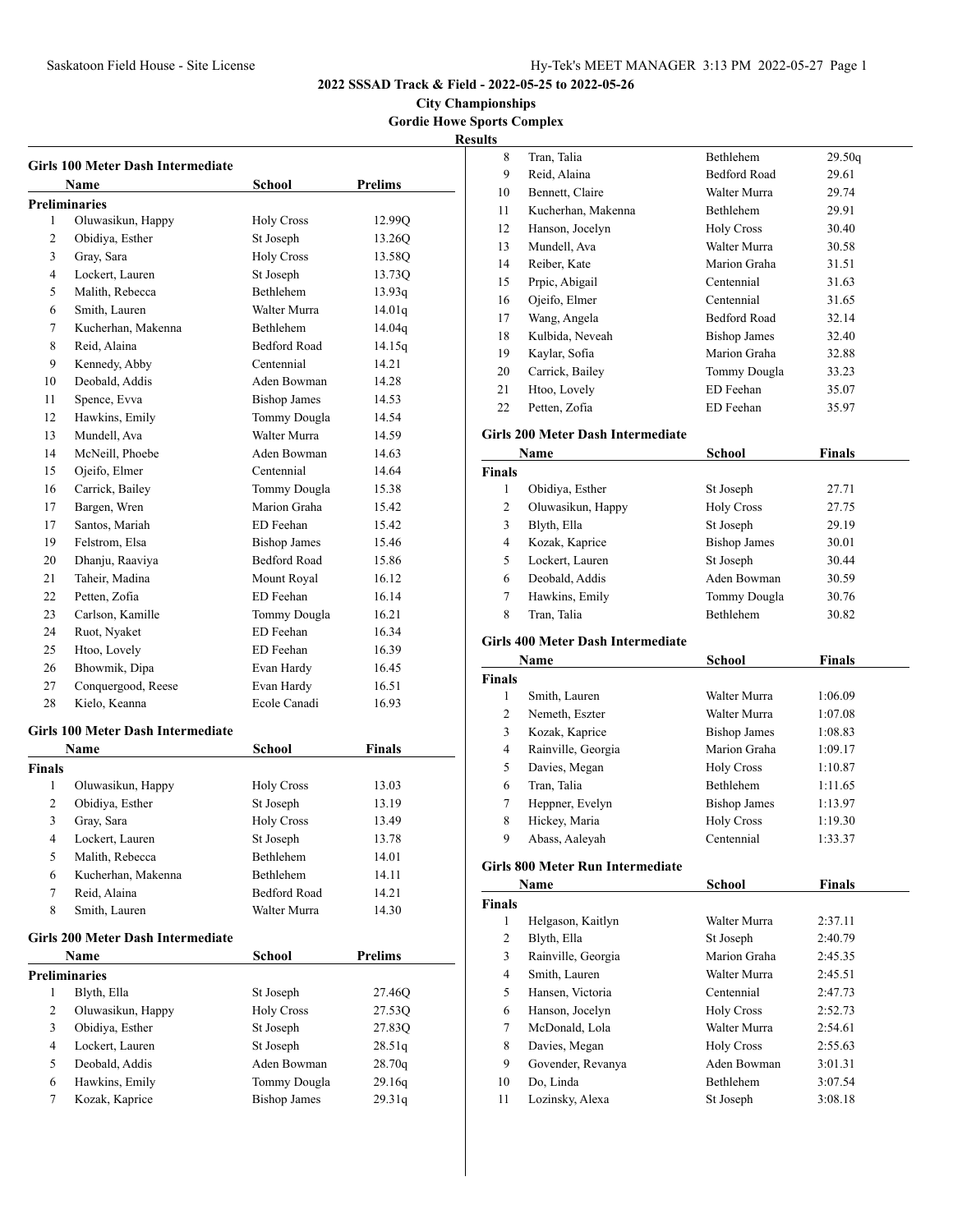**City Championships Gordie Howe Sports Complex Results**

|                | Name                                       | School                           | <b>Finals</b>      |
|----------------|--------------------------------------------|----------------------------------|--------------------|
| 12             | Haq, Isra                                  | <b>Bedford Road</b>              | 3:38.36            |
| 13             | Cameron, Cami                              | <b>Bedford Road</b>              | 3:50.32            |
|                |                                            |                                  |                    |
|                | <b>Girls 1500 Meter Run Intermediate</b>   |                                  |                    |
|                | Name                                       | School                           | Finals             |
| Finals<br>1    |                                            | Walter Murra                     |                    |
| 2              | Nemeth, Eszter<br>Helgason, Kaitlyn        | Walter Murra                     | 5:16.38<br>5:21.36 |
| 3              | Blyth, Ella                                |                                  |                    |
| 4              |                                            | St Joseph                        | 5:29.32<br>5:59.96 |
| 5              | Govender, Revanya                          | Aden Bowman<br>Marion Graha      | 6:06.43            |
|                | Rainville, Georgia<br>Hansen, Victoria     | Centennial                       | 6:06.74            |
| 6              |                                            | <b>Holy Cross</b>                |                    |
| 7<br>8         | Davies, Megan                              |                                  | 6:10.77            |
|                | Hickey, Abby<br>Do, Linda                  | <b>Holy Cross</b><br>Bethlehem   | 6:32.95            |
| 9              |                                            |                                  | 6:33.50            |
| 10             | Lozinsky, Alexa<br>Cameron, Cami           | St Joseph<br><b>Bedford Road</b> | 6:34.71            |
| 11             |                                            | <b>Bedford Road</b>              | 7:54.14            |
| 12             | Haq, Isra                                  |                                  | 7:59.71            |
|                | <b>Girls 3000 Meter Run Intermediate</b>   |                                  |                    |
|                | Name                                       | School                           | <b>Finals</b>      |
| <b>Finals</b>  |                                            |                                  |                    |
| 1              | Nemeth, Eszter                             | Walter Murra                     | 12:00.45           |
| 2              | Helgason, Kaitlyn                          | Walter Murra                     | 12:19.64           |
| 3              | Davies, Megan                              | <b>Holy Cross</b>                | 14:21.13           |
| 4              | Hickey, Abby                               | <b>Holy Cross</b>                | 14:52.46           |
| 5              | Do, Linda                                  | Bethlehem                        | 16:19.70           |
|                | Girls 80 Meter Hurdles Intermediate        |                                  |                    |
|                | Name                                       | School                           | <b>Prelims</b>     |
|                | <b>Preliminaries</b>                       |                                  |                    |
| 1              | Oluwasikun, Happy                          | <b>Holy Cross</b>                | 14.13Q             |
| 2              | Reid, Alaina                               | Bedford Road                     | 14.20Q             |
| 3              | Kennedy, Abby                              | Centennial                       | 14.47Q             |
| 4              | Kaur, Amishi                               | Centennial                       | 15.38Q             |
| 5              | Hanson, Jocelyn                            | <b>Holy Cross</b>                | 14.92q             |
| 6              | Freeman, Maggie                            | Walter Murra                     | 15.48q             |
| $\mathcal{L}$  | Malith, Rebecca                            | Bethlehem                        | 16.30q             |
| 8              | Hawkins, Emily                             | Tommy Dougla                     | 16.40q             |
| 9              | Ordonez, Brihanne                          | Bethlehem                        | 17.04              |
| 10             | Bargen, Wren                               | Marion Graha                     | 18.02              |
|                |                                            |                                  |                    |
|                | <b>Girls 80 Meter Hurdles Intermediate</b> |                                  |                    |
|                | Name                                       | <b>School</b>                    | <b>Finals</b>      |
| Finals         |                                            |                                  |                    |
| 1              | Reid, Alaina                               | Bedford Road                     | 13.93              |
| 2              | Kennedy, Abby                              | Centennial                       | 13.97              |
| 3              | Hanson, Jocelyn                            | <b>Holy Cross</b>                | 14.25              |
| $\overline{4}$ | Kaur, Amishi                               | Centennial                       | 15.20              |
| 5              | Freeman, Maggie                            | Walter Murra                     | 15.59              |
| 6              | Hawkins, Emily                             | Tommy Dougla                     | 15.95              |
| 7<br>---       | Malith, Rebecca                            | Bethlehem                        | 17.03              |
|                | Oluwasikun, Happy                          | <b>Holy Cross</b>                | DNF                |

| Girls 4x100 Meter Relay Intermediate |                                      |                                  |                   |  |
|--------------------------------------|--------------------------------------|----------------------------------|-------------------|--|
|                                      | Team                                 | Relay                            | Finals            |  |
| <b>Finals</b>                        |                                      |                                  |                   |  |
| 1                                    | <b>Holy Cross</b>                    | A                                | 52.48             |  |
| 2                                    | <b>Bethlehem</b>                     | A                                | 55.15             |  |
| 3                                    | St Joseph                            | A                                | 55.77             |  |
| 4                                    | Centennial                           | A                                | 57.75             |  |
| 5                                    | Walter Murray                        | A                                | 58.02             |  |
| 6                                    | Aden Bowman                          | A                                | 58.46             |  |
| 7                                    | <b>Bishop James Mahoney</b>          | A                                | 59.53             |  |
| 8                                    | <b>Bedford Road</b>                  | A                                | 1:01.39           |  |
| 9                                    | <b>Tommy Douglas</b>                 | A                                | 1:02.52           |  |
| 10                                   | ED Feehan                            | A                                | 1:03.90           |  |
| 11                                   | Evan Hardy                           | А                                | 1:04.81           |  |
|                                      | Girls 4x400 Meter Relay Intermediate |                                  |                   |  |
|                                      | Team                                 | Relay                            | <b>Finals</b>     |  |
| <b>Finals</b>                        |                                      |                                  |                   |  |
| 1                                    | Walter Murray                        | A                                | 4:33.76           |  |
| 2                                    | <b>Holy Cross</b>                    | A                                | 4:38.82           |  |
| 3                                    | Aden Bowman                          | A                                | 4:59.99           |  |
| 4                                    | Centennial                           | А                                | 5:12.52           |  |
| 5                                    | Bethlehem                            | А                                | 5:12.53           |  |
|                                      |                                      |                                  |                   |  |
|                                      | <b>Girls High Jump Intermediate</b>  |                                  |                   |  |
|                                      | Name                                 | School                           | Finals            |  |
| <b>Finals</b><br>1                   |                                      |                                  | 1.50 <sub>m</sub> |  |
| $\overline{c}$                       | Hanson, Jocelyn<br>McNeill, Phoebe   | <b>Holy Cross</b><br>Aden Bowman | 1.40m             |  |
| 3                                    | Nagy, Nathalie                       | <b>Bishop James</b>              | 1.35m             |  |
| $\overline{4}$                       | Couture, Addison                     | <b>Holy Cross</b>                | 1.30m             |  |
| $---$                                | Ojeifo, Elmer                        | Centennial                       | NH                |  |
| $---$                                | Malith, Rebecca                      | Bethlehem                        | NH                |  |
| $---$                                | Leswick, Lia                         | Evan Hardy                       | NH                |  |
| ---                                  | Prpic, Abigail                       | Centennial                       | NH                |  |
| $---$                                | Reiber, Kate                         | Marion Graha                     | NH                |  |
|                                      |                                      |                                  |                   |  |
|                                      | <b>Girls Pole Vault Intermediate</b> |                                  |                   |  |
|                                      | Name                                 | <b>School</b>                    | Finals            |  |
| Finals                               |                                      |                                  |                   |  |
| 1                                    | Hirschfeld, Emily                    | Aden Bowman                      | 2.10 <sub>m</sub> |  |
| $\overline{c}$                       | Vong, Jasmine                        | Marion Graha                     | 1.80 <sub>m</sub> |  |
| ---                                  | Stryker, Elizabeth                   | Evan Hardy                       | NH                |  |
| $---$                                | Kaylar, Sofia                        | Marion Graha                     | NH                |  |
|                                      | <b>Girls Long Jump Intermediate</b>  |                                  |                   |  |
|                                      | Name                                 | School                           | Finals            |  |
| <b>Finals</b>                        |                                      |                                  |                   |  |
| 1                                    | Obidiya, Esther                      | St Joseph                        | 4.88m             |  |
| $\overline{c}$                       | Blyth, Ella                          | St Joseph                        | 4.69m             |  |
| 3                                    | Oluwasikun, Happy                    | <b>Holy Cross</b>                | 4.46m             |  |
| 4                                    | Akon, Mona                           | Bethlehem                        | 4.43m             |  |
| 5                                    | Oluwabiyi, Ileriouwakiye             | <b>Holy Cross</b>                | 4.26m             |  |
| 6                                    | Smith, Lauren                        | Walter Murra                     | 4.22m             |  |
| 7                                    | Kozak, Kaprice                       | <b>Bishop James</b>              | 4.20m             |  |
|                                      |                                      |                                  |                   |  |
|                                      |                                      |                                  |                   |  |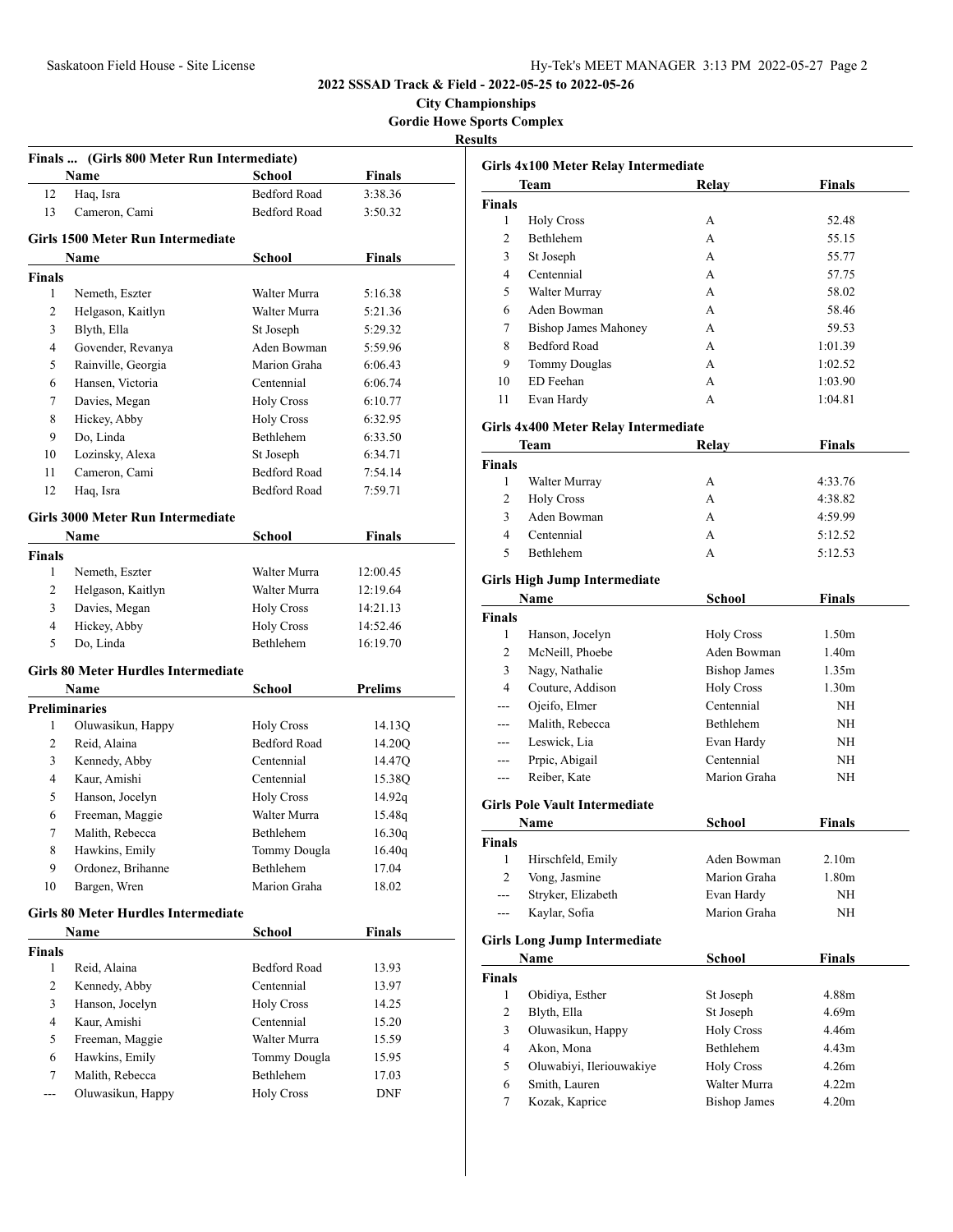## **City Championships Gordie Howe Sports Complex**

**Results**

|               | Finals  (Girls Long Jump Intermediate)         |                     |                   |
|---------------|------------------------------------------------|---------------------|-------------------|
|               | Name                                           | School              | <b>Finals</b>     |
| 8             | Vong, Jasmine                                  | Marion Graha        | 4.08 <sub>m</sub> |
| 9             | Do, Linda                                      | Bethlehem           | 4.01m             |
| 10            | Kaur, Amishi                                   | Centennial          | 3.98m             |
| 11            | Govender, Revanya                              | Aden Bowman         | 3.96m             |
| 12            | Deobald, Addis                                 | Aden Bowman         | 3.77 <sub>m</sub> |
| 13            | Genoway, Nevaeh                                | <b>Bedford Road</b> | 3.64 <sub>m</sub> |
| 14            | Sparks, Megan                                  | Marion Graha        | 3.49m             |
| 15            | Lyons, Elizabeth                               | Tommy Dougla        | 3.47m             |
| 16            | Taheir, Madina                                 | Mount Royal         | 3.44m             |
| 17            | Bennetch, Emmalee                              | Evan Hardy          | 3.42 <sub>m</sub> |
| 18            | Pyakutch, Sydney                               | Tommy Dougla        | 3.31 <sub>m</sub> |
| 19            | Ahmed, Farida                                  | Walter Murra        | 3.27 <sub>m</sub> |
|               | <b>Girls Triple Jump Intermediate</b>          |                     |                   |
|               | Name                                           | <b>School</b>       | <b>Finals</b>     |
| <b>Finals</b> |                                                |                     |                   |
| 1             | Akon, Mona                                     | Bethlehem           | 9.29m             |
| 2             | Kozak, Kaprice                                 | <b>Bishop James</b> | 8.83 <sub>m</sub> |
| 3             | Oluwabiyi, Ileriouwakiye                       | <b>Holy Cross</b>   | 8.79m             |
| 4             | Vong, Jasmine                                  | Marion Graha        | 8.73 <sub>m</sub> |
| 5             | Patkau, Zandria                                | <b>Bishop James</b> | 8.50m             |
| 6             | Deobald, Addis                                 | Aden Bowman         | 8.47m             |
| 7             | Rainville, Georgia                             | Marion Graha        | 8.18m             |
| 8             | Taheir, Madina                                 | Mount Royal         | 8.08 <sub>m</sub> |
| 9             | Oyefuga, Debby                                 | St Joseph           | 7.15m             |
| 10            | Kielo, Keanna                                  | Ecole Canadi        | 6.77m             |
| 11            | Lyons, Elizabeth                               | Tommy Dougla        | 6.37m             |
|               | <b>Girls Shot Put Intermediate</b>             |                     |                   |
|               | Name                                           | School              | <b>Finals</b>     |
| <b>Finals</b> |                                                |                     |                   |
| 1             | Liebrecht, Zoey                                | Aden Bowman         | 9.35m             |
| 2             | Shadiya, Anjola                                | <b>Holy Cross</b>   | 8.98m             |
| 3             | Olaobaju, Ayomide                              | <b>Bishop James</b> | 8.74m             |
| 4             | Lockert, Lauren                                | St Joseph           | 8.59m             |
| 5             | Rochefort, Kaelynn                             | Bethlehem           | 8.42m             |
| 6             | Disue, Faithful                                | <b>Holy Cross</b>   | 8.39m             |
| $\mathcal{L}$ | Peacock, Shelby                                | Tommy Dougla        | 7.71m             |
| 8             | Pyakutch, Sydney                               | Tommy Dougla        | 7.16m             |
| 9             | Merideth, Maddi                                | Aden Bowman         | 6.84m             |
| 10            | Dhanju, Raaviya                                | Bedford Road        | 6.59m             |
| 11            | Doll, Olivia                                   | <b>Bedford Road</b> | 6.52m             |
| 12            | Bargen, Wren                                   | Marion Graha        | 6.15m             |
| 13            | Dechka, Izzy                                   | St Joseph           | 5.69m             |
|               |                                                |                     |                   |
|               | <b>Girls Discus Throw Intermediate</b><br>Name | <b>School</b>       | <b>Finals</b>     |
| <b>Finals</b> |                                                |                     |                   |
| 1             | Liebrecht, Zoey                                | Aden Bowman         | 20.73m            |
| 2             | Kielo, Keanna                                  | Ecole Canadi        | 20.27m            |
| 3             | Rochefort, Kaelynn                             | Bethlehem           | 20.14m            |
| 4             | Shadiya, Anjola                                | <b>Holy Cross</b>   | 17.52m            |
| 5             | Doll, Olivia                                   | Bedford Road        | 16.94m            |
|               |                                                |                     |                   |

| s  |                  |                     |             |
|----|------------------|---------------------|-------------|
| 6  | Disue, Faithful  | <b>Holy Cross</b>   | 16.39m      |
|    | Scrivens, Lauryn | <b>Bishop James</b> | 15.79m      |
| 8  | Dechka, Izzy     | St Joseph           | 15.62m      |
| 9  | Peacock, Shelby  | Tommy Dougla        | 14.00m      |
| 10 | Merideth, Maddi  | Aden Bowman         | 12.65m      |
| 11 | Taheir, Madina   | Mount Royal         | 11.79m      |
|    | Bargen, Wren     | Marion Graha        | <b>FOUL</b> |
|    |                  |                     |             |

#### **Girls Javelin Throw Intermediate**

|               | Name               | <b>School</b>       | <b>Finals</b>      |  |
|---------------|--------------------|---------------------|--------------------|--|
| <b>Finals</b> |                    |                     |                    |  |
| 1             | Liebrecht, Zoey    | Aden Bowman         | 20.76m             |  |
| 2             | Disue, Faithful    | <b>Holy Cross</b>   | 18.20m             |  |
| 3             | Lockert, Lauren    | St Joseph           | 17.99m             |  |
| 4             | Rochefort, Kaelynn | Bethlehem           | 17.00 <sub>m</sub> |  |
| 5             | Genoway, Nevaeh    | <b>Bedford Road</b> | 16.05m             |  |
| 6             | Peacock, Shelby    | Tommy Dougla        | 15.08 <sub>m</sub> |  |
| 7             | Scrivens, Lauryn   | <b>Bishop James</b> | 14.67m             |  |
| 8             | Dechka, Izzy       | St Joseph           | 12.43m             |  |
| 9             | Doll, Olivia       | <b>Bedford Road</b> | 11.50m             |  |
| 10            | Merideth, Maddi    | Aden Bowman         | 10.50 <sub>m</sub> |  |
| 11            | Imafidon, Jaunita  | <b>Holy Cross</b>   | 10.27m             |  |
|               |                    |                     |                    |  |

#### **Girls 100 Meter Dash Junior**

|               | Name                               | <b>School</b>       | <b>Prelims</b> |
|---------------|------------------------------------|---------------------|----------------|
|               | <b>Preliminaries</b>               |                     |                |
| 1             | Wilson, Olivia                     | St Joseph           | 13.25Q         |
| 2             | Okezie-Envioma, Nesochi            | <b>Holy Cross</b>   | 13.72Q         |
| 3             | Graham, Sophie                     | Centennial          | 14.01Q         |
| 4             | Zary, Alyssa                       | Evan Hardy          | 13.59q         |
| 5             | Finley, Sarah                      | Walter Murra        | 14.14q         |
| 6             | Das, Jasmine                       | <b>Holy Cross</b>   | 14.18q         |
| 7             | Colborne, Julia                    | Walter Murra        | 14.20q         |
| 8             | Luu. Faith                         | Evan Hardy          | 14.37q         |
| 9             | Do, Lena                           | <b>Bethlehem</b>    | 14.44          |
| 10            | Gavin, Jayla                       | <b>Bethlehem</b>    | 14.54          |
| 11            | McGregor, Moya                     | Centennial          | 14.76          |
| 12            | Lucier, Ezra                       | Tommy Dougla        | 14.79          |
| 13            | Girard, Ava                        | <b>Bishop James</b> | 14.81          |
| 14            | Maier, Jayde                       | Marion Graha        | 14.87          |
| 15            | Tosh, Megan                        | Centennial          | 14.99          |
| 16            | Denie, Aby                         | Evan Hardy          | 15.05          |
| 17            | Krogstad, Hannah                   | St Joseph           | 15.30          |
| 18            | Hassan, Mahrukh                    | <b>Bedford Road</b> | 15.51          |
| 19            | Crowder, Emma                      | Evan Hardy          | 15.69          |
| 20            | Struhar, Charley                   | Mount Royal         | 16.04          |
|               | <b>Girls 100 Meter Dash Junior</b> |                     |                |
|               | Name                               | School              | Finals         |
| <b>Finals</b> |                                    |                     |                |
| 1             | Wilson, Olivia                     | St Joseph           | 13.22          |
| 2             | Zary, Alyssa                       | Evan Hardy          | 13.69          |
| 3             | Okezie-Enyioma, Nesochi            | <b>Holy Cross</b>   | 13.90          |
| 4             | Graham, Sophie                     | Centennial          | 14.23          |

Finley, Sarah Walter Murra 14.26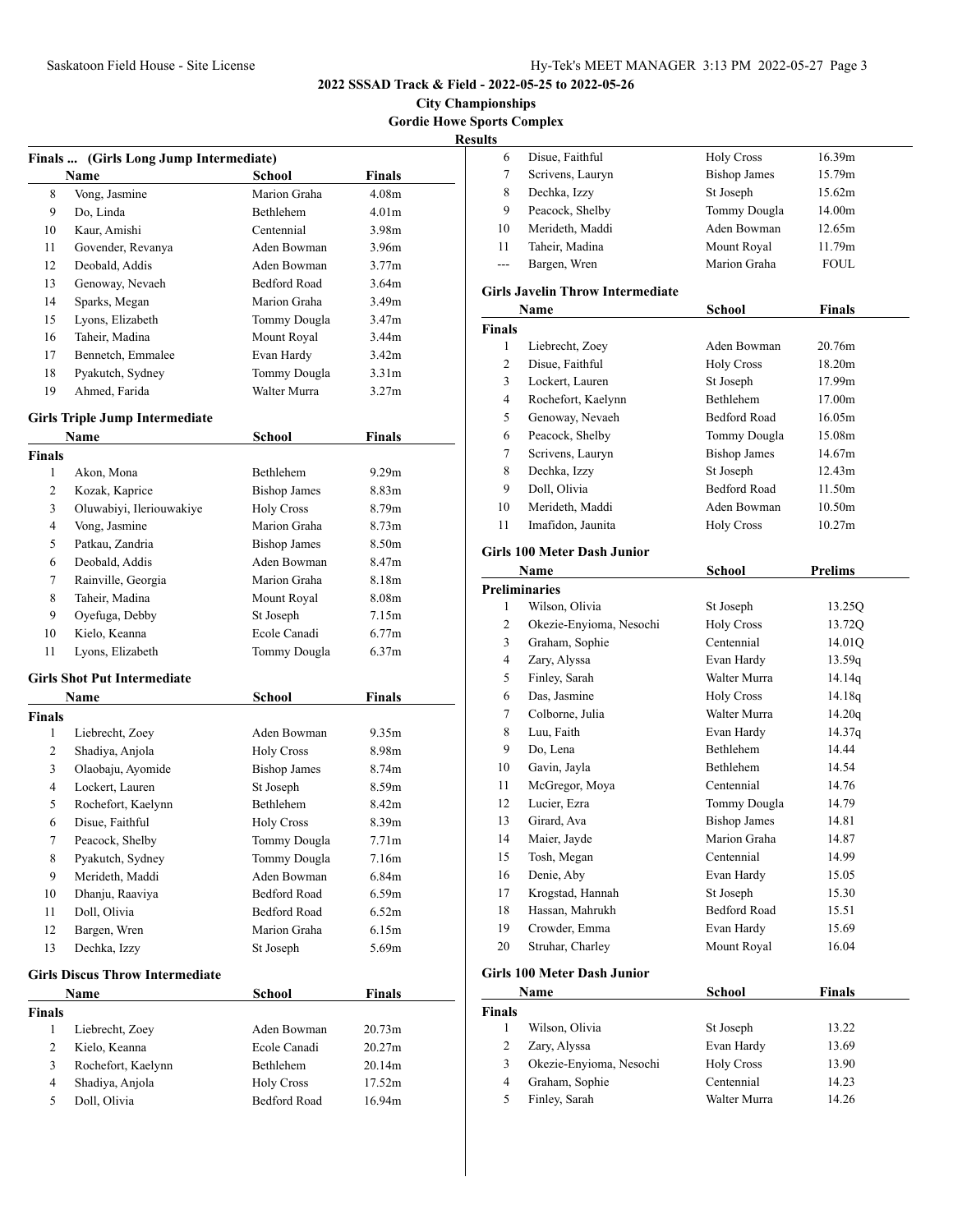**City Championships Gordie Howe Sports Complex**

|                    | Finals  (Girls 100 Meter Dash Junior) |                     |               |
|--------------------|---------------------------------------|---------------------|---------------|
|                    | Name                                  | School              | <b>Finals</b> |
| 6                  | Colborne, Julia                       | Walter Murra        | 14.34         |
| 7                  | Das, Jasmine                          | <b>Holy Cross</b>   | 14.39         |
| 8                  | Luu, Faith                            | Evan Hardy          | 14.49         |
|                    | <b>Girls 200 Meter Dash Junior</b>    |                     |               |
|                    | Name                                  | School              | Prelims       |
|                    | <b>Preliminaries</b>                  |                     |               |
| 1                  | Wilson, Olivia                        | St Joseph           | 28.32Q        |
| 2                  | Zary, Alyssa                          | Evan Hardy          | 29.13Q        |
| 3                  | Halabura, Payton                      | <b>Holy Cross</b>   | 30.21Q        |
| 4                  | Morog, Zuzana                         | Walter Murra        | 29.17q        |
| 4                  | Okezie-Enyioma, Nesochi               | <b>Holy Cross</b>   | 29.17q        |
| 6                  | Finley, Sarah                         | Walter Murra        | 30.89q        |
| 7                  | Do, Lena                              | Bethlehem           | 31.02q        |
| 8                  | Luu, Faith                            | Evan Hardy          | 31.29q        |
| 9                  | Gavin, Jayla                          | Bethlehem           | 31.30         |
| 10                 | Prytula, Chloe                        | Mount Royal         | 31.64         |
| 11                 | Girard, Ava                           | <b>Bishop James</b> | 31.91         |
| 12                 | Hrycuik, Sophia                       | Centennial          | 32.09         |
| 13                 | Sparks, Messa                         | Centennial          | 32.43         |
| 14                 | Krogstad, Hannah                      | St Joseph           | 33.69         |
| 15                 | Struhar, Charley                      | Mount Royal         | 34.67         |
|                    | <b>Girls 200 Meter Dash Junior</b>    |                     |               |
|                    | Name                                  | School              | <b>Finals</b> |
| <b>Finals</b>      |                                       |                     |               |
| 1                  | Wilson, Olivia                        | St Joseph           | 28.50         |
| 2                  | Okezie-Enyioma, Nesochi               | <b>Holy Cross</b>   | 29.75         |
| 3                  | Zary, Alyssa                          | Evan Hardy          | 29.82         |
| 4                  | Morog, Zuzana                         | Walter Murra        | 29.97         |
| 5                  | Halabura, Payton                      | <b>Holy Cross</b>   | 30.19         |
| 6                  | Finley, Sarah                         | Walter Murra        | 31.60         |
| 7                  | Do, Lena                              | Bethlehem           | 32.52         |
|                    | <b>Girls 400 Meter Dash Junior</b>    |                     |               |
|                    | Name                                  | School              | <b>Finals</b> |
| <b>Finals</b>      |                                       |                     |               |
|                    | 1 Morog, Zuzana                       | Walter Murra        | 1:04.73       |
| 2                  | Dallaire, Serena                      | Walter Murra        | 1:06.18       |
| 3                  | Hilderman, Mya                        | Marion Graha        | 1:12.36       |
| $\overline{4}$     | Sandhu, Gurseerat                     | Bedford Road        | 1:24.18       |
| 5                  | Cayabyob, Katelyn                     | <b>Holy Cross</b>   | 1:28.24       |
|                    | <b>Girls 800 Meter Run Junior</b>     |                     |               |
|                    | Name                                  | School              | <b>Finals</b> |
| <b>Finals</b><br>1 | Yuzdepski, Annika                     |                     |               |
|                    |                                       | Walter Murra        | 2:26.74       |
| 2                  | Morog, Zuzana                         | Walter Murra        | 2:28.39       |
| 3                  | Beveridge-Warrick, Annie              | Aden Bowman         | 2:28.69       |
| 4                  | Hilderman, Caley                      | Marion Graha        | 2:28.88       |
| 5                  | Maier, Amelia                         | Centennial          | 2:52.74       |
| 6                  | Codling, Jayda                        | <b>Holy Cross</b>   | 2:53.40       |
| 7                  | Ojo, Daniella                         | St Joseph           | 2:57.48       |

| ults           |                                      |                     |                |
|----------------|--------------------------------------|---------------------|----------------|
| 8              | Prokop, Charli                       | St Joseph           | 2:58.37        |
| 9              | Strawson, Cecilia                    | Centennial          | 3:07.79        |
| 10             | Norval. Nicola                       | <b>Holy Cross</b>   | 3:10.43        |
| 11             | Chinheya, Shalom                     | Bethlehem           | 3:15.69        |
|                | <b>Girls 1500 Meter Run Junior</b>   |                     |                |
|                | Name                                 | School              | Finals         |
| <b>Finals</b>  |                                      |                     |                |
| 1              | Yuzdepski, Annika                    | Walter Murra        | 5:10.24        |
| 2              | Beveridge-Warrick, Annie             | Aden Bowman         | 5:12.69        |
| 3              | Hilderman, Caley                     | Marion Graha        | 5:20.11        |
| 4              | Dallaire, Serena                     | Walter Murra        | 5:32.96        |
| 5              | Maier, Amelia                        | Centennial          | 5:57.94        |
| 6              | Ojo, Daniella                        | St Joseph           | 6:22.74        |
| 7              | Prokop, Charli                       | St Joseph           | 6:23.01        |
| 8              | Norval, Nicola                       | <b>Holy Cross</b>   | 6:50.71        |
| 9              | Denie, Aby                           | Evan Hardy          | 6:51.56        |
| 10             | Strawson, Cecilia                    | Centennial          | 6:57.68        |
| 11             | Chinheya, Shalom                     | <b>Bethlehem</b>    | 7:44.31        |
| 12             | Cayabyob, Katelyn                    | <b>Holy Cross</b>   | 8:02.12        |
|                | Girls 3000 Meter Run Junior          |                     |                |
|                | Name                                 | School              | Finals         |
| <b>Finals</b>  |                                      |                     |                |
| 1              | Beveridge-Warrick, Annie             | Aden Bowman         | 11:17.90       |
| $\overline{2}$ | Dallaire, Serena                     | Walter Murra        | 11:58.60       |
| 3              | Hilderman, Caley                     | Marion Graha        | 12:31.40       |
| 4              | Codling, Jayda                       | <b>Holy Cross</b>   | 14:01.30       |
| 5              | Maier, Amelia                        | Centennial          | 14:21.40       |
| 6              | Prokop, Charli                       | St Joseph           | 14:41.40       |
| 7              | Ojo, Daniella                        | St Joseph           | 15:00.70       |
| 8              | Chinheya, Shalom                     | Bethlehem           | 18:00.70       |
|                | <b>Girls 80 Meter Hurdles Junior</b> |                     |                |
|                | Name                                 | School              | <b>Prelims</b> |
|                | <b>Preliminaries</b>                 |                     |                |
| 1              | Graham, Sophie                       | Centennial          | 14.82Q         |
| 2              | Tosh, Megan                          | Centennial          | 14.92Q         |
| 3              | Morog, Zuzana                        | Walter Murra        | 15.07Q         |
| 4              | Kocsis, Riel                         | Evan Hardy          | 15.23Q         |
| 5              | Colborne, Julia                      | Walter Murra        | 15.88q         |
| 6              | Clarke, Sadie                        | <b>Holy Cross</b>   | 16.02q         |
| 7              | Lucier, Ezra                         | Tommy Dougla        | 16.10q         |
| 8              | Girard, Ava                          | <b>Bishop James</b> | 16.66q         |
| 9              | Merced, Ayeisha                      | Bethlehem           | 16.93          |
| 10             | Beauregard, Felicity                 | <b>Holy Cross</b>   | 16.98          |
| 11             | Maier, Jayde                         | Marion Graha        | 18.03          |
| 12             | Osterbeck, Maya                      | Tommy Dougla        | 19.17          |
|                | <b>Girls 80 Meter Hurdles Junior</b> |                     |                |

| ніз обласся тіші шез эшшог |        |               |
|----------------------------|--------|---------------|
| Name                       | School | <b>Finals</b> |

| Name          |                | School     | Finals |  |
|---------------|----------------|------------|--------|--|
| <b>Finals</b> |                |            |        |  |
|               | Tosh, Megan    | Centennial | 14.75  |  |
|               | Graham, Sophie | Centennial | 14.84  |  |
| 3             | Kocsis, Riel   | Evan Hardy | 15.11  |  |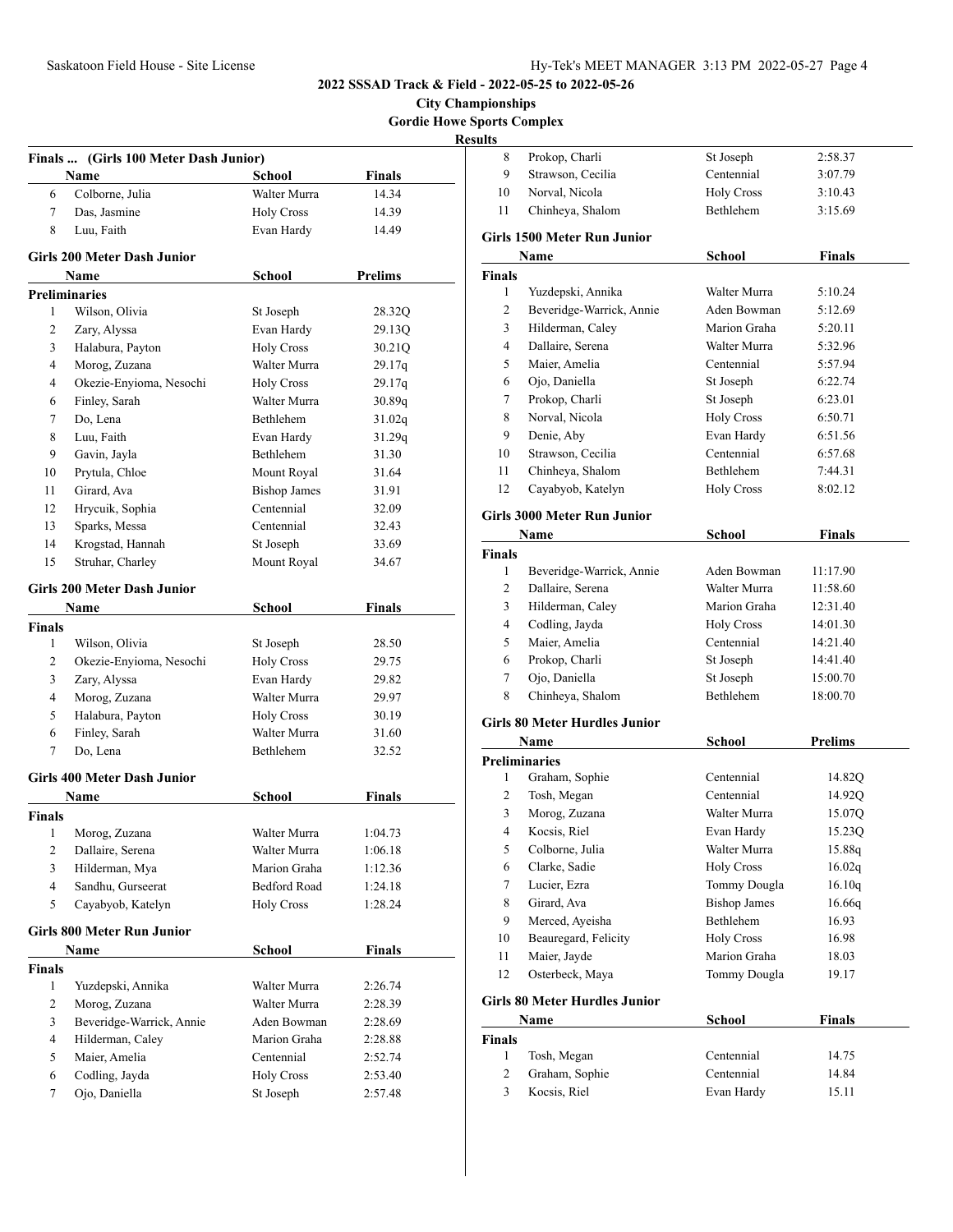**City Championships Gordie Howe Sports Complex**

| Finals  (Girls 80 Meter Hurdles Junior) |                                |                     |               |  |
|-----------------------------------------|--------------------------------|---------------------|---------------|--|
|                                         | <b>Name</b>                    | School              | Finals        |  |
| 4                                       | Morog, Zuzana                  | Walter Murra        | 15.12         |  |
| 5                                       | Clarke, Sadie                  | <b>Holy Cross</b>   | 15.81         |  |
| 6                                       | Lucier, Ezra                   | Tommy Dougla        | 15.97         |  |
| 7                                       | Colborne, Julia                | Walter Murra        | 16.04         |  |
| 8                                       | Girard, Ava                    | <b>Bishop James</b> | 16.74         |  |
|                                         | Girls 4x100 Meter Relay Junior |                     |               |  |
|                                         | Team                           | Relay               | Finals        |  |
| <b>Finals</b>                           |                                |                     |               |  |
| $\mathbf{1}$                            | <b>Holy Cross</b>              | A                   | 54.70         |  |
| 2                                       | St Joseph                      | A                   | 55.67         |  |
| 3                                       | Walter Murray                  | A                   | 56.06         |  |
| 4                                       | Marion Graham                  | A                   | 57.09         |  |
| 5                                       | Evan Hardy                     | A                   | 57.64         |  |
| 6                                       | Centennial                     | A                   | 57.74         |  |
| 7                                       | <b>Bethlehem</b>               | A                   | 58.22         |  |
| 8                                       | <b>Bedford Road</b>            | A                   | 1:00.13       |  |
| 9                                       | Aden Bowman                    | A                   | 1:01.22       |  |
|                                         |                                |                     |               |  |
|                                         | Girls 4x400 Meter Relay Junior |                     |               |  |
|                                         | Team                           | Relay               | <b>Finals</b> |  |
| Finals                                  |                                |                     |               |  |
| 1                                       | Walter Murray                  | A                   | 4:27.96       |  |
| 2                                       | <b>Holy Cross</b>              | A                   | 4:47.31       |  |
| 3                                       | Aden Bowman                    | A                   | 4:52.59       |  |
| 4                                       | Marion Graham                  | A                   | 4:57.48       |  |
| 5                                       | St Joseph                      | A                   | 4:59.01       |  |
| 6                                       | Centennial                     | A                   | 5:07.70       |  |
| 7                                       | Bethlehem                      | A                   | 5:08.58       |  |
|                                         | <b>Girls High Jump Junior</b>  |                     |               |  |
|                                         | Name                           | School              | <b>Finals</b> |  |
| Finals                                  |                                |                     |               |  |
| 1                                       | Vaz, Layla                     | Walter Murra        | 1.45m         |  |
| $\overline{2}$                          | Kocsis, Riel                   | Evan Hardy          | J1.35m        |  |
| 3                                       | Tosh, Megan                    | Centennial          | J1.35m        |  |
| 4                                       | Norman, Ava                    | Evan Hardy          | J1.35m        |  |
| 5                                       | Graham, Sophie                 | Centennial          | J1.30m        |  |
| 5                                       | Maier, Jayde                   | Marion Graha        | J1.30m        |  |
| 6                                       | Zurowski, Olivia               | <b>Bishop James</b> | J1.30m        |  |
| 8                                       | Okezie-Enyioma, Nesochi        | <b>Holy Cross</b>   | J1.25m        |  |
| 8                                       | Irakoze, Irene                 | <b>Holy Cross</b>   | J1.25m        |  |
| 8                                       | Saxinger, Jayana               | Bethlehem           | J1.25m        |  |
| 11                                      | Merced, Ayeisha                | Bethlehem           | J1.25m        |  |
|                                         | <b>Girls Pole Vault Junior</b> |                     |               |  |
|                                         | Name                           | <b>School</b>       | <b>Finals</b> |  |
| <b>Finals</b>                           |                                |                     |               |  |
| 1                                       | Deschamps, Decie               | <b>Bishop James</b> | 1.95m         |  |
| 2                                       | Osterbeck, Maya                | Tommy Dougla        | J1.65m        |  |
| 3                                       | Bode, Emerson                  | Centennial          | J1.65m        |  |
| $\overline{4}$                          | Kaylar, Sonia                  | Marion Graha        | J1.65m        |  |
| ---                                     | Byambatseren, Elizabeth        | St Joseph           | ΝH            |  |

|                | <b>Girls Long Jump Junior</b>   |                             |                   |
|----------------|---------------------------------|-----------------------------|-------------------|
|                | Name                            | School                      | Finals            |
| <b>Finals</b>  |                                 |                             |                   |
| 1              | Baier, Joy                      | <b>Holy Cross</b>           | 4.52m             |
| 2              | Irakoze, Irene                  | <b>Holy Cross</b>           | 4.51 <sub>m</sub> |
| 3              | Graham, Sophie                  | Centennial                  | 4.37m             |
| 4              | Tosh, Megan                     | Centennial                  | J4.10m            |
| 5              | Bath, Adelaide                  | Aden Bowman                 | J4.10m            |
| 6              | Hassan, Mahrukh                 | <b>Bedford Road</b>         | 4.05m             |
| 7              | Colborne, Julia                 | Walter Murra                | 4.02m             |
| 8              | Hilderman, Mya                  | Marion Graha                | 4.01 <sub>m</sub> |
| 9              | Mak, Janice                     | <b>Bethlehem</b>            | 3.99 <sub>m</sub> |
| 10             | Maier, Jayde                    | Marion Graha                | 3.90 <sub>m</sub> |
| 11             | Girard, Ava                     | <b>Bishop James</b>         | 3.87 <sub>m</sub> |
| 12             | Osterbeck, Maya                 | Tommy Dougla                | 3.84m             |
| 13             | Prytula, Chloe                  | Mount Royal                 | 3.76m             |
| 14             | Krogstad, Hannah                | St Joseph                   | 3.61 <sub>m</sub> |
| 15             | Lucier, Ezra                    | Tommy Dougla                | 3.58m             |
| 16             | Luu, Faith                      | Evan Hardy                  | 3.45m             |
| 17             | Carrier, Brooklyn               | Mount Royal                 | 3.43 <sub>m</sub> |
| 18             | Struhar, Charley                | Mount Royal                 | 3.21 <sub>m</sub> |
|                |                                 |                             |                   |
|                | <b>Girls Triple Jump Junior</b> |                             |                   |
|                | Name                            | <b>School</b>               | <b>Finals</b>     |
| <b>Finals</b>  |                                 |                             |                   |
| 1              | Vaz, Layla                      | Walter Murra                | 9.81m             |
| 2              | Baier, Joy                      | <b>Holy Cross</b>           | 9.60m             |
| 3              | Bath, Adelaide                  | Aden Bowman                 | 8.79m             |
| 4              | Mak, Janice                     | Bethlehem                   | 8.45m             |
| 5              | Hilderman, Mya                  | Marion Graha                | 8.40 <sub>m</sub> |
| 6              | Hassan, Mahrukh                 | <b>Bedford Road</b>         | 8.08m             |
| 7              | Sparks, Messa                   | Centennial                  | 7.85m             |
| 8              | Struhar, Charley                | Mount Royal                 | 7.63 <sub>m</sub> |
| 9              | Prytula, Chloe                  | Mount Royal                 | 7.56m             |
| 10             | Cayabyob, Katelyn               | <b>Holy Cross</b>           | 7.22m             |
|                |                                 |                             |                   |
|                | <b>Girls Shot Put Junior</b>    |                             |                   |
|                | Name                            | School                      | Finals            |
| <b>Finals</b>  |                                 |                             |                   |
| 1              | Crozon, Mattea                  | Evan Hardy                  | 8.18m             |
| $\overline{c}$ | McDonald, Emma                  | Tommy Dougla                | 7.78m             |
| 3              | Demchenko, Gabriella            | Evan Hardy                  | 7.71 <sub>m</sub> |
| $\overline{4}$ | Das, Jasmine                    | <b>Holy Cross</b>           | 7.51 <sub>m</sub> |
| 5              | Lux, Milla                      | Bethlehem                   | 7.36m             |
| 6              | Newton, Rhys                    | Centennial                  | 6.87 <sub>m</sub> |
| 7              | Andrews, Kelsi                  | <b>Bishop James</b>         | 6.80m             |
| 8              | Smith, Julia                    | Aden Bowman                 | 6.64m             |
| 9              | Walker, Michelle                | Bethlehem                   | 5.89m             |
|                |                                 |                             |                   |
| 10             | Robin, Sahara                   | ED Feehan                   | 5.78m             |
| 11             | Bath, Adelaide<br>Lindsay, Ava  | Aden Bowman<br>Walter Murra | 5.74m             |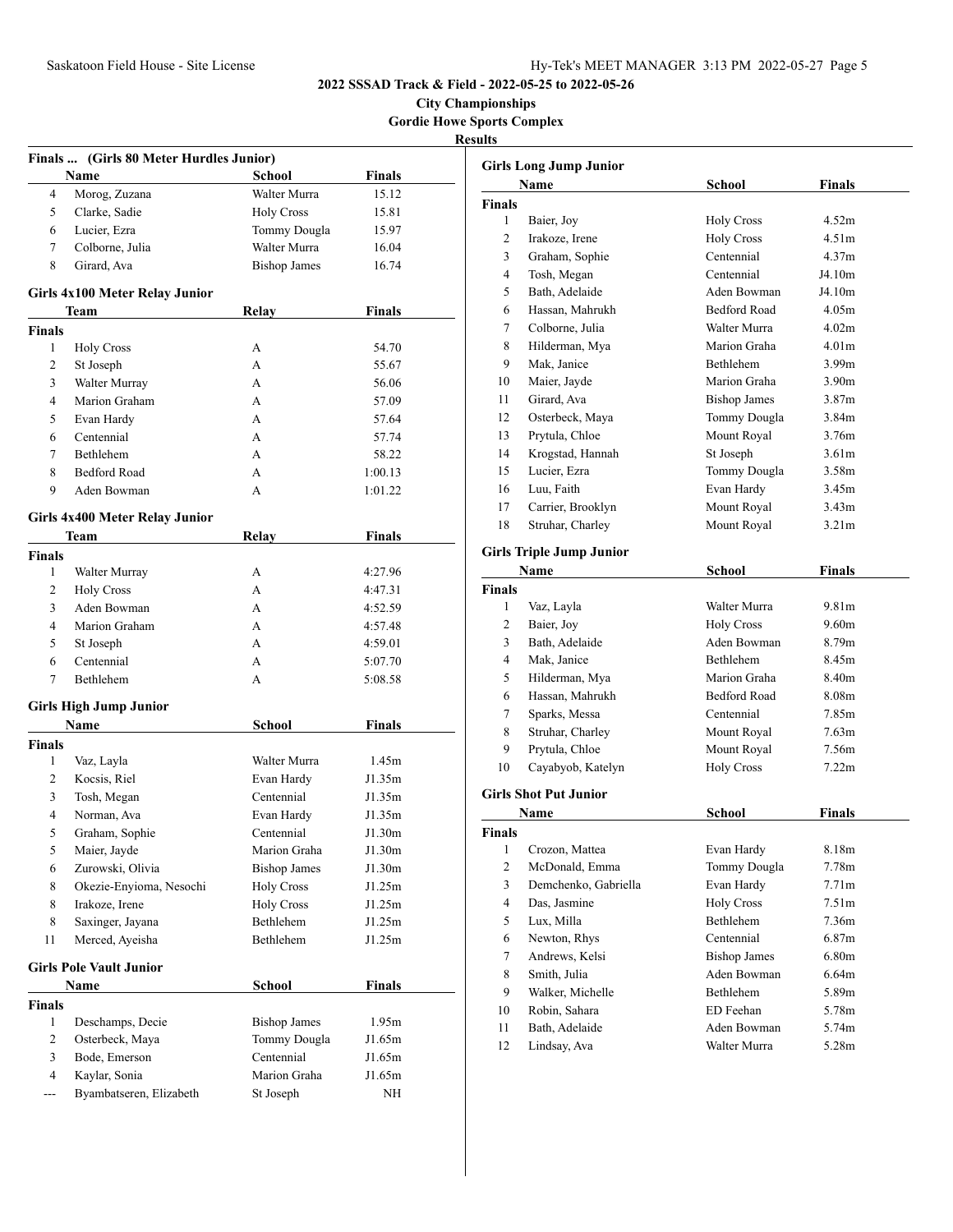**City Championships Gordie Howe Sports Complex**

| <b>Girls Discus Throw Junior</b> |                                                       |                     |                    |     |  |
|----------------------------------|-------------------------------------------------------|---------------------|--------------------|-----|--|
|                                  | Name                                                  | School              | Finals             |     |  |
| <b>Finals</b>                    |                                                       |                     |                    |     |  |
| 1                                | Blechinger, Sidney                                    | <b>Holy Cross</b>   | 23.00m             |     |  |
| 2                                | McDonald, Emma                                        | Tommy Dougla        | 19.74m             |     |  |
| 3                                | Smith, Julia                                          | Aden Bowman         | 19.48m             |     |  |
| 4                                | Prytula, Chloe                                        | Mount Royal         | 19.28m             |     |  |
| 5                                | Andrews, Kelsi                                        | <b>Bishop James</b> | 18.93m             |     |  |
| 6                                | Newton, Rhys                                          | Centennial          | 18.69m             |     |  |
| 7                                | Demchenko, Gabriella                                  | Evan Hardy          | 17.62m             |     |  |
| 8                                | Lux, Milla                                            | <b>Bethlehem</b>    | 17.57m             |     |  |
| 9                                | Hrycuik, Sophia                                       | Centennial          | 14.90m             |     |  |
| 10                               | Lindsay, Ava                                          | Walter Murra        | 14.04m             |     |  |
| 11                               | Walker, Michelle                                      | <b>Bethlehem</b>    | 13.09m             |     |  |
|                                  | <b>Girls Javelin Throw Junior</b>                     |                     |                    |     |  |
|                                  | Name                                                  | School              | Finals             |     |  |
|                                  |                                                       |                     |                    |     |  |
| <b>Finals</b><br>1               | McDonald, Emma                                        | Tommy Dougla        | 26.84m             |     |  |
| 2                                |                                                       | <b>Holy Cross</b>   | 24.30m             |     |  |
| 3                                | Blechinger, Sidney                                    | <b>Bethlehem</b>    | 23.00m             |     |  |
|                                  | Lux, Milla<br>Andrews, Kelsi                          |                     | 20.34m             |     |  |
| 4                                |                                                       | <b>Bishop James</b> |                    |     |  |
| 5                                | Smith, Julia                                          | Aden Bowman         | 18.18m             |     |  |
| 6                                | Hassan, Mahrukh                                       | <b>Bedford Road</b> | 18.11m             |     |  |
| 7                                | Hrycuik, Sophia                                       | Centennial          | 16.57m             |     |  |
| 8                                | Demchenko, Gabriella                                  | Evan Hardy          | 16.01 <sub>m</sub> |     |  |
| 9                                | Newton, Rhys                                          | Centennial          | 15.77m             |     |  |
| 10                               | Lucier, Ezra                                          | Tommy Dougla        | 12.94m             |     |  |
| 11                               | Walker, Michelle                                      | Bethlehem           | 11.88m             |     |  |
| 12                               | Lindsay, Ava                                          | Walter Murra        | 11.61m             |     |  |
| 13                               | Robin, Sahara                                         | ED Feehan           | 11.56m             |     |  |
|                                  | Tetrathlon: #1 Girls 100 Meter Dash Junior Tetrathlon |                     |                    |     |  |
|                                  | Name                                                  | School              | <b>Finals</b>      |     |  |
| <b>Finals</b>                    |                                                       |                     |                    |     |  |
| 1                                | Hahn, Rachel                                          | <b>Bedford Road</b> | 14.47              | 533 |  |
| $\overline{2}$                   | Cherkas, Sophie                                       | <b>Holy Cross</b>   | 15.12              | 440 |  |
| 3                                | Macauley, Sadie                                       | <b>Holy Cross</b>   | 15.16              | 435 |  |
| 4                                | Oludaisi, Victoria                                    | St Joseph           | 15.22              | 427 |  |
| 5                                | Shynkaruk, Abbie                                      | Walter Murra        | 15.39              | 404 |  |
| 6                                | Oriretan, Glory                                       | St Joseph           | 16.84              | 235 |  |
|                                  | Tetrathlon: #2 Girls 800 Meter Run Junior Tetrathlon  |                     |                    |     |  |
|                                  | Name                                                  | School              | Finals             |     |  |
| <b>Finals</b>                    |                                                       |                     |                    |     |  |
| $\mathbf{1}$                     | Hahn, Rachel                                          | Bedford Road        | 2:53.24            | 430 |  |
| 2                                | Oludaisi, Victoria                                    | St Joseph           | 3:19.35            | 206 |  |
| 3                                | Shynkaruk, Abbie                                      | Walter Murra        | 3:19.66            | 204 |  |
| 4                                | Macauley, Sadie                                       | <b>Holy Cross</b>   | 3:20.45            | 199 |  |
| 5                                | Cherkas, Sophie                                       | <b>Holy Cross</b>   | 3:21.91            | 188 |  |
| 6                                | Oriretan, Glory                                       | St Joseph           | 3:34.98            | 109 |  |
|                                  |                                                       |                     |                    |     |  |
|                                  |                                                       |                     |                    |     |  |

| Tetrathlon: #3 Girls Long Jump Junior Tetrathlon |                                                 |                     |                          |  |
|--------------------------------------------------|-------------------------------------------------|---------------------|--------------------------|--|
|                                                  | Name                                            | School              | Finals                   |  |
| <b>Finals</b>                                    |                                                 |                     |                          |  |
| 1                                                | Hahn, Rachel                                    | Bedford Road        | 4.07 <sub>m</sub><br>324 |  |
| 2                                                | Shynkaruk, Abbie                                | Walter Murra        | 3.75m<br>252             |  |
| 3                                                | Macauley, Sadie                                 | <b>Holy Cross</b>   | 216<br>3.58 <sub>m</sub> |  |
| 4                                                | Cherkas, Sophie                                 | <b>Holy Cross</b>   | 3.37 <sub>m</sub><br>174 |  |
| 5                                                | Oriretan, Glory                                 | St Joseph           | 3.25m<br>151             |  |
| 6                                                | Oludaisi, Victoria                              | St Joseph           | 3.15m<br>133             |  |
|                                                  | Tetrathlon: #4 Girls Shot Put Junior Tetrathlon |                     |                          |  |
|                                                  | Name                                            | School              | <b>Finals</b>            |  |
| Finals                                           |                                                 |                     |                          |  |
| 1                                                | Hahn, Rachel                                    | Bedford Road        | 7.82 <sub>m</sub><br>388 |  |
| 2                                                | Shynkaruk, Abbie                                | Walter Murra        | 6.86m<br>326             |  |
| 3                                                | Oludaisi, Victoria                              | St Joseph           | 6.42m<br>298             |  |
| 4                                                | Cherkas, Sophie                                 | <b>Holy Cross</b>   | 5.93 <sub>m</sub><br>267 |  |
| 5                                                | Oriretan, Glory                                 | St Joseph           | 5.05 <sub>m</sub><br>211 |  |
| 6                                                | Macauley, Sadie                                 | <b>Holy Cross</b>   | 4.66m<br>187             |  |
|                                                  |                                                 |                     |                          |  |
|                                                  | <b>Girls Tetrathlon Junior</b>                  |                     |                          |  |
|                                                  | Name                                            | <b>School</b>       | Finals                   |  |
| <b>Finals</b>                                    |                                                 |                     |                          |  |
| 1                                                | Hahn, Rachel                                    | Bedford Road        | 1675                     |  |
| 2                                                | Shynkaruk, Abbie                                | Walter Murra        | 1186                     |  |
| 3                                                | Cherkas, Sophie                                 | <b>Holy Cross</b>   | 1069                     |  |
| 4                                                | Oludaisi, Victoria                              | St Joseph           | 1064                     |  |
| 5                                                | Macauley, Sadie                                 | <b>Holy Cross</b>   | 1037                     |  |
| 6                                                | Oriretan, Glory                                 | St Joseph           | 706                      |  |
|                                                  | <b>Girls 100 Meter Dash Senior</b>              |                     |                          |  |
|                                                  | Name                                            | <b>School</b>       | <b>Prelims</b>           |  |
| <b>Preliminaries</b>                             |                                                 |                     |                          |  |
| 1                                                | Oyenuga, Daniella                               | St Joseph           | 12.01Q                   |  |
| 2                                                | Keyowski, Selena                                | Tommy Dougla        | 12.26Q                   |  |
| 3                                                | Gilbert, Katiana                                | Walter Murra        | 12.50Q                   |  |
| 4                                                | Thompson, Natalie                               | Centennial          | 12.74q                   |  |
| 4                                                | Krushelniski, Jaycee                            | <b>Bishop James</b> | 12.74q                   |  |
| 6                                                | Dziadyk, Kendyl                                 | <b>Holy Cross</b>   | 12.84q                   |  |
| 7                                                | Seabrook. Josie                                 | St Joseph           | 12.87q                   |  |
| 8                                                | Drake, Reese                                    | Walter Murra        | 13.06q                   |  |
| 9                                                | Attah, Alliyah                                  | Tommy Dougla        | 13.16                    |  |
| 10                                               | Wall, Mikaela                                   | <b>Holy Cross</b>   | 13.20                    |  |
| 11                                               | Bilton, Shea                                    | Marion Graha        | 13.85                    |  |
| 12                                               | Lacroix, Sophia                                 | <b>Bishop James</b> | 14.46                    |  |
| 13                                               | Grenier, Rowan                                  | Tommy Dougla        | 14.59                    |  |
| 14                                               | Jokino, Asina                                   | ED Feehan           | 14.66                    |  |
| 15                                               | Stone, Denyse                                   | Bethlehem           | 14.83                    |  |
| 15                                               | Lepage, Taylor                                  | Bethlehem           | 14.83                    |  |
| 17                                               | Junusmin, Didi                                  | Marion Graha        | 15.03                    |  |
| 18                                               | Kohlman, Quin                                   | Centennial          | 15.08                    |  |
| 19                                               | Okereke, Glory                                  | Bethlehem           | 15.16                    |  |
|                                                  |                                                 |                     |                          |  |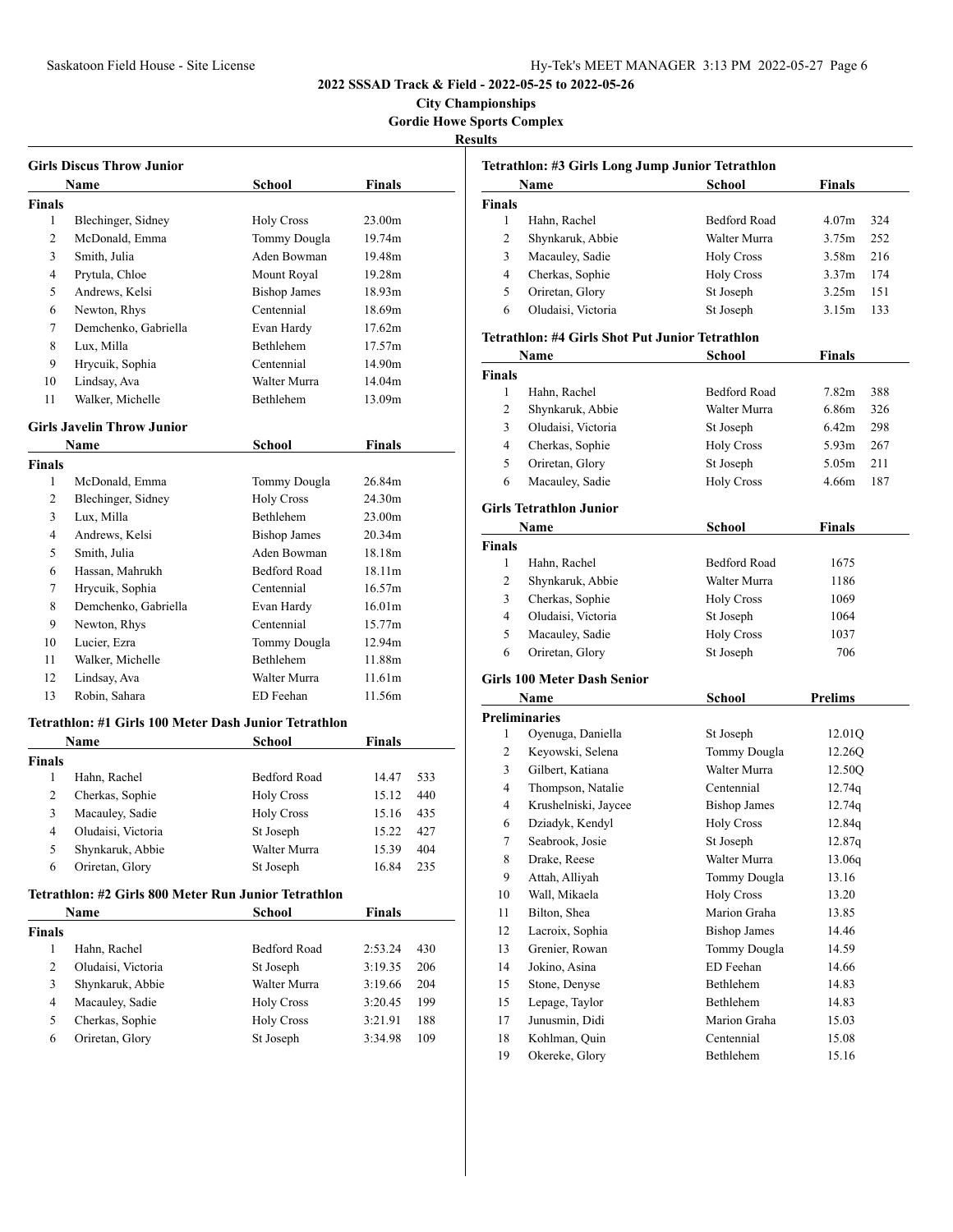**City Championships Gordie Howe Sports Complex**

| <b>Girls 100 Meter Dash Senior</b> |                                    |                     |                |  |
|------------------------------------|------------------------------------|---------------------|----------------|--|
|                                    | Name                               | School              | Finals         |  |
| <b>Finals</b>                      |                                    |                     |                |  |
| 1                                  | Oyenuga, Daniella                  | St Joseph           | 12.48          |  |
| 2                                  | Keyowski, Selena                   | Tommy Dougla        | 12.67          |  |
| 3                                  | Gilbert, Katiana                   | Walter Murra        | 13.05          |  |
| 4                                  | Krushelniski, Jaycee               | <b>Bishop James</b> | 13.19          |  |
| 5                                  | Thompson, Natalie                  | Centennial          | 13.22          |  |
| 6                                  | Seabrook, Josie                    | St Joseph           | 13.30          |  |
| 7                                  | Dziadyk, Kendyl                    | <b>Holy Cross</b>   | 13.31          |  |
| 8                                  | Drake, Reese                       | Walter Murra        | 13.58          |  |
|                                    | <b>Girls 200 Meter Dash Senior</b> |                     |                |  |
|                                    | Name                               | School              | <b>Prelims</b> |  |
| <b>Preliminaries</b>               |                                    |                     |                |  |
| 1                                  | Oyenuga, Daniella                  | St Joseph           | 25.80Q         |  |
| 2                                  | Gilbert, Katiana                   | Walter Murra        | 26.87Q         |  |
| 3                                  | Keyowski, Selena                   | Tommy Dougla        | 27.31O         |  |
| 4                                  | Drake, Reese                       | Walter Murra        | 26.97q         |  |
| 5                                  | Krushelniski, Jaycee               | <b>Bishop James</b> | 27.27q         |  |
| 6                                  | Attah, Alliyah                     | Tommy Dougla        | 28.43q         |  |
| 7                                  | Pekush, Emerson                    | Centennial          | 28.92q         |  |
| 8                                  | Kozak, Karys                       | <b>Bishop James</b> | 29.34q         |  |
| 9                                  | Bilton, Shea                       | Marion Graha        | 29.35          |  |
| 10                                 | Chaya, Rumbi                       | St Joseph           | 30.01          |  |
| 11                                 | Rattanavong, Kiera                 | <b>Holy Cross</b>   | 30.43          |  |
| 12                                 | Alawonde, Wura                     | <b>Holy Cross</b>   | 30.56          |  |
| 13                                 | Tjikuua, Blessing                  | <b>Bishop James</b> | 30.68          |  |
| 14                                 | Peace, Abby                        | Centennial          | 30.71          |  |
| 14                                 | Stone, Denyse                      | <b>Bethlehem</b>    | 30.71          |  |
| 16                                 | Jokino, Asina                      | ED Feehan           | 31.98          |  |
| 17                                 | Junusmin, Didi                     | Marion Graha        | 32.15          |  |
|                                    |                                    |                     |                |  |
|                                    | <b>Girls 200 Meter Dash Senior</b> |                     |                |  |
|                                    | Name                               | School              | Finals         |  |
| <b>Finals</b><br>1                 |                                    |                     |                |  |
|                                    | Oyenuga, Daniella                  | St Joseph           | 25.35          |  |
| 2                                  | Keyowski, Selena                   | Tommy Dougla        | 25.88          |  |
| 3                                  | Gilbert, Katiana                   | Walter Murra        | 26.34          |  |
| 4                                  | Krushelniski, Jaycee               | Bishop James        | 26.78          |  |
| 5                                  | Drake, Reese                       | Walter Murra        | 27.19          |  |
| 6                                  | Attah, Alliyah                     | Tommy Dougla        | 28.06          |  |
| 7                                  | Pekush, Emerson                    | Centennial          | 29.52          |  |
| 8                                  | Kozak, Karys                       | <b>Bishop James</b> | 29.57          |  |
|                                    | <b>Girls 400 Meter Dash Senior</b> |                     |                |  |
|                                    | <b>Name</b>                        | <b>School</b>       | <b>Finals</b>  |  |
| <b>Finals</b>                      |                                    |                     |                |  |
| 1                                  | Maloney, Attleigh                  | Centennial          | 59.37          |  |
| 2                                  | Lewans, Alexis                     | <b>Holy Cross</b>   | 1:00.87        |  |
| 3                                  | Golden, Mayah                      | <b>Holy Cross</b>   | 1:01.67        |  |
| 4                                  | Drake, Reese                       | Walter Murra        | 1:02.53        |  |
| 5                                  | Attah, Alliyah                     | Tommy Dougla        | 1:06.58        |  |
| 6                                  | Peace, Abby                        | Centennial          | 1:07.71        |  |

| Baker, Emma                          | Aden Bowman                                                                                                                                                                                                                                                                                                                                                                      | 1:08.11                                                                                                                                                                                                                               |
|--------------------------------------|----------------------------------------------------------------------------------------------------------------------------------------------------------------------------------------------------------------------------------------------------------------------------------------------------------------------------------------------------------------------------------|---------------------------------------------------------------------------------------------------------------------------------------------------------------------------------------------------------------------------------------|
| Tosh, Erin                           | Walter Murra                                                                                                                                                                                                                                                                                                                                                                     | 1:09.32                                                                                                                                                                                                                               |
| Junusmin, Didi                       | Marion Graha                                                                                                                                                                                                                                                                                                                                                                     | 1:13.92                                                                                                                                                                                                                               |
| Tomassetti, Sveva                    | Bethlehem                                                                                                                                                                                                                                                                                                                                                                        | 1:22.56                                                                                                                                                                                                                               |
|                                      |                                                                                                                                                                                                                                                                                                                                                                                  |                                                                                                                                                                                                                                       |
|                                      |                                                                                                                                                                                                                                                                                                                                                                                  | <b>Finals</b>                                                                                                                                                                                                                         |
|                                      |                                                                                                                                                                                                                                                                                                                                                                                  |                                                                                                                                                                                                                                       |
|                                      |                                                                                                                                                                                                                                                                                                                                                                                  | 2:19.24                                                                                                                                                                                                                               |
|                                      |                                                                                                                                                                                                                                                                                                                                                                                  | 2:21.75                                                                                                                                                                                                                               |
|                                      |                                                                                                                                                                                                                                                                                                                                                                                  | 2:28.27                                                                                                                                                                                                                               |
|                                      |                                                                                                                                                                                                                                                                                                                                                                                  | 2:39.61                                                                                                                                                                                                                               |
|                                      |                                                                                                                                                                                                                                                                                                                                                                                  | 2:43.68                                                                                                                                                                                                                               |
|                                      |                                                                                                                                                                                                                                                                                                                                                                                  | 2:43.75                                                                                                                                                                                                                               |
|                                      |                                                                                                                                                                                                                                                                                                                                                                                  | 2:43.80                                                                                                                                                                                                                               |
|                                      |                                                                                                                                                                                                                                                                                                                                                                                  | 2:43.88                                                                                                                                                                                                                               |
|                                      |                                                                                                                                                                                                                                                                                                                                                                                  | 2:46.44                                                                                                                                                                                                                               |
|                                      |                                                                                                                                                                                                                                                                                                                                                                                  | 2:47.13                                                                                                                                                                                                                               |
|                                      |                                                                                                                                                                                                                                                                                                                                                                                  | 2:47.34                                                                                                                                                                                                                               |
|                                      |                                                                                                                                                                                                                                                                                                                                                                                  | 2:49.52                                                                                                                                                                                                                               |
|                                      |                                                                                                                                                                                                                                                                                                                                                                                  | 3:12.88                                                                                                                                                                                                                               |
|                                      |                                                                                                                                                                                                                                                                                                                                                                                  |                                                                                                                                                                                                                                       |
|                                      |                                                                                                                                                                                                                                                                                                                                                                                  |                                                                                                                                                                                                                                       |
| Name                                 | <b>School</b>                                                                                                                                                                                                                                                                                                                                                                    | <b>Finals</b>                                                                                                                                                                                                                         |
|                                      |                                                                                                                                                                                                                                                                                                                                                                                  |                                                                                                                                                                                                                                       |
| Lewans, Alexis                       | <b>Holy Cross</b>                                                                                                                                                                                                                                                                                                                                                                | 5:06.52                                                                                                                                                                                                                               |
| Hanson, Sophia                       | <b>Holy Cross</b>                                                                                                                                                                                                                                                                                                                                                                | 5:31.51                                                                                                                                                                                                                               |
| Shirtliffe, Farren                   | <b>Holy Cross</b>                                                                                                                                                                                                                                                                                                                                                                | 5:33.78                                                                                                                                                                                                                               |
| Loeppky, Mieka                       | Centennial                                                                                                                                                                                                                                                                                                                                                                       | 5:35.54                                                                                                                                                                                                                               |
|                                      | St Joseph                                                                                                                                                                                                                                                                                                                                                                        | 5:35.87                                                                                                                                                                                                                               |
|                                      | Aden Bowman                                                                                                                                                                                                                                                                                                                                                                      | 5:45.41                                                                                                                                                                                                                               |
|                                      |                                                                                                                                                                                                                                                                                                                                                                                  | 5:57.18                                                                                                                                                                                                                               |
|                                      | Centennial                                                                                                                                                                                                                                                                                                                                                                       | 6:07.75                                                                                                                                                                                                                               |
| Kuntz, Sydnee                        |                                                                                                                                                                                                                                                                                                                                                                                  |                                                                                                                                                                                                                                       |
| Krushelniski, Camryn                 | Walter Murra                                                                                                                                                                                                                                                                                                                                                                     | 6:46.31                                                                                                                                                                                                                               |
| <b>Girls 3000 Meter Run Senior</b>   |                                                                                                                                                                                                                                                                                                                                                                                  |                                                                                                                                                                                                                                       |
| Name                                 | School                                                                                                                                                                                                                                                                                                                                                                           | <b>Finals</b>                                                                                                                                                                                                                         |
|                                      |                                                                                                                                                                                                                                                                                                                                                                                  |                                                                                                                                                                                                                                       |
| Lewans, Alexis                       | <b>Holy Cross</b>                                                                                                                                                                                                                                                                                                                                                                | 11:08.27                                                                                                                                                                                                                              |
| Shirtliffe, Farren                   | <b>Holy Cross</b>                                                                                                                                                                                                                                                                                                                                                                | 12:21.10                                                                                                                                                                                                                              |
| Hanson, Sophia                       | <b>Holy Cross</b>                                                                                                                                                                                                                                                                                                                                                                | 12:23.53                                                                                                                                                                                                                              |
| Crump, Josie                         | St Joseph                                                                                                                                                                                                                                                                                                                                                                        | 12:29.89                                                                                                                                                                                                                              |
| Kuntz, Sydnee                        | Centennial                                                                                                                                                                                                                                                                                                                                                                       | 13:21.11                                                                                                                                                                                                                              |
| Guenther, Micah                      | <b>Bishop James</b>                                                                                                                                                                                                                                                                                                                                                              | 14:39.02                                                                                                                                                                                                                              |
| Mack, Jaelyn                         | Walter Murra                                                                                                                                                                                                                                                                                                                                                                     | 14:39.91                                                                                                                                                                                                                              |
| Krushelniski, Camryn                 | Walter Murra                                                                                                                                                                                                                                                                                                                                                                     | 15:05.16                                                                                                                                                                                                                              |
| Yang, Nikki                          | Saskatoon Ch                                                                                                                                                                                                                                                                                                                                                                     | 15:30.49                                                                                                                                                                                                                              |
|                                      |                                                                                                                                                                                                                                                                                                                                                                                  |                                                                                                                                                                                                                                       |
| <b>Girls 80 Meter Hurdles Senior</b> |                                                                                                                                                                                                                                                                                                                                                                                  |                                                                                                                                                                                                                                       |
| Name                                 | <b>School</b>                                                                                                                                                                                                                                                                                                                                                                    | <b>Prelims</b>                                                                                                                                                                                                                        |
| <b>Preliminaries</b>                 |                                                                                                                                                                                                                                                                                                                                                                                  |                                                                                                                                                                                                                                       |
| Dziadyk, Kendyl                      | <b>Holy Cross</b>                                                                                                                                                                                                                                                                                                                                                                | 12.82Q                                                                                                                                                                                                                                |
| Tosh, Erin                           | Walter Murra                                                                                                                                                                                                                                                                                                                                                                     | 14.44Q                                                                                                                                                                                                                                |
| Seabrook, Josie                      | St Joseph                                                                                                                                                                                                                                                                                                                                                                        | 13.42Q                                                                                                                                                                                                                                |
| Clark, Ainsley                       | St Joseph                                                                                                                                                                                                                                                                                                                                                                        | 14.71Q                                                                                                                                                                                                                                |
|                                      | <b>Girls 800 Meter Run Senior</b><br>Name<br>Lewans, Alexis<br>Maloney, Attleigh<br>Golden, Mayah<br>Crump, Josie<br>Tanjusay, Adrianne<br>Morelli, Martine<br>Loeppky, Mieka<br>Peace, Abby<br>Baker, Emma<br>Hassanpour, Fatimah<br>Friesen. Thea<br>Jones, Ali<br>McKague, Isabelle<br><b>Girls 1500 Meter Run Senior</b><br>Crump, Josie<br>Morelli, Martine<br>Lu, Mellissa | School<br><b>Holy Cross</b><br>Centennial<br><b>Holy Cross</b><br>St Joseph<br>Tommy Dougla<br>Aden Bowman<br>Centennial<br>Centennial<br>Aden Bowman<br>Walter Murra<br>Tommy Dougla<br>Walter Murra<br>Walter Murra<br>Walter Murra |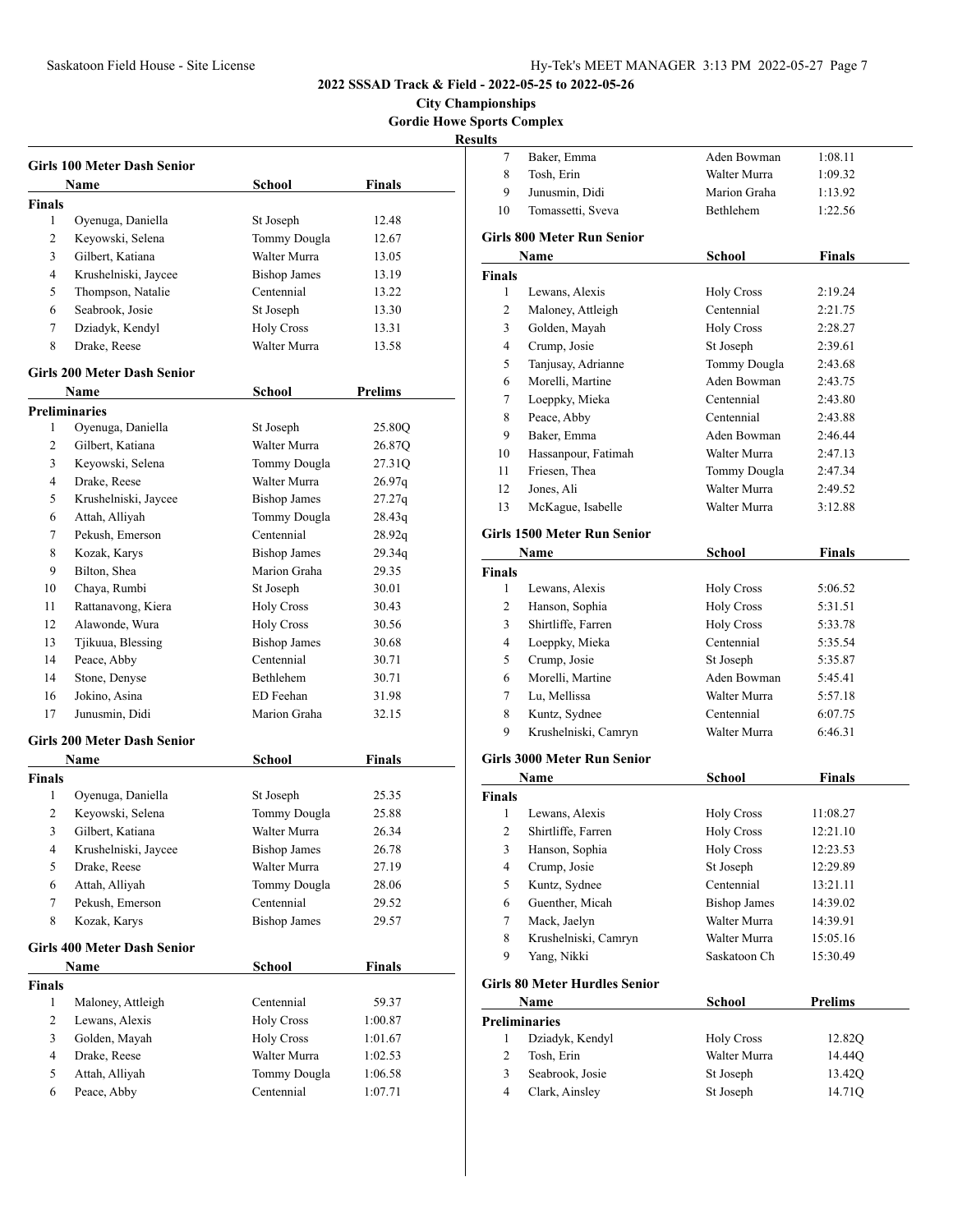**City Championships Gordie Howe Sports Complex**

|                | Preliminaries  (Girls 80 Meter Hurdles Senior) |                     |                   |
|----------------|------------------------------------------------|---------------------|-------------------|
|                | Name                                           | <b>School</b>       | Prelims           |
| 5              | Kozak, Karys                                   | <b>Bishop James</b> | 14.49q            |
| 6              | Bedier, Madison                                | Bethlehem           | 15.79q            |
| 7              | Kohlman, Quin                                  | Centennial          | 16.55q            |
| 8              | Abiodua-Ayeni, Molayo                          | <b>Holy Cross</b>   | 19.10q            |
| 9              | Wintermute, Abby                               | Centennial          | 22.88             |
|                | <b>Girls 80 Meter Hurdles Senior</b>           |                     |                   |
|                | Name                                           | School              | Finals            |
| <b>Finals</b>  |                                                |                     |                   |
| 1              | Dziadyk, Kendyl                                | <b>Holy Cross</b>   | 12.73             |
| 2              | Seabrook, Josie                                | St Joseph           | 13.68             |
| 3              | Clark, Ainsley                                 | St Joseph           | J14.10            |
| 4              | Tosh, Erin                                     | Walter Murra        | J14.10            |
| 5              | Bedier, Madison                                | Bethlehem           | 14.54             |
| 6              | Kozak, Karys                                   | <b>Bishop James</b> | 14.59             |
| 7              | Kohlman, Quin                                  | Centennial          | 16.55             |
|                |                                                |                     |                   |
|                | <b>Girls 4x100 Meter Relay Senior</b>          |                     |                   |
|                | Team                                           | Relay               | <b>Finals</b>     |
| <b>Finals</b>  |                                                |                     |                   |
| 1              | St Joseph                                      | А                   | 50.09             |
| 2              | <b>Holy Cross</b>                              | А                   | 51.60             |
| 3              | Aden Bowman                                    | А                   | 53.05             |
| $\overline{4}$ | <b>Bishop James Mahoney</b>                    | A                   | 53.19             |
| 5              | Centennial                                     | A                   | 53.77             |
| 6              | Walter Murray                                  | A                   | 54.00             |
| 7              | <b>Tommy Douglas</b>                           | A                   | 55.61             |
| 8              | Marion Graham                                  | A                   | 56.86             |
| 9              | Bethlehem                                      | A                   | 58.45             |
|                | <b>Girls 4x400 Meter Relay Senior</b>          |                     |                   |
|                | Team                                           | <b>Relay</b>        | <b>Finals</b>     |
| <b>Finals</b>  |                                                |                     |                   |
| 1              | <b>Holy Cross</b>                              | А                   | 4:26.19           |
| 2              | St Joseph                                      | А                   | 4:31.57           |
| 3              | Centennial                                     | А                   | 4:35.71           |
| $\overline{4}$ | Walter Murray                                  | А                   | 4:43.24           |
| 5              | Aden Bowman                                    | A                   | 4:49.47           |
| 6              | Marion Graham                                  | А                   | 4:54.19           |
|                | <b>Girls High Jump Senior</b>                  |                     |                   |
|                | Name                                           | <b>School</b>       | Finals            |
| <b>Finals</b>  |                                                |                     |                   |
| 1              | Kaylar, Nadia                                  | Marion Graha        | 1.55m             |
| 2              | Thompson, Natalie                              | Centennial          | J1.50m            |
| 3              | Schewaga, Alix                                 | St Joseph           | J1.50m            |
| 4              | Kucey, Jill                                    | Aden Bowman         | J1.50m            |
| 5              | Bryce, Kiah                                    | Evan Hardy          | 1.45m             |
| 6              | Oyenuga, Daniella                              | St Joseph           | 1.40 <sub>m</sub> |
| 7              | Krushelniski, Camryn                           | Walter Murra        | J1.30m            |
| 7              | Bellrose, Madyson                              | Bethlehem           | J1.30m            |
| ---            | Wall, Mikaela                                  | <b>Holy Cross</b>   | NH                |
| $---$          | Abiodua-Ayeni, Molayo                          | <b>Holy Cross</b>   | ΝH                |
|                |                                                |                     |                   |

| ults          |                                 |                     |                   |
|---------------|---------------------------------|---------------------|-------------------|
|               | Galbraith, Ariana               | Evan Hardy          | ΝH                |
|               | Peace, Abby                     | Centennial          | ΝH                |
| ---           | Tosh, Erin                      | Walter Murra        | ΝH                |
|               | <b>Girls Pole Vault Senior</b>  |                     |                   |
|               | Name                            | School              | Finals            |
| Finals        |                                 |                     |                   |
| 1             | Stone, Kiara                    | St Joseph           | 2.60 <sub>m</sub> |
| 2             | Thompson, Natalie               | Centennial          | J2.25m            |
| 3             | Tosh, Erin                      | Walter Murra        | J2.25m            |
| 4             | Kaylar, Nadia                   | Marion Graha        | J1.95m            |
| 4             | Kozak, Karys                    | <b>Bishop James</b> | J1.95m            |
| 6             | Tanjusay, Adrianne              | Tommy Dougla        | J1.95m            |
| 7             | Bryce, Kiah                     | Evan Hardy          | J1.65m            |
| 8             | Gerwing, Jenna                  | St Joseph           | J1.65m            |
| 9             | Galbraith, Ariana               | Evan Hardy          | J1.65m            |
|               | <b>Girls Long Jump Senior</b>   |                     |                   |
|               | Name                            | School              | Finals            |
| <b>Finals</b> |                                 |                     |                   |
| 1             | Oyenuga, Daniella               | St Joseph           | 5.63m             |
| 2             | Dziadyk, Kendyl                 | <b>Holy Cross</b>   | 5.42m             |
| 3             | Seabrook, Josie                 | St Joseph           | 5.19m             |
| 4             | Gilbert, Katiana                | Walter Murra        | 5.13 <sub>m</sub> |
| 5             | Thompson, Natalie               | Centennial          | 5.10m             |
| 6             | Pekush, Emerson                 | Centennial          | 4.78m             |
| 7             | Bedier, Madison                 | Bethlehem           | 4.52m             |
| 8             | Kaylar, Nadia                   | Marion Graha        | 4.48m             |
| 9             | Kozak, Karys                    | <b>Bishop James</b> | 4.28 <sub>m</sub> |
| 10            | Jokino, Asina                   | ED Feehan           | 4.19m             |
| 11            | Baerwald, Ella                  | <b>Holy Cross</b>   | 4.17m             |
| 12            | Wall, Mackenzie                 | Mount Royal         | 4.15m             |
| 13            | Bilton, Shea                    | Marion Graha        | 3.86m             |
| 14            | Galbraith, Ariana               | Evan Hardy          | 3.81 <sub>m</sub> |
| 15            | Krushelniski, Camryn            | Walter Murra        | 3.76m             |
| 16            | Kalnicki, Emily                 | <b>Bethlehem</b>    | 3.57m             |
| 17            | Paw, Kya                        | Mount Royal         | 2.82 <sub>m</sub> |
|               | <b>Girls Triple Jump Senior</b> |                     |                   |
|               | <b>Name</b>                     | School              | <u>Finals</u>     |
| Finals        |                                 |                     |                   |
| $\mathbf{1}$  | Gilbert, Katiana                | Walter Murra        | 10.44m            |
| 2             | Clark, Ainsley                  | St Joseph           | 10.17m            |
| 3             | Pekush, Emerson                 | Centennial          | 10.09m            |
| 4             | Bedier, Madison                 | Bethlehem           | 10.07m            |
|               | Seabrook, Josie                 | St Joseph           | 9.88m             |
| 5             |                                 |                     |                   |
| 6             | Kaylar, Nadia                   | Marion Graha        | 9.85m             |
| 7             | Gerwing, Jenna                  | St Joseph           | 8.81m             |
| 8             | Baerwald, Ella                  | <b>Holy Cross</b>   | 8.70m             |
| 9             | Junusmin, Didi                  | Marion Graha        | 8.26m             |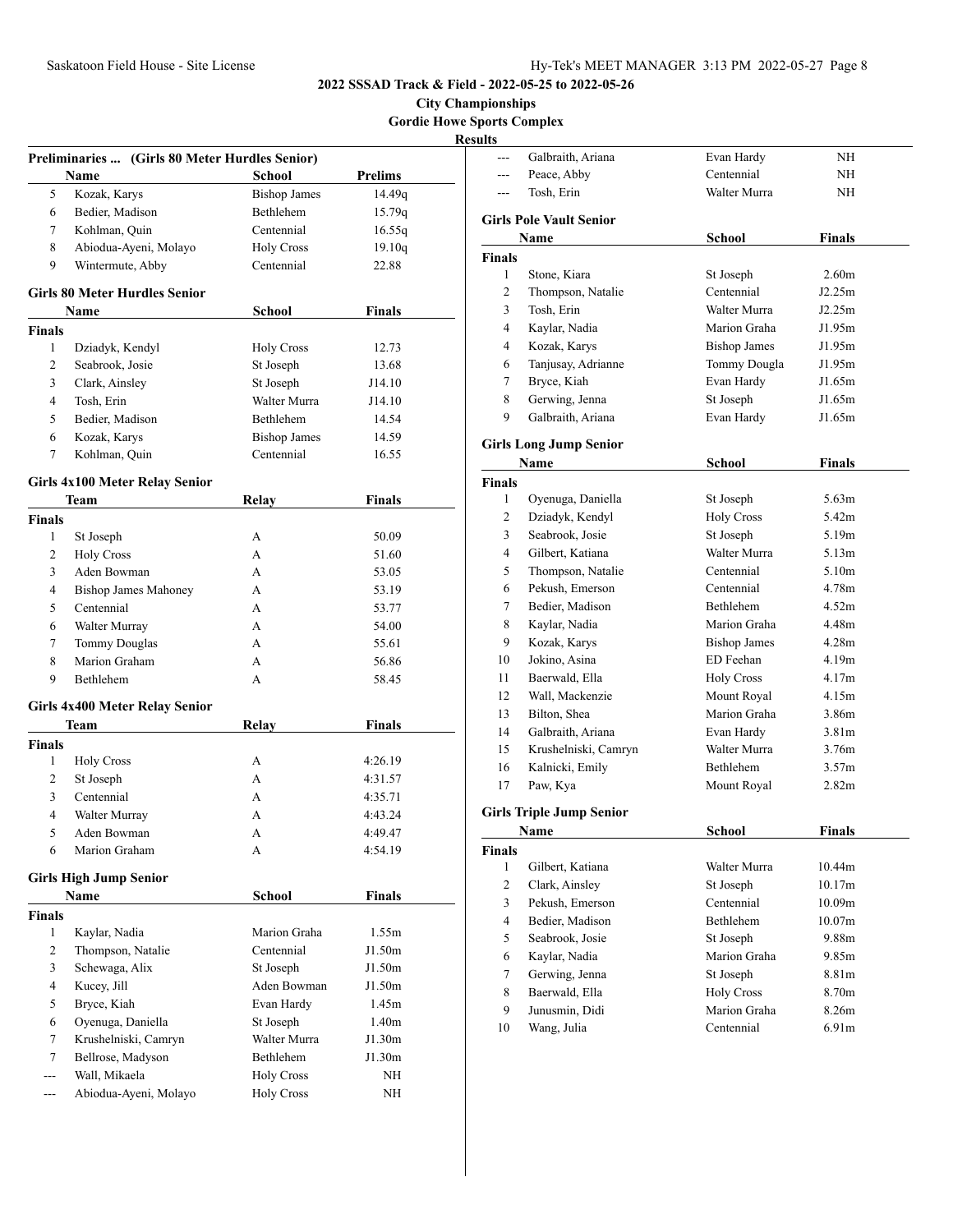**City Championships Gordie Howe Sports Complex**

#### **Results**

| Girls Shot Put Senior  |                                  |                            |                   |  |
|------------------------|----------------------------------|----------------------------|-------------------|--|
|                        | Name                             | School                     | Finals            |  |
| Finals                 |                                  |                            |                   |  |
| 1                      | Wiggins, Kadence                 | Evan Hardy                 | 9.18m             |  |
| 2                      | Matias, Andrea                   | Bethlehem                  | 8.91m             |  |
| 3                      | Ginther, Ryleigh                 | <b>Bishop James</b>        | 8.42 <sub>m</sub> |  |
| $\overline{4}$         | Wall, Mackenzie                  | Mount Royal                | 8.25m             |  |
| 5                      | Nachtegaele, Ella                | St Joseph                  | 8.19m             |  |
| 6                      | Kucey, Jill                      | Aden Bowman                | 8.17m             |  |
| 7                      | Chaya, Rumbi                     | St Joseph                  | 7.86m             |  |
| 8                      | Baerwald, Ella                   | <b>Holy Cross</b>          | 7.33 <sub>m</sub> |  |
| 9                      | Abiodua-Ayeni, Molayo            | <b>Holy Cross</b>          | 6.67m             |  |
| 10                     | Pitchko, Zoey                    | Bethlehem                  | 6.58m             |  |
| 11                     | Guselle, Meredith                | Tommy Dougla               | 6.45m             |  |
| 12                     | Paw, Kya                         | Mount Royal                | 5.95m             |  |
| 13                     | Twagilimana, Emmanuella          | Evan Hardy                 | 5.32m             |  |
|                        | <b>Girls Discus Throw Senior</b> |                            |                   |  |
|                        | Name                             | School                     | Finals            |  |
| Finals                 |                                  |                            |                   |  |
| 1                      | Wall, Mackenzie                  | Mount Royal                | 30.42m            |  |
| 2                      | Wiggins, Kadence                 | Evan Hardy                 | 24.80m            |  |
| 3                      | Matias, Andrea                   | <b>Bethlehem</b>           | 22.86m            |  |
| 4                      | Wilk, Callie                     | Evan Hardy                 | 21.01m            |  |
| 5                      | Liebrecht, Darby                 | Aden Bowman                | 20.66m            |  |
| 6                      | Chaya, Rumbi                     | St Joseph                  | 19.98m            |  |
| 7                      | Abiodua-Ayeni, Molayo            | <b>Holy Cross</b>          | 19.53m            |  |
| 8                      | Kucey, Jill                      | Aden Bowman                | 19.50m            |  |
| 9                      | Kalnicki, Emily                  | <b>Bethlehem</b>           | 16.36m            |  |
| 10                     | Paw, Kya                         | Mount Royal                | 16.35m            |  |
| 11                     | Baerwald, Ella                   | <b>Holy Cross</b>          | 15.68m            |  |
| 12                     | Kuhanga, Favour                  | Tommy Dougla               | 15.36m            |  |
| 13                     | Liu, Erica                       | Centennial                 | 14.72m            |  |
| 14                     | Gerwing, Jenna                   | St Joseph                  | 13.90m            |  |
| 15                     | Ginther, Ryleigh                 | <b>Bishop James</b>        | 7.61 <sub>m</sub> |  |
|                        | Girls Javelin Throw Senior       |                            |                   |  |
|                        |                                  | <b>School</b>              | Finals            |  |
|                        | Name                             |                            |                   |  |
| Finals<br>$\mathbf{1}$ | Kucey, Jill                      | Aden Bowman                | 22.96m            |  |
| $\mathbf{2}$           | Ginther, Ryleigh                 | <b>Bishop James</b>        | 22.09m            |  |
| 3                      | Wiggins, Kadence                 | Evan Hardy                 | 21.21m            |  |
| $\overline{4}$         | Gerwing, Jenna                   | St Joseph                  | 20.91m            |  |
| 5                      | Kuhanga, Favour                  | Tommy Dougla               | 20.15m            |  |
| 6                      | Kalnicki, Emily                  | Bethlehem                  | 19.24m            |  |
| $\tau$                 | Volk, Jacey                      | Bethlehem                  | 17.94m            |  |
| 8                      | Schneider, Jackie                | <b>Holy Cross</b>          | 17.42m            |  |
| 9                      |                                  |                            |                   |  |
|                        | Nachtegaele, Ella                | St Joseph                  | 17.09m            |  |
| 10                     | Sosnovska, Polina<br>Liu. Erica  | Tommy Dougla<br>Centennial | 16.70m            |  |
| 11<br>12               | Pokoyoway, Teaghan               | <b>Holy Cross</b>          | 16.27m<br>16.21m  |  |
|                        |                                  | Bethlehem                  |                   |  |
| 13                     | Morin, Meghan                    |                            | 15.97m            |  |
| 14                     | Wilk, Callie                     | Evan Hardy                 | 12.01m            |  |

| Tetrathlon: #1 Girls 100 Meter Dash Senior Tetrathlon |                   |                   |               |     |
|-------------------------------------------------------|-------------------|-------------------|---------------|-----|
|                                                       | <b>Name</b>       | School            | <b>Finals</b> |     |
| <b>Finals</b>                                         |                   |                   |               |     |
| 1                                                     | Hirschfeld, Megan | Aden Bowman       | 13.30         | 718 |
| 2                                                     | Leschyshyn, Kate  | Aden Bowman       | 14.39         | 544 |
| 3                                                     | Lendvay, Lauren   | St Joseph         | 14.81         | 483 |
| 4                                                     | Sand, McKenna     | <b>Holy Cross</b> | 14.99         | 458 |
| 5                                                     | Hrycuik, Katya    | Centennial        | 15.26         | 422 |
| 5                                                     | Oyetuga, Ayo      | <b>Holy Cross</b> | 15.26         | 422 |
|                                                       | Renneberg, Ashlyn | St Joseph         | 15.71         | 364 |
|                                                       |                   |                   |               |     |

#### **Tetrathlon: #2 Girls 800 Meter Run Senior Tetrathlon**

| Name          |                   | School            | <b>Finals</b> |     |
|---------------|-------------------|-------------------|---------------|-----|
| <b>Finals</b> |                   |                   |               |     |
|               | Hirschfeld, Megan | Aden Bowman       | 2:41.96       | 551 |
| 2             | Lendvay, Lauren   | St Joseph         | 3:04.39       | 325 |
| 3             | Hrycuik, Katya    | Centennial        | 3:04.96       | 320 |
| 4             | Sand, McKenna     | <b>Holy Cross</b> | 3:14.51       | 242 |
| 5             | Oyetuga, Ayo      | <b>Holy Cross</b> | 3:17.79       | 218 |
| 6             | Leschyshyn, Kate  | Aden Bowman       | 3:20.54       | 198 |
|               | Renneberg, Ashlyn | St Joseph         | 3:35.81       | 105 |

### **Tetrathlon: #3 Girls Long Jump Senior Tetrathlon**

|               | Name              | <b>School</b>     | <b>Finals</b>     |     |
|---------------|-------------------|-------------------|-------------------|-----|
| <b>Finals</b> |                   |                   |                   |     |
|               | Hirschfeld, Megan | Aden Bowman       | 4.43m             | 411 |
| 2             | Leschyshyn, Kate  | Aden Bowman       | 4.35m             | 391 |
| 3             | Lendvay, Lauren   | St Joseph         | 3.99 <sub>m</sub> | 306 |
| 4             | Renneberg, Ashlyn | St Joseph         | 3.92 <sub>m</sub> | 290 |
| 5             | Hrycuik, Katya    | Centennial        | 3.78m             | 259 |
| 6             | Sand, McKenna     | <b>Holy Cross</b> | 3.74 <sub>m</sub> | 250 |
|               | Oyetuga, Ayo      | <b>Holy Cross</b> | 3.40m             | 180 |

#### **Tetrathlon: #4 Girls Shot Put Senior Tetrathlon**

|                | Name                           | School            | <b>Finals</b>     |     |
|----------------|--------------------------------|-------------------|-------------------|-----|
| Finals         |                                |                   |                   |     |
| 1              | Leschyshyn, Kate               | Aden Bowman       | 8.27 <sub>m</sub> | 417 |
| 2              | Hrycuik, Katya                 | Centennial        | 7.88m             | 392 |
| 3              | Hirschfeld, Megan              | Aden Bowman       | 7.82 <sub>m</sub> | 388 |
| 4              | Renneberg, Ashlyn              | St Joseph         | 7.55m             | 370 |
| 5              | Sand, McKenna                  | <b>Holy Cross</b> | 6.47 <sub>m</sub> | 301 |
| 6              | Oyetuga, Ayo                   | <b>Holy Cross</b> | 6.11 <sub>m</sub> | 278 |
| 7              | Lendvay, Lauren                | St Joseph         | 5.82m             | 260 |
|                | <b>Girls Tetrathlon Senior</b> |                   |                   |     |
|                | Name                           | School            | Finals            |     |
| Finals         |                                |                   |                   |     |
| 1              | Hirschfeld, Megan              | Aden Bowman       | 2068              |     |
| $\overline{c}$ | Leschyshyn, Kate               | Aden Bowman       | 1550              |     |
| 3              | Hrycuik, Katya                 | Centennial        | 1393              |     |
| 4              | Lendvay, Lauren                | St Joseph         | 1374              |     |
| 5              | Sand, McKenna                  | <b>Holy Cross</b> | 1251              |     |
| 6              | Renneberg, Ashlyn              | St Joseph         | 1129              |     |
| 7              | Oyetuga, Ayo                   | <b>Holy Cross</b> | 1098              |     |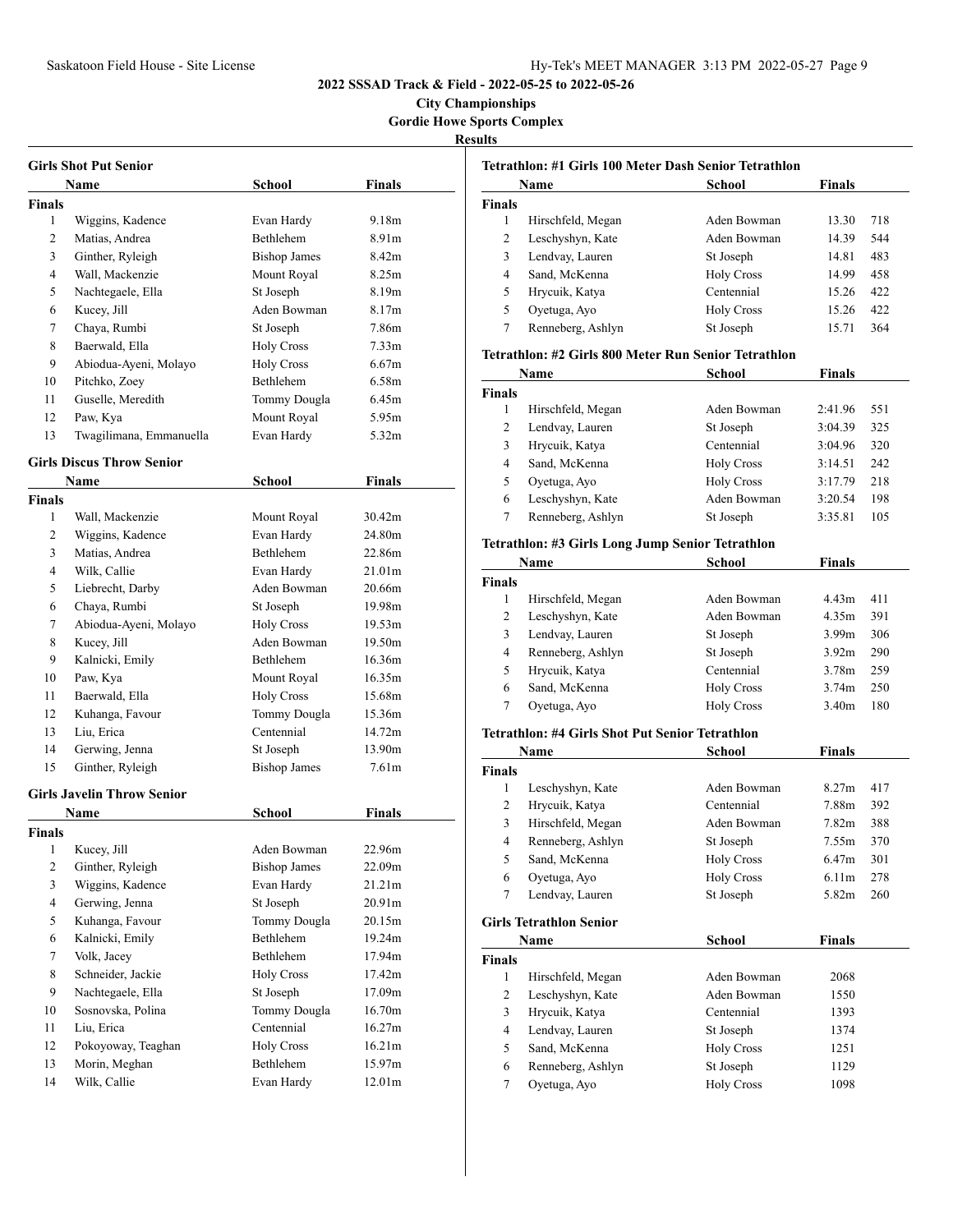**City Championships Gordie Howe Sports Complex**

**Results**

|              | <b>Boys 100 Meter Dash Intermediate</b> |                     |                |
|--------------|-----------------------------------------|---------------------|----------------|
|              | Name                                    | School              | <b>Prelims</b> |
|              | <b>Preliminaries</b>                    |                     |                |
| 1            | Aranda, Maurice                         | <b>Bethlehem</b>    | 11.80O         |
| 2            | King, Jackson                           | Marion Graha        | 11.85Q         |
| 3            | Schamber, Luke                          | Aden Bowman         | 12.00Q         |
| 4            | Reid, Dante                             | Tommy Dougla        | 12.11Q         |
| 5            | Misa-Delainey, Nicolas                  | <b>Bethlehem</b>    | 12.17Q         |
| 6            | Bolagi, Tomiwa                          | <b>Bethlehem</b>    | 12.19q         |
| 7            | Wardell, Samuel                         | Walter Murra        | 12.22q         |
| 8            | Olaopa, Daniel                          | St Joseph           | 12.40q         |
| 9            | Quilapio, Prince                        | ED Feehan           | 12.41          |
| 10           | Attah, Enemalie                         | Tommy Dougla        | 12.43          |
| 11           | Mashange, Melsh                         | Mount Royal         | 12.53          |
| 12           | Tabien, Daniel                          | <b>Holy Cross</b>   | 12.54          |
| 13           | Franko, Graeme                          | <b>Holy Cross</b>   | 12.59          |
| 14           | Saw, Theo                               | Mount Royal         | 12.64          |
| 15           | Lam, Mason                              | Centennial          | 12.69          |
| 16           | Vander Kooi, Nolan                      | Saskatoon Ch        | 12.72          |
| 17           | Fraser, Graydon                         | Evan Hardy          | 12.73          |
| 18           | Adeleke, Justus                         | St Joseph           | 12.83          |
| 19           | Rushton, Isaiah                         | Saskatoon Ch        | 12.88          |
| 20           | Camargo, Aaron                          | Marion Graha        | 12.90          |
| 21           | Bandet, Kynyn                           | <b>Bishop James</b> | 12.93          |
| 22           | Covach, Carl                            | Aden Bowman         | 12.94          |
| 22           | Gawryluk, Kyson                         | Saskatoon Ch        | 12.94          |
| 24           | Lane, Wyatt                             | Saskatoon Ch        | 12.96          |
| 25           | George, Winston                         | Walter Murra        | 12.97          |
| 26           | Patel, Teerth                           | <b>Bedford Road</b> | 13.12          |
| 27           | Yang, Fengkai                           | Centennial          | 13.13          |
| 28           | Baloch, Owais                           | <b>Bedford Road</b> | 13.18          |
| 29           | Simon, Jaxon                            | Tommy Dougla        | 13.22          |
| 30           | Gao, Jayden                             | Evan Hardy          | 13.91          |
| 31           | Marshall, Luke                          | <b>Bishop James</b> | 13.93          |
| 32           | Guadalupe, Jeus                         | ED Feehan           | 14.02          |
| 33           | Smith, Miciah                           | ED Feehan           | 15.39          |
| 34           | Borowsky, Morgan                        | ED Feehan           | 15.92          |
|              |                                         |                     |                |
|              | <b>Boys 100 Meter Dash Intermediate</b> |                     |                |
|              | Name                                    | School              | <b>Finals</b>  |
| Finals       |                                         |                     |                |
| $\mathbf{1}$ | Aranda, Maurice                         | Bethlehem           | 11.81          |
| 2            | Schamber, Luke                          | Aden Bowman         | 11.85          |
| 3            | King, Jackson                           | Marion Graha        | 11.92          |
| 4            | Reid, Dante                             | Tommy Dougla        | 12.04          |
| 5            | Wardell, Samuel                         | Walter Murra        | 12.20          |
| 6            | Misa-Delainey, Nicolas                  | Bethlehem           | 12.22          |
| 7            | Olaopa, Daniel                          | St Joseph           | 12.39          |
| 8            | Bolagi, Tomiwa                          | Bethlehem           | 12.41          |
|              | <b>Boys 200 Meter Dash Intermediate</b> |                     |                |
|              | Name                                    | School              | <b>Prelims</b> |
| 1            | <b>Preliminaries</b><br>Aranda, Maurice | Bethlehem           | 24.88Q         |
|              |                                         |                     |                |

| $\overline{c}$ | Schamber, Luke         | Aden Bowman         | 25.42Q |
|----------------|------------------------|---------------------|--------|
| 3              | King, Jackson          | Marion Graha        | 25.48Q |
| $\overline{4}$ | Wardell, Samuel        | Walter Murra        | 25.54q |
| 5              | Irwin, Niklos          | <b>Bishop James</b> | 25.56q |
| 6              | Misa-Delainey, Nicolas | Bethlehem           | 25.60q |
| 7              | Meyers, Matty          | St Joseph           | 25.69q |
| 8              | Olaopa, Daniel         | St Joseph           | 25.99q |
| 9              | Attah, Enemalie        | Tommy Dougla        | 26.07  |
| 10             | Tabien, Daniel         | <b>Holy Cross</b>   | 26.11  |
| 11             | Quilapio, Prince       | ED Feehan           | 26.30  |
| 12             | George, Winston        | Walter Murra        | 27.04  |
| 13             | Lam, Mason             | Centennial          | 27.07  |
| 14             | Yang, Fengkai          | Centennial          | 27.27  |
| 15             | Yaghman, Ali           | Mount Royal         | 27.36  |
| 16             | Ramos, Ri              | <b>Bedford Road</b> | 27.57  |
| 17             | Lane, Wyatt            | Saskatoon Ch        | 27.79  |
| 18             | Horbach, Teegan        | <b>Holy Cross</b>   | 28.38  |
| 19             | Bennett, Luke          | <b>Bedford Road</b> | 28.59  |
| 20             | Patel, Teerth          | <b>Bedford Road</b> | 29.42  |
| 21             | Wotherspoon, Maxx      | Marion Graha        | 29.63  |
| 22             | De Felipe, Karlben     | ED Feehan           | 30.12  |
| 23             | Kannan, Abdullah       | Mount Royal         | 32.66  |
|                |                        |                     |        |

# **Boys 200 Meter Dash Intermediate**

| Name          |                        | School              | Finals |  |
|---------------|------------------------|---------------------|--------|--|
| <b>Finals</b> |                        |                     |        |  |
|               | Aranda, Maurice        | <b>Bethlehem</b>    | 24.26  |  |
| 2             | King, Jackson          | Marion Graha        | 24.47  |  |
| 3             | Schamber, Luke         | Aden Bowman         | 24.74  |  |
| 4             | Olaopa, Daniel         | St Joseph           | 25.20  |  |
| 5             | Irwin, Niklos          | <b>Bishop James</b> | 25.32  |  |
| 6             | Meyers, Matty          | St Joseph           | 25.33  |  |
| 7             | Wardell, Samuel        | Walter Murra        | 25.43  |  |
| 8             | Misa-Delainey, Nicolas | <b>Bethlehem</b>    | 25.45  |  |
|               |                        |                     |        |  |

### **Boys 400 Meter Dash Intermediate**

|               | Name                 | School              | Finals  |  |
|---------------|----------------------|---------------------|---------|--|
| <b>Finals</b> |                      |                     |         |  |
| 1             | Irwin, Niklos        | <b>Bishop James</b> | 57.56   |  |
| 2             | Olaopa, Daniel       | St Joseph           | 57.64   |  |
| 3             | Krushelniski, Cole   | Walter Murra        | 58.36   |  |
| 4             | Karam, Matthew       | <b>Holy Cross</b>   | 58.54   |  |
| 5             | Rodriguez, Guillermo | <b>Bedford Road</b> | 59.14   |  |
| 6             | Amundson, Severin    | Walter Murra        | 1:00.34 |  |
| 7             | Weldemika, Henok     | <b>Bethlehem</b>    | 1:01.32 |  |
| 8             | Obamwanyi, Derek     | St Joseph           | 1:02.23 |  |
| 8             | Oseghale, Osaze      | <b>Bethlehem</b>    | 1:02.23 |  |
| 10            | Loshack, Eastan      | Aden Bowman         | 1:02.26 |  |
| 11            | Horbach, Teegan      | <b>Holy Cross</b>   | 1:02.37 |  |
| 12            | Baloch, Owais        | <b>Bedford Road</b> | 1:03.42 |  |
| 13            | Yaghman, Ali         | Mount Royal         | 1:04.66 |  |
| 14            | Clark, Hayden        | St Joseph           | 1:04.72 |  |
| 15            | Lane, Wyatt          | Saskatoon Ch        | 1:05.15 |  |
| 16            | Awad, Belal          | Mount Royal         | 1:06.95 |  |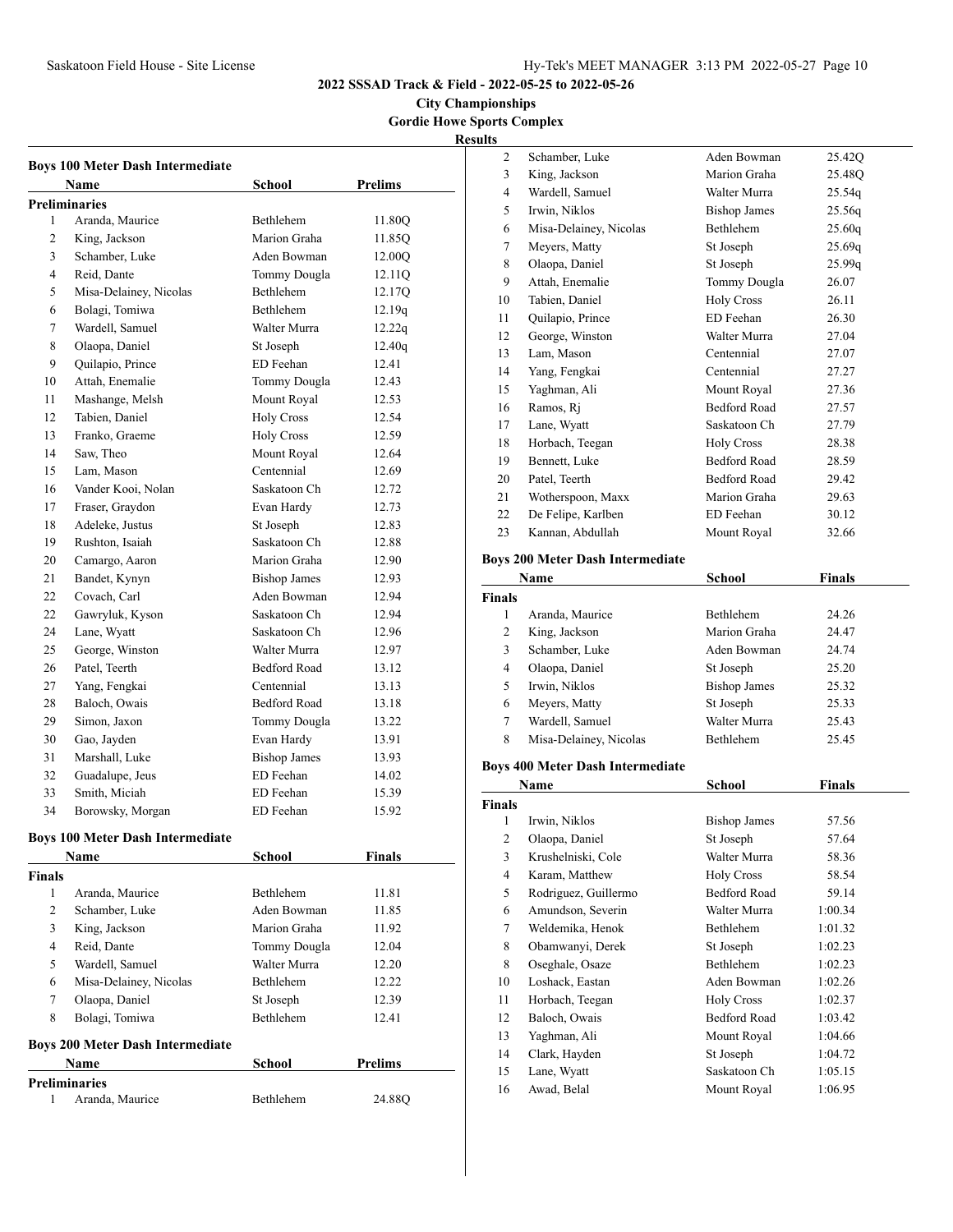**City Championships Gordie Howe Sports Complex**

**Results**

|                | <b>Boys 800 Meter Run Intermediate</b>    |                     |                |
|----------------|-------------------------------------------|---------------------|----------------|
|                | <b>Name</b>                               | <b>School</b>       | <b>Finals</b>  |
| <b>Finals</b>  |                                           |                     |                |
| 1              | Daba, Yerosen                             | <b>Holy Cross</b>   | 2:13.76        |
| 2              | Trejo Monroy, Meteo                       | Aden Bowman         | 2:18.67        |
| 3              | Krushelniski, Cole                        | Walter Murra        | 2:19.12        |
| 4              | Friesen, Bennett                          | Walter Murra        | 2:19.53        |
| 5              | Farthing, Graham                          | Evan Hardy          | 2:20.70        |
| 6              | Weldemika, Henok                          | <b>Bethlehem</b>    | 2:23.20        |
| 7              | Irwin, Niklos                             | <b>Bishop James</b> | 2:23.91        |
| 8              | Whittet, Arnold                           | Evan Hardy          | 2:24.05        |
| 9              | Loshack, Eastan                           | Aden Bowman         | 2:27.13        |
| 10             | Nightingale, Luke                         | <b>Bishop James</b> | 2:36.86        |
| 11             | Stewart, Gavin                            | Centennial          | 2:37.36        |
| 12             | Dubiel, Landon                            | Bethlehem           | 2:37.75        |
| 13             | Rodriguez, Sebastian                      | St Joseph           | 2:40.44        |
| 14             | Frank, Boden                              | <b>Holy Cross</b>   | 2:40.48        |
| 15             | Clark, Hayden                             | St Joseph           | 2:45.96        |
|                | <b>Boys 1500 Meter Run Intermediate</b>   |                     |                |
|                | Name                                      | <b>School</b>       | <b>Finals</b>  |
| <b>Finals</b>  |                                           |                     |                |
| 1              | Daba, Yerosen                             | <b>Holy Cross</b>   | 4:36.59        |
| $\overline{c}$ | Friesen, Bennett                          | Walter Murra        | 4:47.60        |
| 3              | Trejo Monroy, Meteo                       | Aden Bowman         | 4:49.70        |
| 4              | Farthing, Graham                          | Evan Hardy          | 4:50.04        |
| 5              | Whittet, Arnold                           | Evan Hardy          | 4:58.62        |
| 6              | Dodge, Preston                            | St Joseph           | 4:59.97        |
| 7              | English, Alistair                         | Walter Murra        | 5:01.78        |
| 8              | Loshack, Eastan                           | Aden Bowman         | 5:13.87        |
| 9              | Stewart, Gavin                            | Centennial          | 5:19.39        |
| 10             | Nightingale, Luke                         | <b>Bishop James</b> | 5:22.93        |
| 11             | Dubiel, Landon                            | <b>Bethlehem</b>    | 5:25.74        |
|                | <b>Boys 3000 Meter Run Intermediate</b>   |                     |                |
|                | Name                                      | <b>School</b>       | <b>Finals</b>  |
| <b>Finals</b>  |                                           |                     |                |
| 1              | Daba, Yerosen                             | <b>Holy Cross</b>   | 10:16.97       |
| 2              | English, Alistair                         | Walter Murra        | 10:33.92       |
| 3              | Friesen, Bennett                          | Walter Murra        | 10:35.03       |
| 4              | Dodge, Preston                            | St Joseph           | 11:00.43       |
| 5              | Whittet, Arnold                           | Evan Hardy          | 11:17.95       |
| 6              | Trejo Monroy, Meteo                       | Aden Bowman         | 11:19.59       |
| 7              | Shaw, Maddox                              | <b>Bishop James</b> | 11:25.57       |
| 8              | Stewart, Gavin                            | Centennial          | 11:55.13       |
| 9              | Dubiel, Landon                            | Bethlehem           | 12:05.14       |
| 10             | Ross, Beau                                | Bethlehem           | 12:34.33       |
| 11             | Horbach, Teegan                           | <b>Holy Cross</b>   | 12:39.78       |
| 12             | Lopez, Josh                               | St Joseph           | 14:05.95       |
|                | <b>Boys 80 Meter Hurdles Intermediate</b> |                     |                |
|                | <b>Name</b>                               | School              | <b>Prelims</b> |
|                | <b>Preliminaries</b>                      |                     |                |
| 1              | Wardell, Samuel                           | Walter Murra        | 12.73Q         |

| 2  | Rodriguez, Guillermo | <b>Bedford Road</b> | 13.330 |  |
|----|----------------------|---------------------|--------|--|
| 3  | Dueck, Jeremy        | <b>Bishop James</b> | 13.34Q |  |
| 4  | Reid, Dante          | Tommy Dougla        | 13.50O |  |
| 5  | Li, Angus            | Walter Murra        | 13.69g |  |
| 6  | King, Jackson        | Marion Graha        | 13.86g |  |
| 7  | Attah, Enemalie      | Tommy Dougla        | 14.03g |  |
| 8  | Obamwanyi, Derek     | St Joseph           | 14.16q |  |
| 9  | Baker, Logan         | Aden Bowman         | 14.18  |  |
| 9  | Penner, Landen       | <b>Bethlehem</b>    | 14.18  |  |
| 11 | Reyes, Karlmelus     | <b>Bethlehem</b>    | 14.92  |  |
| 12 | Otuyelu, Pelumi      | St Joseph           | 14.96  |  |
| 13 | Pitchko, Cody        | <b>Bethlehem</b>    | 14.98  |  |
|    |                      |                     |        |  |

### **Boys 80 Meter Hurdles Intermediate**

|               | Name                 | School              | <b>Finals</b> |  |
|---------------|----------------------|---------------------|---------------|--|
| <b>Finals</b> |                      |                     |               |  |
|               | Wardell, Samuel      | Walter Murra        | 12.55         |  |
| 2             | Reid, Dante          | Tommy Dougla        | 13.05         |  |
| 3             | King, Jackson        | Marion Graha        | 13.31         |  |
| 4             | Dueck, Jeremy        | <b>Bishop James</b> | 13.35         |  |
| 5             | Rodriguez, Guillermo | <b>Bedford Road</b> | 13.38         |  |
| 6             | Li, Angus            | Walter Murra        | 13.40         |  |
| 7             | Obamwanyi, Derek     | St Joseph           | 13.92         |  |
| 8             | Attah, Enemalie      | Tommy Dougla        | 17.26         |  |

# **Boys 4x100 Meter Relay Intermediate**

|               | <b>Team</b>                 | Relay | <b>Finals</b> |  |
|---------------|-----------------------------|-------|---------------|--|
| <b>Finals</b> |                             |       |               |  |
| 1             | <b>Bethlehem</b>            | A     | 47.09         |  |
| 2             | St Joseph                   | А     | 47.87         |  |
| 3             | <b>Tommy Douglas</b>        | A     | 49.57         |  |
| 4             | Walter Murray               | А     | 50.36         |  |
| 5             | Saskatoon Christian         | А     | 50.75         |  |
| 6             | <b>Holy Cross</b>           | A     | 50.87         |  |
| 7             | <b>Bedford Road</b>         | A     | 51.70         |  |
| 8             | Mount Royal                 | A     | 52.03         |  |
| 9             | <b>Bishop James Mahoney</b> | А     | 52.15         |  |
| 10            | ED Feehan                   | А     | 53.33         |  |
| 11            | Aden Bowman                 | A     | 53.72         |  |
| 12            | Marion Graham               | А     | 53.75         |  |

#### **Boys 4x400 Meter Relay Intermediate**

| <b>Team</b>   |                      | Relay | <b>Finals</b> |
|---------------|----------------------|-------|---------------|
| <b>Finals</b> |                      |       |               |
|               | <b>Bethlehem</b>     | A     | 3:57.06       |
| 2             | Walter Murray        | А     | 4:00.43       |
| 3             | <b>Holy Cross</b>    | А     | 4:06.78       |
| 4             | Saskatoon Christian  | А     | 4:09.13       |
| 5             | Aden Bowman          | А     | 4:12.48       |
| 6             | St Joseph            | А     | 4:12.52       |
|               | <b>Tommy Douglas</b> | А     | 4:16.17       |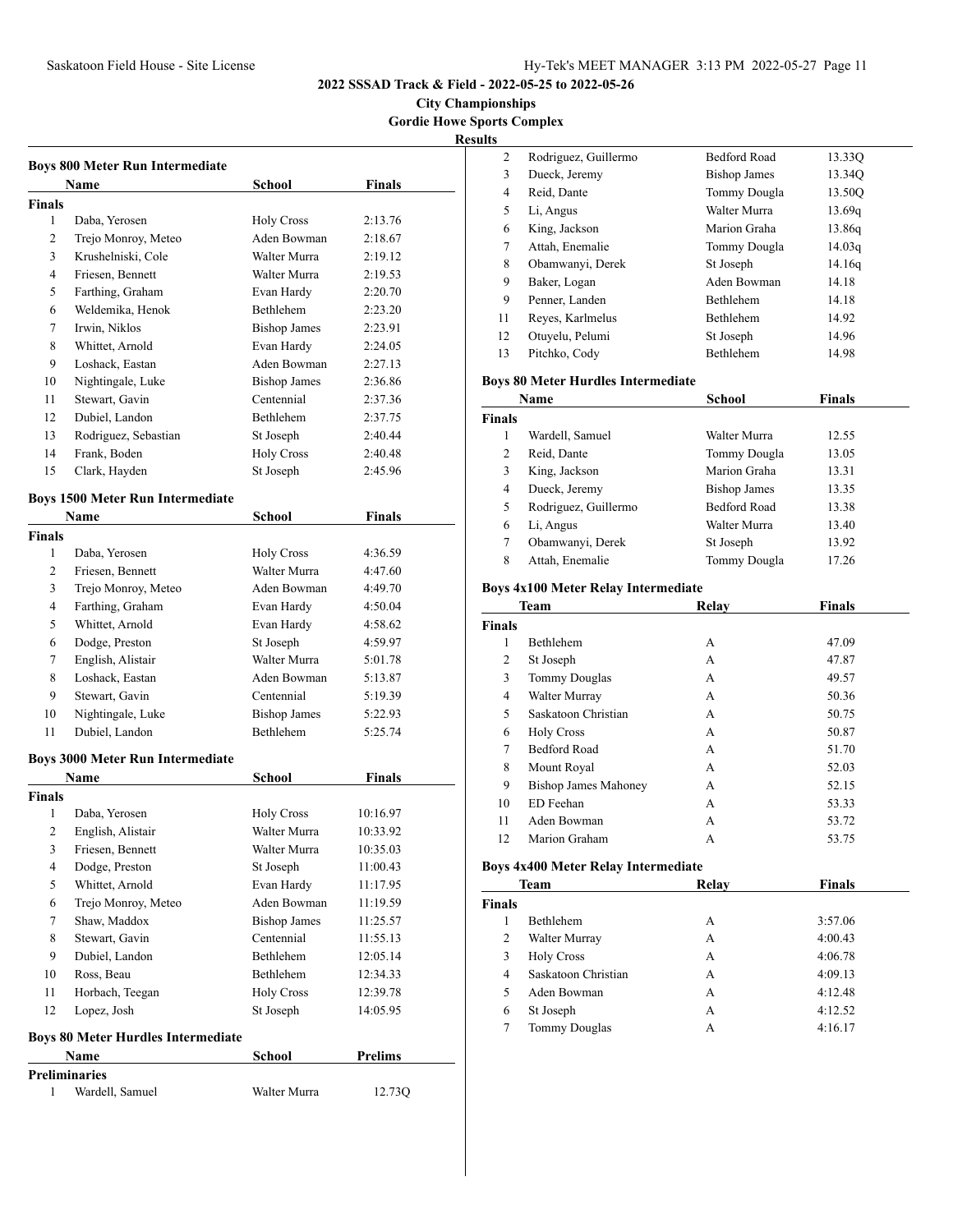# **City Championships Gordie Howe Sports Complex**

|                | <b>Boys High Jump Intermediate</b>  |                             |                   |
|----------------|-------------------------------------|-----------------------------|-------------------|
|                | Name                                | School                      | Finals            |
| <b>Finals</b>  |                                     |                             |                   |
| 1              | Gresty, Rowen                       | St Joseph                   | 1.76m             |
| 2              | Mashange, Melsh                     | Mount Royal                 | 1.73m             |
| 3              | Aranda, Maurice                     | <b>Bethlehem</b>            | J1.65m            |
| 3              | Oseghale, Osaze                     | <b>Bethlehem</b>            | J1.65m            |
| 5              | Vander Kooi, Nolan                  | Saskatoon Ch                | 1.60 <sub>m</sub> |
| 5              | Baker, Logan                        | Aden Bowman                 | J1.60m            |
| 5              | Camargo, Aaron                      | Marion Graha                | J1.60m            |
| 8              | Granger, Simon                      | <b>Holy Cross</b>           | J1.55m            |
| 8              | Morgun, Noah                        | <b>Holy Cross</b>           | J1.55m            |
| 10             | Sampson, Jett                       | <b>Bedford Road</b>         | J1.50m            |
| 10             | Tabien, Daniel                      | <b>Holy Cross</b>           | J1.50m            |
| 12             | Slauenwhite, Cohen                  | Walter Murra                | J1.45m            |
| 12             | Prange, Liam                        | Walter Murra                | J1.45m            |
| 12             | Gawryluk, Kyson                     | Saskatoon Ch                | J1.45m            |
| 15             | Dueck, Jeremy                       | <b>Bishop James</b>         | 1.35m             |
|                | <b>Boys Pole Vault Intermediate</b> |                             |                   |
|                | Name                                | School                      | <b>Finals</b>     |
| <b>Finals</b>  |                                     |                             |                   |
| 1              | Dueck, Jeremy                       | <b>Bishop James</b>         | J2.35m            |
| $\overline{2}$ | Adeleke, Justus                     | St Joseph                   | J2.35m            |
| 3              | Sembalerus, Takis                   | Walter Murra                | J2.20m            |
| 4              | Cawood, Owen                        | Tommy Dougla                | J2.20m            |
| 5              | Chatterson, Beck                    | Evan Hardy                  | 2.05 <sub>m</sub> |
|                | <b>Boys Long Jump Intermediate</b>  |                             |                   |
|                | Name                                | School                      | Finals            |
| <b>Finals</b>  |                                     |                             |                   |
| 1              | King, Jackson                       | Marion Graha                | 5.65m             |
| 2              | Vander Kooi, Nolan                  | Saskatoon Ch                | 5.55m             |
| 3              | Lam, Mason                          | Centennial                  | 5.31m             |
| 4              | Schamber, Luke                      | Aden Bowman                 | 5.22 <sub>m</sub> |
| 5              | Bandet, Kynyn                       | <b>Bishop James</b>         | 5.16m             |
| 6              | Adeleke, Justus                     | St Joseph                   | 5.13m             |
| 7              | Fraser, Graydon                     | Evan Hardy                  | J5.06m            |
| 8              | Saw, Theo                           | Mount Royal                 | J5.06m            |
| 9              | Lysager, Austin                     | Holy Cross                  | 4.97m             |
| 10             | Wardell, Samuel                     | Walter Murra                | 4.92m             |
| 11             | Holman, Cory                        | St Joseph                   | J4.81m            |
| 12             | Franko, Graeme                      | <b>Holy Cross</b>           | J4.81m            |
| 13             | Rushton, Isaiah                     | Saskatoon Ch                | 4.75m             |
| 14             | Gawryluk, Kyson                     | Saskatoon Ch                | 4.74m             |
| 15             | Bennett, Luke                       | Bedford Road                | 4.66m             |
| 16             | Yang, Fengkai                       | Centennial                  | 4.64m             |
| 17             | Lane, Wyatt                         | Saskatoon Ch                | 4.59m             |
|                | Mashange, Melsh                     |                             | 4.53m             |
| 18<br>19       | Glines, Hudson                      | Mount Royal<br>Tommy Dougla | J4.40m            |
|                | Prange, Liam                        | Walter Murra                | J4.40m            |
| 20<br>21       | Baloch, Owais                       | Bedford Road                |                   |
| 22             |                                     |                             | 4.38m             |
|                | Anonuevo, Adrian<br>Simon, Jaxon    | Bethlehem                   | 4.25m             |
| 23             |                                     | Tommy Dougla                | 4.22m             |

| лрот со сошр<br>sults |                                       |                            |                            |
|-----------------------|---------------------------------------|----------------------------|----------------------------|
| 24                    | Shevela, Mitchell                     | Evan Hardy                 | 4.18m                      |
| 25                    | Gao, Jayden                           | Evan Hardy                 | 4.17m                      |
| 26                    | Pierce, Kohen                         | Aden Bowman                | 4.14m                      |
| 27                    | Penner, Landen                        | <b>Bethlehem</b>           | 4.04m                      |
| 28                    | Gallenero, Marcus                     | Marion Graha               | 3.97 <sub>m</sub>          |
|                       | <b>Boys Triple Jump Intermediate</b>  |                            |                            |
|                       | Name                                  | School                     | Finals                     |
| <b>Finals</b>         |                                       |                            |                            |
| $\mathbf{1}$          | Vander Kooi, Nolan                    | Saskatoon Ch               | 11.34m                     |
| 2                     | Bergermann, Rylan                     | St Joseph                  | 11.06m                     |
| 3                     | Mashange, Melsh                       | Mount Royal                | 10.87m                     |
| 4                     | Gawryluk, Kyson                       | Saskatoon Ch               | J10.24m                    |
| 5                     | Rushton, Isaiah                       | Saskatoon Ch               | J10.24m                    |
| 6                     | Ewejobi, Raphael                      | St Joseph                  | 10.18m                     |
| 7                     | Gallenero, Marcus                     | Marion Graha               | 9.93 <sub>m</sub>          |
| 8                     | Lam, Mason                            | Centennial                 | 9.77m                      |
| 9                     | Glines, Hudson                        | Tommy Dougla               | 9.74m                      |
| 10                    | Yaghman, Ali                          | Mount Royal                | 9.71 <sub>m</sub>          |
| 11                    | Granger, Simon                        | <b>Holy Cross</b>          | 9.20 <sub>m</sub>          |
| 12                    | Wotherspoon, Maxx                     | Marion Graha               | 8.45m                      |
| 13                    | Anonuevo, Adrian                      | Bethlehem                  | 8.18m                      |
| 14                    | Heiser, Zach                          | ED Feehan                  | 7.57m                      |
| ---                   | Baloch, Owais                         | <b>Bedford Road</b>        | ND                         |
|                       | <b>Boys Shot Put Intermediate</b>     |                            |                            |
|                       | Name                                  | School                     | Finals                     |
| <b>Finals</b>         |                                       |                            |                            |
| 1                     | Saw, Theo                             | Mount Royal                | 11.61m                     |
| 2                     | Higgs, Kalob                          | Evan Hardy                 | 11.04m                     |
| 3                     | Sokalofsky, Troy                      | Tommy Dougla               | 10.83m                     |
| 4                     | Sial, Huzaifa                         | <b>Holy Cross</b>          | 10.33 <sub>m</sub>         |
| 5                     | Penner, Landen                        | Bethlehem                  | 10.05m                     |
| 6                     | Cook, Nicholas                        | <b>Bishop James</b>        | 9.84m                      |
| 7                     | Creighton, Greyson                    | Centennial                 | 9.65m                      |
| 8                     | Lukan, Dominic                        | Evan Hardy                 | 9.41m                      |
| 9                     | Obamwanyi, Derek                      | St Joseph                  | 8.69m                      |
| 10                    | Conley, Max                           | Bethlehem                  | 8.54m                      |
| 11                    | Ewejobi, Raphael                      | St Joseph                  | 8.53m                      |
| 12                    | Krug, Aaron                           | Bedford Road               | 8.17m                      |
| 13                    | Sembalerus, Takis                     | Walter Murra               | 8.06m                      |
| 14<br>15              | Gorniak, Jonah<br>Daviduke, Rylan     | Centennial<br>Marion Graha | 8.02m<br>7.01 <sub>m</sub> |
|                       |                                       |                            |                            |
|                       | <b>Boys Discus Throw Intermediate</b> |                            |                            |
|                       | Name                                  | <b>School</b>              | <b>Finals</b>              |
| Finals                |                                       |                            |                            |
| 1                     | Bergermann, Rylan                     | St Joseph                  | 37.05m                     |
| 2                     | Higgs, Kalob                          | Evan Hardy                 | 34.42m                     |
| 3                     | Patel, Teerth                         | <b>Bedford Road</b>        | 32.00m                     |
| 4                     | Sial, Huzaifa                         | <b>Holy Cross</b>          | 31.84m                     |
| 5                     | Sokalofsky, Troy                      | Tommy Dougla               | 29.70m                     |
| 6                     | Ramos, Rj                             | Bedford Road               | 27.75m                     |
| 7                     | Rorick, Jordan                        | Bethlehem                  | 27.16m                     |
| 8                     | Conley, Max                           | Bethlehem                  | 25.69m                     |
|                       |                                       |                            |                            |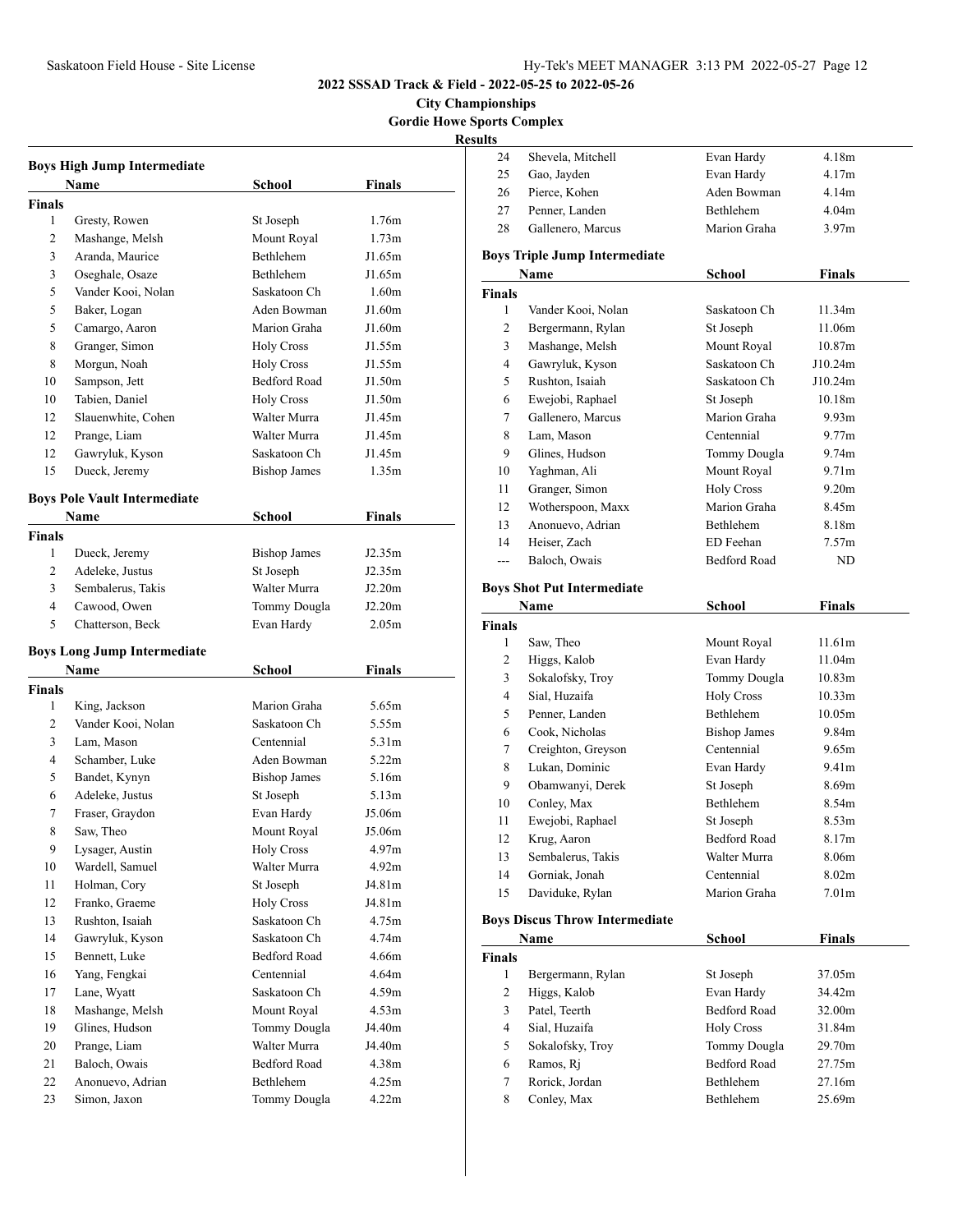# **City Championships Gordie Howe Sports Complex**

|                         | Finals  (Boys Discus Throw Intermediate) |                     |                    |
|-------------------------|------------------------------------------|---------------------|--------------------|
|                         | <b>Name</b>                              | <b>School</b>       | Finals             |
| 9                       | Ewejobi, Raphael                         | St Joseph           | 24.76m             |
| 10                      | Yaghman, Ali                             | Mount Royal         | 24.48m             |
| 11                      | Granger, Simon                           | <b>Holy Cross</b>   | 24.11m             |
| 12                      | Lukan, Dominic                           | Evan Hardy          | 23.98m             |
| 13                      | Creighton, Greyson                       | Centennial          | 22.32m             |
| 14                      | Sembalerus, Takis                        | Walter Murra        | 21.73m             |
| 15                      | Gorniak, Jonah                           | Centennial          | 20.84m             |
| 16                      | Cook, Nicholas                           | <b>Bishop James</b> | 20.81 <sub>m</sub> |
| 17                      | Pierce, Kohen                            | Aden Bowman         | 20.66m             |
| 18                      | Daviduke, Rylan                          | Marion Graha        | 19.42m             |
| 19                      | Heiser, Zach                             | ED Feehan           | 16.70m             |
|                         | <b>Boys Javelin Throw Intermediate</b>   |                     |                    |
|                         | <b>Name</b>                              | <b>School</b>       | <b>Finals</b>      |
| <b>Finals</b>           |                                          |                     |                    |
| 1                       | Saw, Theo                                | Mount Royal         | 38.47m             |
| 2                       | Ramos, Ri                                | <b>Bedford Road</b> | 32.80m             |
| 3                       | Rodriguez, Sebastian                     | St Joseph           | 30.27m             |
| 4                       | Walsworth, Rocky                         | Walter Murra        | 29.52m             |
| 5                       | Espeleta, Victor                         | Bethlehem           | 28.60m             |
| 6                       | Patel, Teerth                            | <b>Bedford Road</b> | 28.39m             |
| 7                       | Penner, Landen                           | <b>Bethlehem</b>    | 28.24m             |
| 8                       | Sembalerus, Takis                        | Walter Murra        | 28.19m             |
| 9                       | Sokalofsky, Troy                         | Tommy Dougla        | 24.64m             |
| 10                      | Whittet, Arnold                          | Evan Hardy          | 24.45m             |
| 11                      | Bergermann, Rylan                        | St Joseph           | 24.33m             |
| 12                      | Doleman, Elijah                          | Saskatoon Ch        | 23.83 <sub>m</sub> |
| 13                      | Gorniak, Jonah                           | Centennial          | 21.47m             |
| 14                      | Awad, Belal                              | Mount Royal         | 20.57m             |
| 15                      | Daviduke, Rylan                          | Marion Graha        | 19.84m             |
| 16                      | Granger, Simon                           | <b>Holy Cross</b>   | 16.96m             |
| 17                      | Rushton, Isaiah                          | Saskatoon Ch        | 11.99m             |
|                         | <b>Boys 100 Meter Dash Junior</b>        |                     |                    |
|                         | Name                                     | School              | <b>Prelims</b>     |
|                         | <b>Preliminaries</b>                     |                     |                    |
| 1                       | Tetrault, Michael                        | Marion Graha        | 11.51Q             |
| 2                       | Blackburn, Brady                         | Aden Bowman         | 11.58Q             |
| 3                       | Coquet, Talon                            | <b>Holy Cross</b>   | 11.91Q             |
| $\overline{\mathbf{4}}$ | Arcamo, Ace                              | <b>Holy Cross</b>   | 11.77q             |
| 5                       | Eager, Owen                              | Walter Murra        | 11.89q             |
| 6                       | Seabrook, Lucas                          | St Joseph           | 11.96q             |
| 7                       | Newton, Christian                        | Bethlehem           | 11.99q             |
| 8                       | Wagner, Seth                             | St Joseph           | 12.15q             |
| 9                       | Oyedeji, Femi                            | Walter Murra        | 12.33              |
| 10                      | Hazelwanter, Gunnar                      | Evan Hardy          | 12.54              |
| 11                      | Lewendon, Hunter                         | Marion Graha        | 12.58              |
| 12                      | Li, Josh                                 | Aden Bowman         | 12.64              |
| 13                      | Hamilton, Ryan                           | Centennial          | 12.85              |
| 14                      | Hardy, Dallas                            | Mount Royal         | 13.02              |
| 15                      | Ives, Dalen                              | Evan Hardy          | 13.12              |
| 16                      | Lark, Ethan                              | Centennial          | 13.47              |
| 17                      | Al-Jobari, Aj                            | Centennial          | 13.56              |

| ults                    |                                   |                     |                |
|-------------------------|-----------------------------------|---------------------|----------------|
| 18                      | Reyes Regalado, Moris             | <b>Tommy Dougla</b> | 13.59          |
| 19                      | Gregory, Matthew                  | Tommy Dougla        | 13.61          |
| 20                      | Rooney, Logan                     | Bethlehem           | 13.64          |
| 21                      | Wagner, Noah                      | Mount Royal         | 13.98          |
|                         | <b>Boys 100 Meter Dash Junior</b> |                     |                |
|                         | Name                              | School              | <b>Finals</b>  |
| <b>Finals</b>           |                                   |                     |                |
| 1                       | Tetrault, Michael                 | Marion Graha        | 11.69          |
| 2                       | Blackburn, Brady                  | Aden Bowman         | 11.82          |
| 3                       | Arcamo, Ace                       | <b>Holy Cross</b>   | 12.16          |
| 4                       | Seabrook, Lucas                   | St Joseph           | 12.20          |
| 5                       | Newton, Christian                 | Bethlehem           | J12.36         |
| 6                       | Eager, Owen                       | Walter Murra        | J12.36         |
| 7                       | Wagner, Seth                      | St Joseph           | 12.37          |
|                         | <b>Boys 200 Meter Dash Junior</b> |                     |                |
|                         | Name                              | School              | <b>Prelims</b> |
|                         | <b>Preliminaries</b>              |                     |                |
| 1                       | Tetrault, Michael                 | Marion Graha        | 23.92Q         |
| 2                       | Wagner, Seth                      | St Joseph           | 24.66Q         |
| 3                       | Arcamo, Ace                       | <b>Holy Cross</b>   | 24.80Q         |
| 4                       | Lockert, Aidan                    | St Joseph           | 24.49q         |
| 5                       | Eager, Owen                       | Walter Murra        | 24.69q         |
| 6                       | Newton, Christian                 | Bethlehem           | 25.50q         |
| 7                       | Oyedeji, Femi                     | Walter Murra        | 26.05q         |
| 8                       | Lewendon, Hunter                  | Marion Graha        | 26.41q         |
| 9                       | Briones, Gabriel                  | Mount Royal         | 26.72          |
| 10                      | Pekush, Harrison                  | Centennial          | 26.84          |
| 11                      | Gregory, Matthew                  | Tommy Dougla        | 28.34          |
| 12                      | Rooney, Logan                     | Bethlehem           | 28.74          |
| 13                      | Morin, Alize                      | Mount Royal         | 29.33          |
| 14                      | Hardy, Dallas                     | Mount Royal         | 36.03          |
| 15                      | Hamilton, Ryan                    | Centennial          | 36.60          |
|                         | <b>Boys 200 Meter Dash Junior</b> |                     |                |
|                         | Name                              | <b>School</b>       | Finals         |
| <b>Finals</b>           |                                   |                     |                |
| 1                       | Tetrault, Michael                 | Marion Graha        | 24.53          |
| $\overline{\mathbf{c}}$ | Lockert, Aidan                    | St Joseph           | 24.90          |
| 3                       | Arcamo, Ace                       | <b>Holy Cross</b>   | 24.93          |
| 4                       | Eager, Owen                       | Walter Murra        | 25.05          |
| 5                       | Wagner, Seth                      | St Joseph           | 25.09          |
| 6                       | Newton, Christian                 | Bethlehem           | 25.63          |
| 7                       | Oyedeji, Femi                     | Walter Murra        | 26.18          |
| 8                       | Lewendon, Hunter                  | Marion Graha        | 27.13          |
|                         | <b>Boys 400 Meter Dash Junior</b> |                     |                |
|                         | Name                              | <b>School</b>       | <b>Finals</b>  |
| Finals                  |                                   |                     |                |
| 1                       | Hussey, Michael                   | Walter Murra        | 53.18          |
| 2                       | Lockert, Aidan                    | St Joseph           | 55.68          |
| 3                       | McKague, Liam                     | Walter Murra        | 57.84          |
|                         | Wheeler, Seth                     | Aden Bowman         | 59.30          |
| 4                       |                                   |                     |                |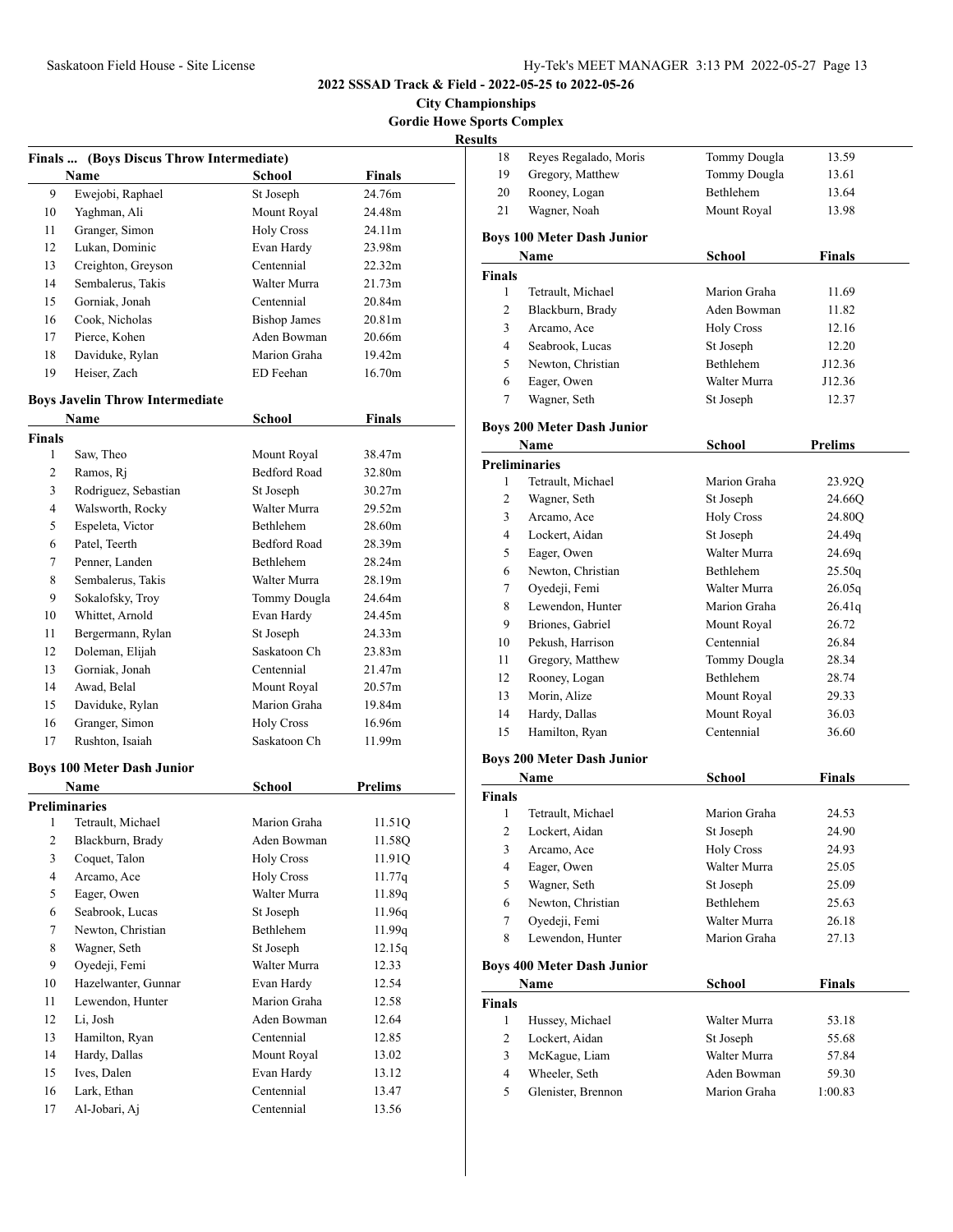**City Championships Gordie Howe Sports Complex Results**

|               | Finals  (Boys 400 Meter Dash Junior) |                     |               |  |
|---------------|--------------------------------------|---------------------|---------------|--|
|               | Name                                 | School              | <b>Finals</b> |  |
| 6             | Hamilton, Ryan                       | Centennial          | 1:00.88       |  |
| 7             | Rochefort, Ashton                    | Bethlehem           | 1:04.80       |  |
| 8             | Wagner, Noah                         | Mount Royal         | 1:07.15       |  |
| 9             | Olfert, Treydon                      | Centennial          | 1:08.29       |  |
| 10            | Wang, Sky                            | Aden Bowman         | 1:15.30       |  |
|               | <b>Boys 800 Meter Run Junior</b>     |                     |               |  |
|               | Name                                 | <b>School</b>       | <b>Finals</b> |  |
| <b>Finals</b> |                                      |                     |               |  |
| 1             | Hussey, Michael                      | Walter Murra        | 1:56.75       |  |
| 2             | Zoymar, Rayane                       | Walter Murra        | 2:13.20       |  |
| 3             | Young, Matthew                       | Evan Hardy          | 2:19.39       |  |
| 4             | Gust, Rhett                          | <b>Bethlehem</b>    | 2:25.10       |  |
| 5             | Wong, Lorrand                        | <b>Holy Cross</b>   | 2:27.13       |  |
| 6             | Howell Bourner, Noah                 | <b>Holy Cross</b>   | 2:33.79       |  |
| 7             | Glenister, Brennon                   | Marion Graha        | 2:33.90       |  |
| 8             | Block, Ezra                          | <b>Bedford Road</b> | 2:37.43       |  |
| 9             | Rochefort, Ashton                    | <b>Bethlehem</b>    | 2:41.42       |  |
| 10            | Imran, Muhammad                      | Tommy Dougla        | 2:45.40       |  |
| 11            | Parker, Sawyer                       | Evan Hardy          | 2:51.13       |  |
| 12            | Lalach, Roman                        | St Joseph           | 2:52.17       |  |
|               | <b>Boys 1500 Meter Run Junior</b>    |                     |               |  |
|               | Name                                 | <b>School</b>       | <b>Finals</b> |  |
| <b>Finals</b> |                                      |                     |               |  |
| 1             | Hussey, Michael                      | Walter Murra        | 4:33.68       |  |
| 2             | Zoymar, Rayane                       | Walter Murra        | 4:36.36       |  |
| 3             | Andrew, Sam                          | <b>Holy Cross</b>   | 4:43.76       |  |
| 4             | Young, Matthew                       | Evan Hardy          | 4:55.23       |  |
| 5             | Gust, Rhett                          | Bethlehem           | 5:03.33       |  |
| 6             | Sauder, Kish                         | St Joseph           | 5:06.77       |  |
| 7             | Anstey, Mathew                       | St Joseph           | 5:07.40       |  |
| 8             | Wong, Lorrand                        | <b>Holy Cross</b>   | 5:09.38       |  |
| 9             | Govender, Kaelin                     | Aden Bowman         | 5:10.20       |  |
| 10            | Zhang, Tom                           | Centennial          | 5:41.77       |  |
| 11            | Block, Ezra                          | Bedford Road        | 5:50.15       |  |
| 12            | Parker, Sawyer                       | Evan Hardy          | 6:19.00       |  |
|               | <b>Boys 3000 Meter Run Junior</b>    |                     |               |  |
|               | Name                                 | School              | <b>Finals</b> |  |
| <b>Finals</b> |                                      |                     |               |  |
| 1             | Zoymar, Rayane                       | Walter Murra        | 9:54.55       |  |
| 2             | Andrew, Sam                          | <b>Holy Cross</b>   | 10:30.91      |  |
| 3             | Hussey, Michael                      | Walter Murra        | 11:04.06      |  |
| 4             | Young, Matthew                       | Evan Hardy          | 11:06.77      |  |
| 5             | Anstey, Mathew                       | St Joseph           | 11:25.54      |  |
| 6             | Gust, Rhett                          | Bethlehem           | 11:25.76      |  |
| 7             | Sauder, Kish                         | St Joseph           | 11:25.98      |  |
| 8             | Govender, Kaelin                     | Aden Bowman         | 11:51.08      |  |
| 9             | Howell Bourner, Noah                 | <b>Holy Cross</b>   | 12:16.03      |  |
| 10            | Zhang, Tom                           | Centennial          | 12:23.23      |  |

|               | <b>Boys 100 Meter Hurdles Junior</b> |                     |                  |
|---------------|--------------------------------------|---------------------|------------------|
|               | <b>Name</b>                          | School              | <b>Prelims</b>   |
|               | <b>Preliminaries</b>                 |                     |                  |
| 1             | Kok, Logan                           | <b>Holy Cross</b>   | 14.92Q           |
| 2             | Tetrault, Michael                    | Marion Graha        | 15.23Q           |
| 3             | Seabrook, Lucas                      | St Joseph           | 15.66Q           |
| 4             | Pekush, Harrison                     | Centennial          | 16.54Q           |
| 5             | Obamwanyi, Churchill                 | St Joseph           | 17.19q           |
| 6             | Ives, Dalen                          | Evan Hardy          | 17.69q           |
| 7             | O'Keefe. Gabe                        | Centennial          | 18.76q           |
| 8             | Chamberlin, Liam                     | Walter Murra        | 18.86q           |
| 9.            | Liu. Joah                            | Walter Murra        | 19.01            |
| 10            | Shin, Jeesheong                      | Walter Murra        | 21.11            |
|               | <b>Boys 100 Meter Hurdles Junior</b> |                     |                  |
|               | Name                                 | School              | <b>Finals</b>    |
| <b>Finals</b> |                                      |                     |                  |
| 1             | Kok, Logan                           | <b>Holy Cross</b>   | 14.46            |
| 2             | Tetrault, Michael                    | Marion Graha        | 15.11            |
| 3             | Seabrook, Lucas                      | St Joseph           | 15.70            |
| 4             | Pekush, Harrison                     | Centennial          | 16.07            |
| 5             | Obamwanyi, Churchill                 | St Joseph           | 16.73            |
| 6             | Ives, Dalen                          | Evan Hardy          | 16.80            |
| 7             | O'Keefe. Gabe                        | Centennial          | 16.90            |
| 8             | Chamberlin, Liam                     | Walter Murra        | 17.73            |
|               |                                      |                     |                  |
|               | <b>Boys 4x100 Meter Relay Junior</b> |                     |                  |
|               | Team                                 | Relay               | Finals           |
| <b>Finals</b> |                                      |                     |                  |
| 1             | Aden Bowman                          | А                   | 47.59            |
| 2             | <b>Holy Cross</b>                    | A                   | 47.83            |
| 3             | Centennial                           | A                   | 50.85            |
| 4             | Bethlehem                            | A                   | 52.61            |
| 5             | Evan Hardy                           | A                   | 53.12            |
| 6             | <b>Bedford Road</b>                  | A                   | 53.43            |
| $---$         | Walter Murray                        | А                   | DO               |
|               | <b>Boys 4x400 Meter Relay Junior</b> |                     |                  |
|               | Team                                 | Relay               | Finals           |
| Finals        |                                      |                     |                  |
| 1             | Walter Murray                        | А                   | 3:49.43          |
| 2             | <b>Holy Cross</b>                    | А                   | 3:52.02          |
| 3             | Aden Bowman                          | А                   | 3:55.07          |
| 4             | Centennial                           | A                   | 4:01.91          |
| 5             | St Joseph                            | А                   | 4:07.86          |
| 6             | Bethlehem                            | A                   | 4:16.76          |
| 7             | Mount Royal                          | A                   | 4:24.70          |
|               | <b>Boys High Jump Junior</b>         |                     |                  |
|               |                                      |                     |                  |
|               | Name                                 | School              | Finals           |
| Finals        |                                      |                     |                  |
| 1             | Kok, Logan                           | <b>Holy Cross</b>   | J1.65m           |
| 2             | Festus-Julian, Jared                 | <b>Bishop James</b> | J1.65m           |
| 3<br>4        | Jamieson, Ted                        | Aden Bowman         | J1.65m<br>J1.55m |
|               | Wagner, Seth                         | St Joseph           |                  |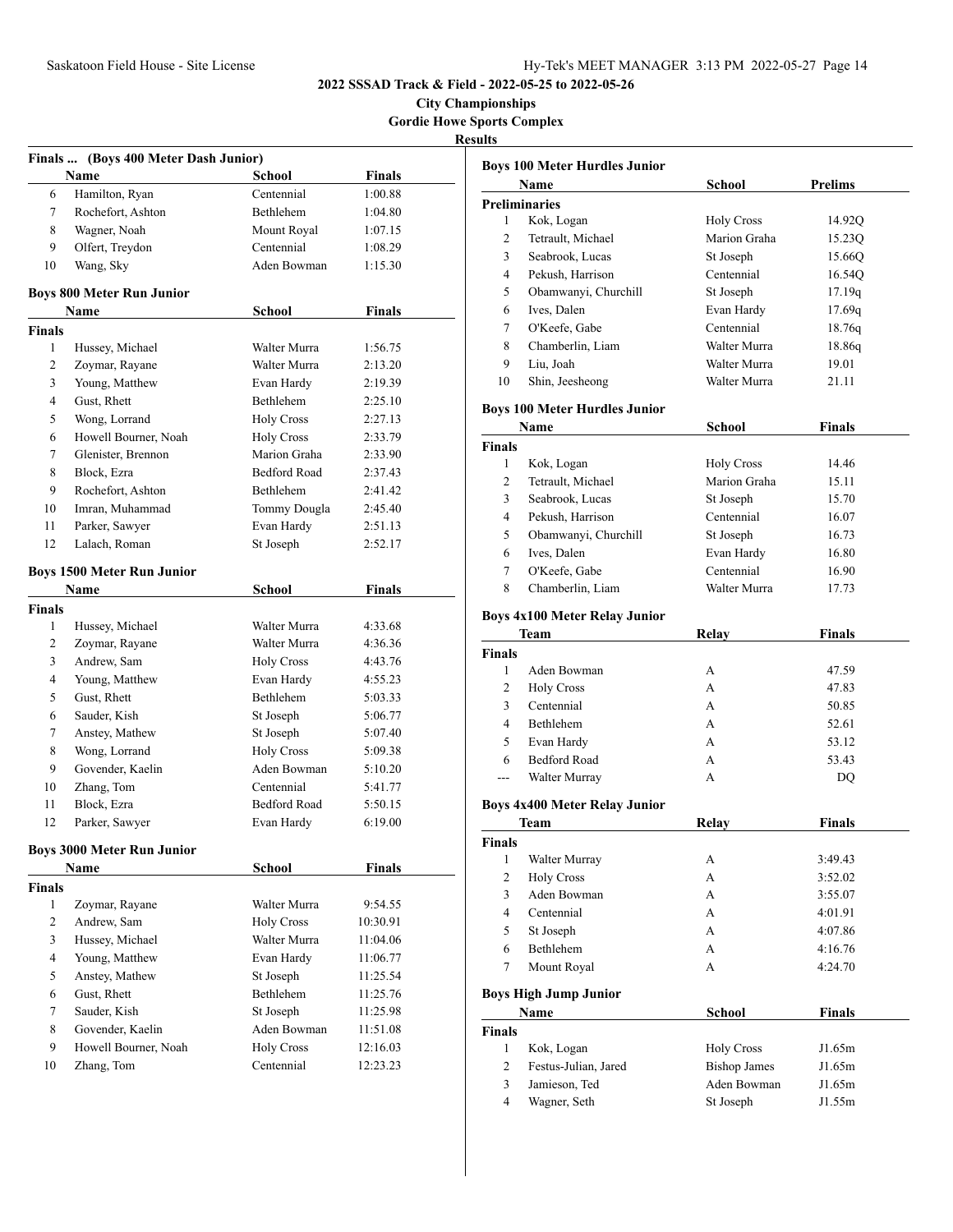**City Championships Gordie Howe Sports Complex**

| Results |
|---------|
|---------|

|                | Finals  (Boys High Jump Junior) |                     |                   |
|----------------|---------------------------------|---------------------|-------------------|
|                | Name                            | School              | <b>Finals</b>     |
| 5              | O'Keefe, Gabe                   | Centennial          | J1.55m            |
| 6              | Clatney, Marcus                 | St Joseph           | J1.50m            |
| 7              | Wheeler, Seth                   | Aden Bowman         | J1.50m            |
| 8              | Al-Jobari, Aj                   | Centennial          | J1.45m            |
| 9              | Funk, Tyler                     | Saskatoon Ch        | J1.45m            |
| ---            | Schmidt, Ethan                  | Bethlehem           | <b>NH</b>         |
|                | <b>Boys Pole Vault Junior</b>   |                     |                   |
|                | Name                            | School              | Finals            |
| <b>Finals</b>  |                                 |                     |                   |
| 1              | Sikora, Christopher             | Holy Cross          | 2.65m             |
| 2              | Anstey, Mathew                  | St Joseph           | 1.60 <sub>m</sub> |
|                | <b>Boys Long Jump Junior</b>    |                     |                   |
|                | Name                            | School              | Finals            |
| <b>Finals</b>  |                                 |                     |                   |
| 1              | Tetrault, Michael               | Marion Graha        | 6.16m             |
| 2              | O'Keefe, Gabe                   | Centennial          | 5.66m             |
| 3              | Obamwanyi, Churchill            | St Joseph           | 5.52m             |
| 4              | Jamieson, Ted                   | Aden Bowman         | 5.38m             |
| 5              | Festus-Julian, Jared            | <b>Bishop James</b> | 5.27 <sub>m</sub> |
| 6              | Johnstone, Kervens              | Walter Murra        | 5.21 <sub>m</sub> |
| 7              | Seabrook, Lucas                 | St Joseph           | 5.12m             |
| 8              | Nickel, Sam                     | <b>Holy Cross</b>   | 5.10 <sub>m</sub> |
| 9              | Kok, Logan                      | <b>Holy Cross</b>   | 5.03 <sub>m</sub> |
| 10             | Lark, Ethan                     | Centennial          | 5.00 <sub>m</sub> |
| 11             | Schmidt, Ethan                  | Bethlehem           | 4.94m             |
| 12             | Lewendon, Hunter                | Marion Graha        | 4.93 <sub>m</sub> |
| 13             | Liu, Joah                       | Walter Murra        | 4.52m             |
| 14             | Rooney, Logan                   | Bethlehem           | 4.14 <sub>m</sub> |
| 15             | Wang, Sky                       | Aden Bowman         | 4.10 <sub>m</sub> |
|                | <b>Boys Triple Jump Junior</b>  |                     |                   |
|                | Name                            | School              | <b>Finals</b>     |
| <b>Finals</b>  |                                 |                     |                   |
| 1              | Festus-Julian, Jared            | <b>Bishop James</b> | 11.94m            |
| 2              | O'Keefe, Gabe                   | Centennial          | 11.29m            |
| 3              | Nickel, Sam                     | <b>Holy Cross</b>   | 10.81m            |
| 4              | Lark, Ethan                     | Centennial          | 10.46m            |
| 5              | Seabrook, Lucas                 | St Joseph           | 10.45m            |
| 6              | Schmidt, Ethan                  | Bethlehem           | 10.23m            |
|                | <b>Boys Shot Put Junior</b>     |                     |                   |
|                | Name                            | <b>School</b>       | <b>Finals</b>     |
| <b>Finals</b>  |                                 |                     |                   |
| $\mathbf{1}$   | Sommacal, Noah                  | St Joseph           | 11.50m            |
| $\overline{c}$ | Angelstad, Taz                  | Aden Bowman         | 11.34m            |
| 3              | Nickel, Sam                     | <b>Holy Cross</b>   | 9.84m             |
| 4              | Rochefort, Ashton               | Bethlehem           | 9.66m             |
| 5              | James, Étienne                  | Ecole Canadi        | 9.09 <sub>m</sub> |
| 6              | Obamwanyi, Churchill            | St Joseph           | 8.86m             |
| 7              | Toledo, Jhello                  | <b>Bedford Road</b> | 8.76m             |
| 8              | Nickolayou, Hutton              | <b>Bishop James</b> | 8.54m             |

| ults           |                                                      |                     |                   |     |
|----------------|------------------------------------------------------|---------------------|-------------------|-----|
| 9              | Hendry, Kiefer                                       | <b>Bedford Road</b> | 7.87m             |     |
| 10             | Wagner, Noah                                         | Mount Royal         | 7.12m             |     |
| 11             | O'Connor, Mark                                       | <b>Holy Cross</b>   | 7.07 <sub>m</sub> |     |
| 12             | Olfert, Treydon                                      | Centennial          | 4.89m             |     |
|                | <b>Boys Discus Throw Junior</b>                      |                     |                   |     |
|                | Name                                                 | School              | Finals            |     |
| Finals         |                                                      |                     |                   |     |
| 1              | Jamieson, Ted                                        | Aden Bowman         | 28.22m            |     |
| 2              | Sikora, Christopher                                  | <b>Holy Cross</b>   | 27.79m            |     |
| 3              | James, Étienne                                       | Ecole Canadi        | 26.08m            |     |
| 4              | Sommacal, Noah                                       | St Joseph           | 24.12m            |     |
| 5              | Toledo, Jhello                                       | <b>Bedford Road</b> | 23.55m            |     |
| 6              | O'Connor, Mark                                       | <b>Holy Cross</b>   | 23.53m            |     |
| 7              | Wagner, Noah                                         | Mount Royal         | 23.37m            |     |
| 8              | Nickolayou, Hutton                                   | <b>Bishop James</b> | 21.88m            |     |
| 9              | Lockert. Aidan                                       | St Joseph           | 21.72m            |     |
| 10             | Hendry, Kiefer                                       | <b>Bedford Road</b> | 21.70m            |     |
| 11             | Wheeler, Seth                                        | Aden Bowman         | 20.45m            |     |
|                | <b>Boys Javelin Throw Junior</b>                     |                     |                   |     |
|                | Name                                                 | School              | <b>Finals</b>     |     |
| Finals         |                                                      |                     |                   |     |
| 1              | Frey, Colby                                          | <b>Holy Cross</b>   | 35.00m            |     |
| 2              | Kok, Logan                                           | <b>Holy Cross</b>   | 34.85m            |     |
| 3              | Angelstad, Taz                                       | Aden Bowman         | 33.94m            |     |
| 4              | James, Etienne                                       | Ecole Canadi        | 33.82m            |     |
| 5              | Sommacal, Noah                                       | St Joseph           | 33.40m            |     |
| 6              | Rochefort, Ashton                                    | Bethlehem           | 31.82m            |     |
| 7              | Stewart, Ben                                         | St Joseph           | 31.20m            |     |
| 8              | Lark, Ethan                                          | Centennial          | 28.43m            |     |
| 9              | Funk, Tyler                                          | Saskatoon Ch        | 27.03m            |     |
| 10             | Hendry, Kiefer                                       | <b>Bedford Road</b> | 24.80m            |     |
| 11             | Hodges, Carter                                       | Aden Bowman         | 24.63m            |     |
| 12             | Hamilton, Ryan                                       | Centennial          | 19.58m            |     |
| 13             | Nickolayou, Hutton                                   | <b>Bishop James</b> | 17.73m            |     |
| 14             | Guo, Mike                                            | Saskatoon Ch        | 16.70m            |     |
|                | Tetrathlon: #1 Boys 100 Meter Dash Junior Tetrathlon |                     |                   |     |
|                | Name                                                 | School              | Finals            |     |
| <b>Finals</b>  |                                                      |                     |                   |     |
| $\mathbf{1}$   | Meyers, Luca                                         | St Joseph           | 12.70             | 520 |
| 2              | Forbister, Jason                                     | <b>Bedford Road</b> | 13.33             | 413 |
| 3              | McCumber, Bennett                                    | Walter Murra        | 14.04             | 307 |
| $\overline{4}$ | Gill, Arman                                          | Bedford Road        | 14.13             | 294 |
| 5              | Awad, Amjad                                          | Mount Royal         | 14.54             | 240 |
|                | Tetrathlon: #2 Boys 800 Meter Dash Junior Tetrathlon |                     |                   |     |
|                | Name                                                 | <b>School</b>       | <b>Finals</b>     |     |

| Name   |                   | School              | Finals  |     |  |
|--------|-------------------|---------------------|---------|-----|--|
| Finals |                   |                     |         |     |  |
|        | McCumber, Bennett | Walter Murra        | 2:30.39 | 488 |  |
| 2      | Awad, Amjad       | Mount Royal         | 2:34.12 | 449 |  |
| 3      | Meyers, Luca      | St Joseph           | 2:38.86 | 401 |  |
| 4      | Gill, Arman       | <b>Bedford Road</b> | 2:44.26 | 350 |  |
|        | Forbister, Jason  | <b>Bedford Road</b> | 2:45.93 | 335 |  |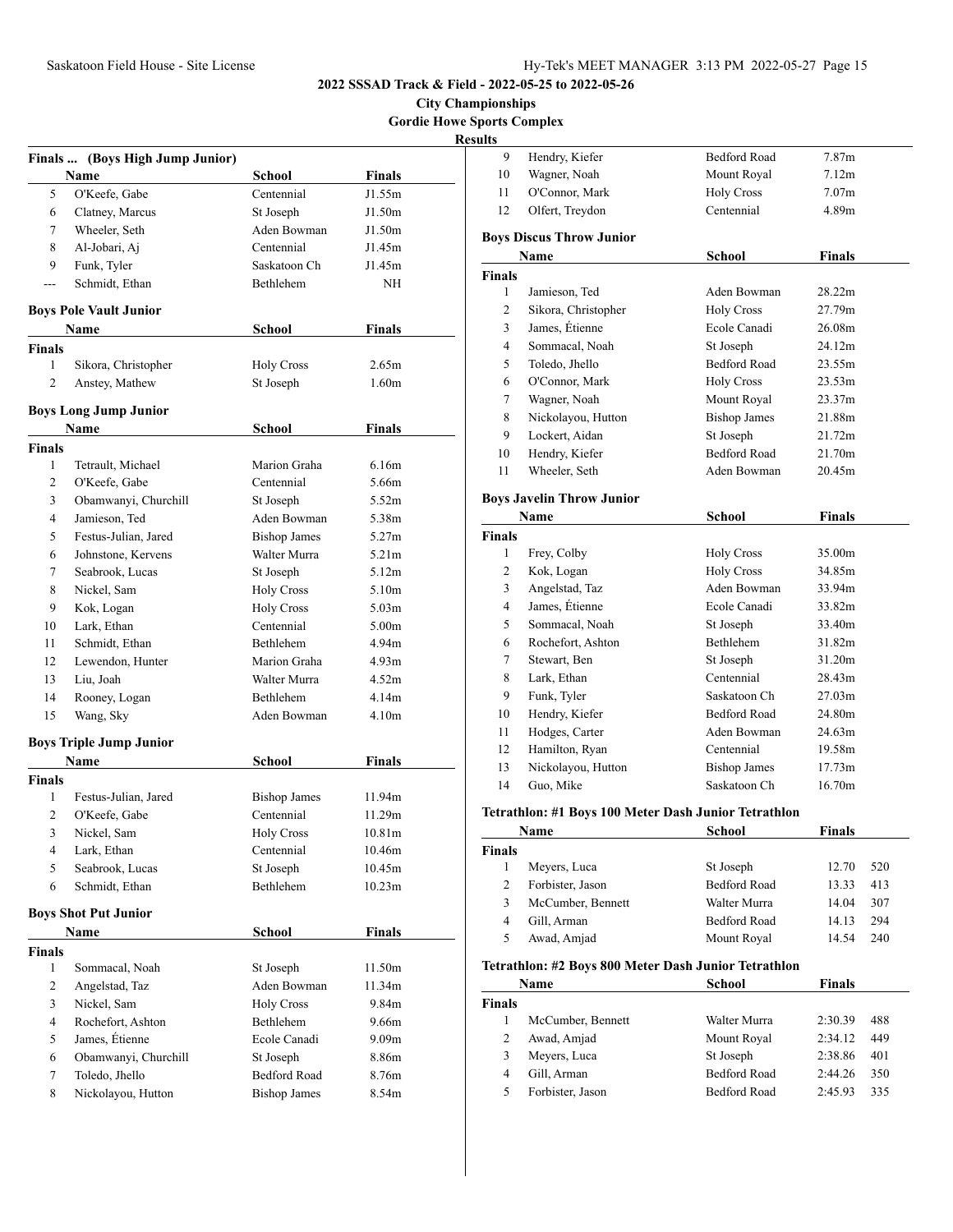**City Championships Gordie Howe Sports Complex**

# **Results**

| Tetrathlon: #3 Boys Long Jump Junior Tetrathlon |                                                               |                     |                          |  |  |
|-------------------------------------------------|---------------------------------------------------------------|---------------------|--------------------------|--|--|
|                                                 | Name                                                          | School              | <b>Finals</b>            |  |  |
| <b>Finals</b>                                   |                                                               |                     |                          |  |  |
| 1                                               | Meyers, Luca                                                  | St Joseph           | 5.24m<br>429             |  |  |
| 2                                               | McCumber, Bennett                                             | Walter Murra        | 4.80 <sub>m</sub><br>345 |  |  |
| 3                                               | Gill, Arman                                                   | Bedford Road        | 4.72m<br>330             |  |  |
| 3                                               | Forbister, Jason                                              | <b>Bedford Road</b> | 4.72m<br>330             |  |  |
| 5                                               | Awad, Amjad                                                   | Mount Royal         | 4.43m<br>278             |  |  |
|                                                 |                                                               |                     |                          |  |  |
|                                                 | <b>Tetrathlon: #4 Boys Shot Put Junior Tetrathlon</b><br>Name | School              | Finals                   |  |  |
| <b>Finals</b>                                   |                                                               |                     |                          |  |  |
| 1                                               | Forbister, Jason                                              | Bedford Road        | 9.12 <sub>m</sub><br>433 |  |  |
| 2                                               | McCumber, Bennett                                             | Walter Murra        | 8.97 <sub>m</sub><br>424 |  |  |
| 3                                               | Awad, Amjad                                                   | Mount Royal         | 379<br>8.22m             |  |  |
| 4                                               | Gill, Arman                                                   | <b>Bedford Road</b> | 8.09 <sub>m</sub><br>372 |  |  |
| 5                                               | Meyers, Luca                                                  | St Joseph           | 7.82 <sub>m</sub><br>356 |  |  |
|                                                 |                                                               |                     |                          |  |  |
|                                                 | <b>Boys Tetrathlon Junior</b>                                 |                     |                          |  |  |
|                                                 | Name                                                          | <b>School</b>       | <b>Finals</b>            |  |  |
| <b>Finals</b>                                   |                                                               |                     |                          |  |  |
| 1                                               | Meyers, Luca                                                  | St Joseph           | 1706                     |  |  |
| 2                                               | McCumber, Bennett                                             | Walter Murra        | 1564                     |  |  |
| 3                                               | Forbister, Jason                                              | <b>Bedford Road</b> | 1511                     |  |  |
| 4                                               | Awad, Amjad                                                   | Mount Royal         | 1346                     |  |  |
| $\overline{4}$                                  | Gill, Arman                                                   | Bedford Road        | 1346                     |  |  |
|                                                 | <b>Boys 100 Meter Dash Senior</b>                             |                     |                          |  |  |
|                                                 | Name                                                          | <b>School</b>       | Prelims                  |  |  |
|                                                 | <b>Preliminaries</b>                                          |                     |                          |  |  |
| 1                                               | Hardy, Ryder                                                  | Marion Graha        | 11.10Q                   |  |  |
| 2                                               | Ogunnubi, Williams                                            | St Joseph           | 11.34Q                   |  |  |
| 3                                               | Powell, Geo                                                   | Aden Bowman         | 11.49Q                   |  |  |
| 4                                               | Dimande, Tiago                                                | <b>Holy Cross</b>   | 11.23q                   |  |  |
| 5                                               | Sawi, Charles                                                 | <b>Holy Cross</b>   | 11.42q                   |  |  |
| 6                                               | Witt, Ashwin                                                  | Aden Bowman         | 11.59q                   |  |  |
| 7                                               | Fountaine, Datiel                                             | Walter Murra        | 11.80q                   |  |  |
| 8                                               | Dodoo, Jonathan                                               | <b>Bethlehem</b>    | 11.93q                   |  |  |
| 9                                               | Pringle, Kaiden                                               | Evan Hardy          | 11.96                    |  |  |
| 10                                              | Ojeifo, Excel                                                 | Centennial          | 11.97                    |  |  |
| 11                                              | Disho, Yani                                                   | St Joseph           | 12.01                    |  |  |
| 12                                              | Cheng, Mason                                                  | Evan Hardy          | 12.19                    |  |  |
| 13                                              | Park. Jason                                                   | Walter Murra        | 12.27                    |  |  |
| 14                                              | Zheng, Will                                                   | Bethlehem           | 12.61                    |  |  |
| 15                                              | Rose, Ge-Mario                                                | Centennial          | 12.90                    |  |  |
| 16                                              | James-Caron, Damien                                           | ED Feehan           | 13.09                    |  |  |
| 17                                              | Truong, Eric                                                  | Bedford Road        | 13.19                    |  |  |
| 18                                              | Portuguese, Jedrix                                            | Centennial          | 13.22                    |  |  |
| 19                                              | Koltsov, Vladyslav                                            | Tommy Dougla        | 13.60                    |  |  |
| 20                                              | Pisio, Luke                                                   | ED Feehan           | 14.23                    |  |  |
| 21                                              | Penner, Rylan                                                 | Marion Graha        | 14.97                    |  |  |

|               | <b>Name</b>                       | <b>School</b>       | <b>Finals</b>  |
|---------------|-----------------------------------|---------------------|----------------|
| <b>Finals</b> |                                   |                     |                |
| 1             | Hardy, Ryder                      | Marion Graha        | 11.10          |
| 2             | Powell, Geo                       | Aden Bowman         | 11.15          |
| 3             | Ogunnubi, Williams                | St Joseph           | 11.46          |
| 4             | Dimande, Tiago                    | <b>Holy Cross</b>   | 11.47          |
| 5             | Sawi, Charles                     | <b>Holy Cross</b>   | 11.63          |
| 6             | Witt, Ashwin                      | Aden Bowman         | 11.76          |
| 7             | Fountaine, Datiel                 | Walter Murra        | 12.11          |
| 8             | Dodoo, Jonathan                   | <b>Bethlehem</b>    | 12.26          |
|               | <b>Boys 200 Meter Dash Senior</b> |                     |                |
|               | Name                              | <b>School</b>       | <b>Prelims</b> |
|               | <b>Preliminaries</b>              |                     |                |
| 1             | Ogunnubi, Williams                | St Joseph           | 23.71Q         |
| 2             | Powell, Geo                       | Aden Bowman         | 24.18O         |
| 3             | Arthurs, Judah                    | <b>Bethlehem</b>    | 24.48Q         |
| 4             | Sawi, Charles                     | <b>Holy Cross</b>   | 23.73q         |
| 5             | Fountaine, Datiel                 | Walter Murra        | 24.73q         |
| 6             | Pringle, Kaiden                   | Evan Hardy          | 24.76g         |
| 7             | McKerracher, Sean                 | St Joseph           | 24.82q         |
| 8             | Selinger, Gavin                   | <b>Holy Cross</b>   | 24.87q         |
| 9             | Lafreniere, Mathieu               | Centennial          | 25.04          |
| 10            | Park, Jason                       | Walter Murra        | 25.40          |
| 10            | Couture, Paydon                   | Bethlehem           | 25.40          |
| 12            | Schamber, Andrew                  | Aden Bowman         | 25.47          |
| 13            | Seib, Kaden                       | Saskatoon Ch        | 26.06          |
| 14            | Thieman, Lars                     | ED Feehan           | 26.80          |
| 15            | Truong, Eric                      | <b>Bedford Road</b> | 28.18          |
| 16            | Pisio, Luke                       | ED Feehan           | 29.88          |
|               | <b>Boys 200 Meter Dash Senior</b> |                     |                |
|               | Name                              | <b>School</b>       | <b>Finals</b>  |
| <b>Finals</b> |                                   |                     |                |
| 1             | Ogunnubi, Williams                | St Joseph           | 23.05          |

|   | Ogunnubi, Williams | St Joseph         | 23.05 |
|---|--------------------|-------------------|-------|
| 2 | Powell, Geo        | Aden Bowman       | 23.22 |
|   | Sawi, Charles      | <b>Holy Cross</b> | 23.82 |
| 4 | Arthurs, Judah     | <b>Bethlehem</b>  | 24.40 |
| 5 | Fountaine, Datiel  | Walter Murra      | 24.62 |
| 6 | Pringle, Kaiden    | Evan Hardy        | 24.69 |
|   | McKerracher, Sean  | St Joseph         | 24.79 |
| 8 | Selinger, Gavin    | <b>Holy Cross</b> | 24.89 |

### **Boys 400 Meter Dash Senior**

| Name          |                          | <b>School</b>     | <b>Finals</b> |  |
|---------------|--------------------------|-------------------|---------------|--|
| <b>Finals</b> |                          |                   |               |  |
|               | Dimande, Tiago           | <b>Holy Cross</b> | 51.82         |  |
| 2             | Arthurs, Judah           | Bethlehem         | 52.44         |  |
| 3             | Cote-Williamson, Brendan | Centennial        | 53.16         |  |
| 4             | Couture, Paydon          | <b>Bethlehem</b>  | 55.36         |  |
| 5             | Schamber, Andrew         | Aden Bowman       | 55.56         |  |
| 6             | Fountaine, Datiel        | Walter Murra      | 56.04         |  |
|               | Veeman, Luca             | Walter Murra      | 56.37         |  |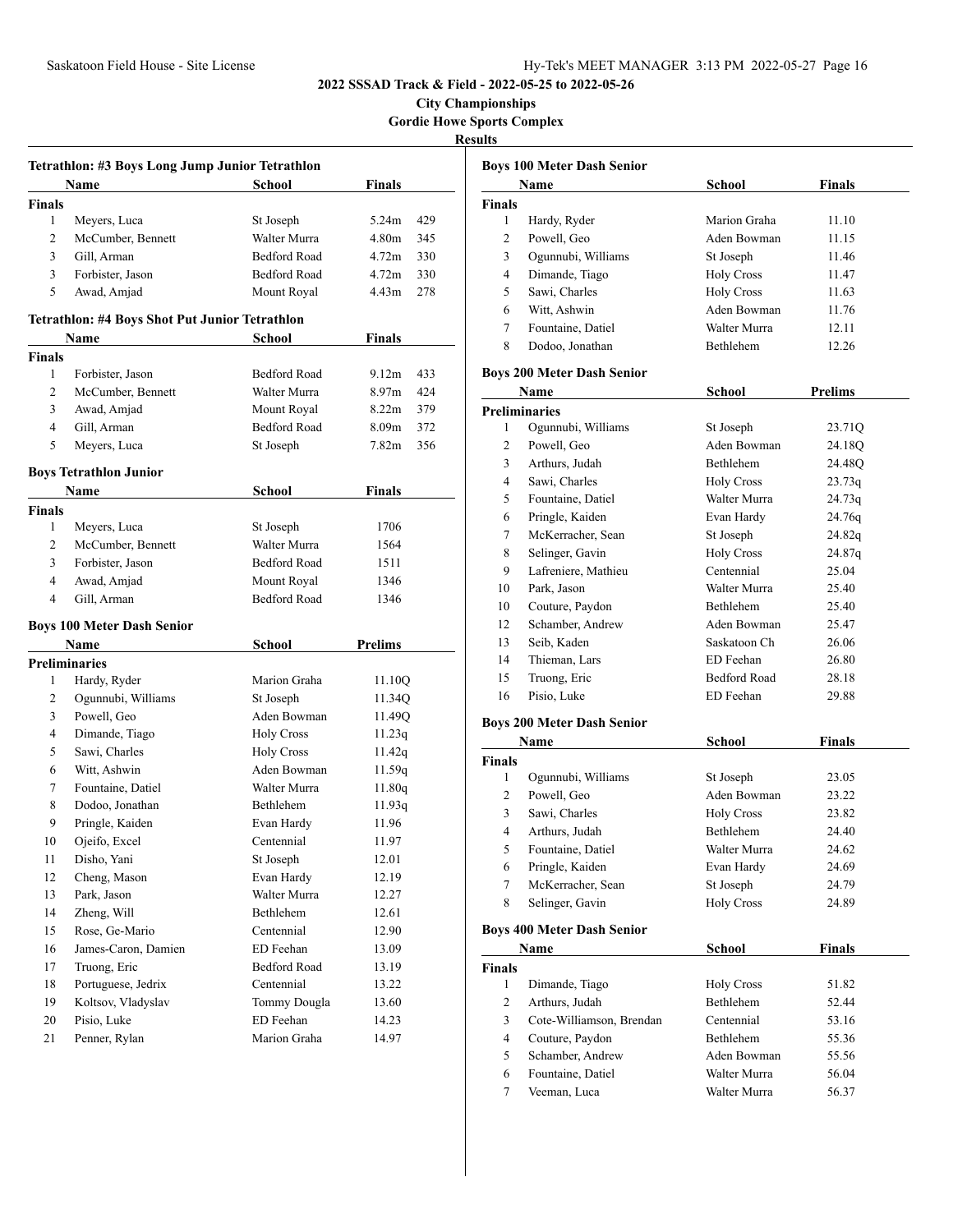**City Championships Gordie Howe Sports Complex**

# **Results**

|               | Finals  (Boys 400 Meter Dash Senior) |                     |               |  |
|---------------|--------------------------------------|---------------------|---------------|--|
|               | Name                                 | School              | <b>Finals</b> |  |
| 8             | Andrews, Marcus                      | Centennial          | 56.45         |  |
| 9             | Heppner, Jacob                       | <b>Bishop James</b> | 57.61         |  |
| 10            | Granger, Nathan                      | <b>Holy Cross</b>   | 58.34         |  |
| 11            | Gresty, Kiefer                       | St Joseph           | 58.39         |  |
| 12            | Kemppainen, Kale                     | Aden Bowman         | 58.95         |  |
| 13            | Truong, Eric                         | <b>Bedford Road</b> | 1:03.61       |  |
|               | <b>Boys 800 Meter Run Senior</b>     |                     |               |  |
|               | Name                                 | School              | <b>Finals</b> |  |
| <b>Finals</b> |                                      |                     |               |  |
| 1             | Johnston, Logan                      | Walter Murra        | 2:03.25       |  |
| 2             | Dosman, Nathanial                    | Aden Bowman         | 2:04.61       |  |
| 3             | Veeman, Luca                         | Walter Murra        | 2:06.19       |  |
| 4             | Cross Child, Kinley                  | <b>Bishop James</b> | 2:11.04       |  |
| 5             | Beazly, Dylan                        | Walter Murra        | 2:17.77       |  |
| 6             | Gorniak, Jonathan                    | Centennial          | 2:20.88       |  |
| 7             | Granger, Nathan                      | <b>Holy Cross</b>   | 2:23.79       |  |
| 8             | Meyers, Kieran                       | St Joseph           | 2:28.52       |  |
| 9             | Prince, Louis                        | Ecole Canadi        | 2:36.27       |  |
| 10            | Fossenier, Logan                     | Tommy Dougla        | 2:44.83       |  |
|               |                                      |                     |               |  |
|               | <b>Boys 1500 Meter Run Senior</b>    |                     |               |  |
|               | Name                                 | School              | <b>Finals</b> |  |
| <b>Finals</b> |                                      |                     |               |  |
| 1             | Dosman, Nathanial                    | Aden Bowman         | 4:17.13       |  |
| 2             | Cross Child, Jayvin                  | <b>Bishop James</b> | 4:23.74       |  |
| 3             | Chan, Gilbert                        | Walter Murra        | 4:27.76       |  |
| 4             | Cross Child, Kinley                  | <b>Bishop James</b> | 4:30.31       |  |
| 5             | Spencer, Tye                         | Centennial          | 4:40.23       |  |
| 6             | Sukut, Jessie                        | Walter Murra        | 4:45.67       |  |
| 7             | Bargen, Micah                        | <b>Bedford Road</b> | 4:48.76       |  |
| 8             | Gresty, Kiefer                       | St Joseph           | 4:52.53       |  |
| 9             | Broderick, Jason                     | Evan Hardy          | 4:52.63       |  |
| 10            | Horbach, Ty                          | <b>Holy Cross</b>   | 5:00.49       |  |
| 11            | Gorniak, Jonathan                    | Centennial          | 5:06.90       |  |
| 12            | Meyers, Kieran                       | St Joseph           | 5:07.84       |  |
| 13            | Holzman, Jack                        | <b>Holy Cross</b>   | 5:17.74       |  |
|               | <b>Boys 3000 Meter Run Senior</b>    |                     |               |  |
|               | Name                                 | School              | <b>Finals</b> |  |
| <b>Finals</b> |                                      |                     |               |  |
| 1             | Dosman, Nathanial                    | Aden Bowman         | 9:39.64       |  |
| 2             | Chan, Gilbert                        | Walter Murra        | 9:47.85       |  |
| 3             | Cross Child, Jayvin                  | <b>Bishop James</b> | 9:48.65       |  |
| 4             | Spencer, Tye                         | Centennial          | 9:49.44       |  |
| 5             | Cross Child, Kinley                  | <b>Bishop James</b> | 10:09.54      |  |
| 6             | Bargen, Micah                        | Bedford Road        | 10:52.73      |  |
| 7             | Yuzdepski, Nicholas                  | Walter Murra        | 10:55.49      |  |
| 8             | Gorniak, Jonathan                    | Centennial          | 11:13.08      |  |
| 9             | Broderick, Jason                     | Evan Hardy          | 11:44.74      |  |
| 10            | Prince, Louis                        | Ecole Canadi        | 12:56.16      |  |
| 11            | Avci, Devin                          | <b>Holy Cross</b>   | 13:35.05      |  |
|               |                                      |                     |               |  |

|                | <b>Boys 100 Meter Hurdles Senior</b><br>Name | School              | <b>Prelims</b> |
|----------------|----------------------------------------------|---------------------|----------------|
|                | <b>Preliminaries</b>                         |                     |                |
| 1              | Dimande, Tiago                               | <b>Holy Cross</b>   | 13.69Q         |
| 2              | Tam, Josh                                    | Aden Bowman         | 14.33Q         |
| 3              | Lafreniere, Mathieu                          | Centennial          | 15.14Q         |
| 4              | Schamber, Andrew                             | Aden Bowman         | 16.12Q         |
| 5              | Sawi, Charles                                | <b>Holy Cross</b>   | 15.31q         |
| 6              | Fountaine, Datiel                            | Walter Murra        | 16.82q         |
| 7              | Disho, Yani                                  | St Joseph           | 17.18q         |
| 8              | Prince, Louis                                | Ecole Canadi        | 18.43q         |
| 9              | Logan, Rory                                  | <b>Bedford Road</b> | 20.64          |
| 10             | Portuguese, Jedrix                           | Centennial          | 20.85          |
| 11             | Truong, Eric                                 | <b>Bedford Road</b> | 20.90          |
| 12             | Liu, Kevin                                   | Walter Murra        | 21.52          |
|                | <b>Boys 100 Meter Hurdles Senior</b>         |                     |                |
|                | Name                                         | <b>School</b>       | <b>Finals</b>  |
| <b>Finals</b>  |                                              |                     |                |
| 1              | Dimande, Tiago                               | <b>Holy Cross</b>   | 13.71          |
| $\overline{c}$ | Sawi, Charles                                | <b>Holy Cross</b>   | 14.51          |
| 3              | Lafreniere, Mathieu                          | Centennial          | 14.67          |
| 4              | Schamber, Andrew                             | Aden Bowman         | 15.45          |
| 5              | Fountaine, Datiel                            | Walter Murra        | 16.54          |
| 6              | Prince, Louis                                | Ecole Canadi        | 17.51          |
|                | Tam, Josh                                    | Aden Bowman         | <b>DNF</b>     |
|                | <b>Boys 4x100 Meter Relay Senior</b>         |                     |                |
|                | Team                                         | Relay               | <b>Finals</b>  |

|   | Aden Bowman          | А | 44.24      |
|---|----------------------|---|------------|
| 2 | <b>Holy Cross</b>    | А | 44.66      |
| 3 | Marion Graham        | А | 45.97      |
| 5 | <b>Bethlehem</b>     | А | J46.11     |
| 5 | Walter Murray        | А | 46.92      |
| 6 | Evan Hardy           | А | 49.56      |
| 7 | ED Feehan            | А | 50.51      |
| 8 | <b>Bedford Road</b>  | А | 51.40      |
| 9 | <b>Tommy Douglas</b> | А | 51.43      |
|   | St Joseph            | А | <b>DNF</b> |
|   | Centennial           | А | DO         |

# **Boys 4x400 Meter Relay Senior**

|                | Team              | Relay | <b>Finals</b> |
|----------------|-------------------|-------|---------------|
| <b>Finals</b>  |                   |       |               |
|                | <b>Bethlehem</b>  | А     | 3:41.40       |
| 2              | Walter Murray     | А     | 3:41.41       |
| 3              | Centennial        | А     | 3:42.51       |
| $\overline{4}$ | <b>Holy Cross</b> | А     | 3:44.55       |
| 5              | Aden Bowman       | А     | 3:58.20       |
| 6              | St Joseph         | А     | 3:58.64       |
|                | Evan Hardy        | А     | 4:09.07       |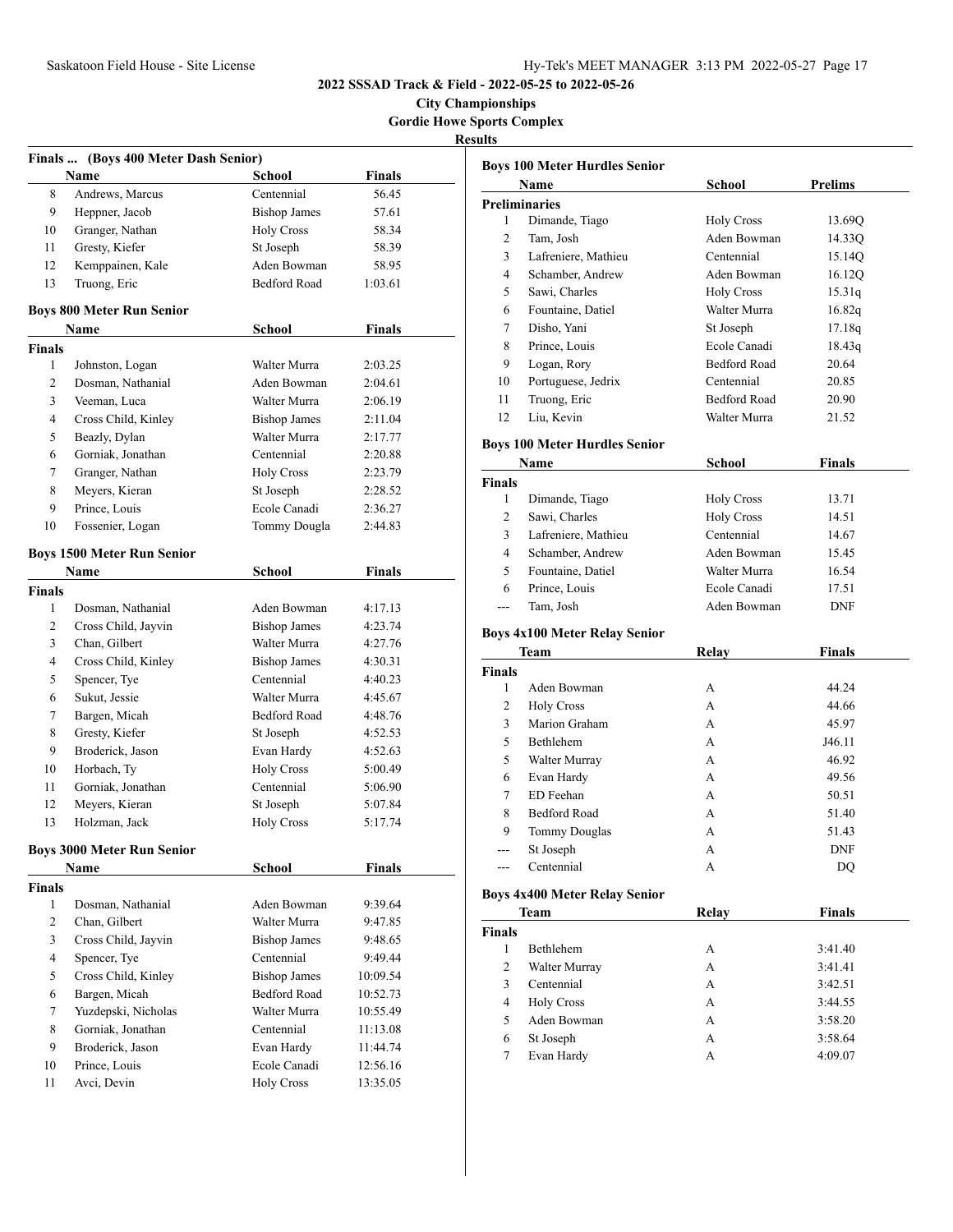**City Championships Gordie Howe Sports Complex**

| <b>Boys High Jump Senior</b> |                               |                     |                    |  |
|------------------------------|-------------------------------|---------------------|--------------------|--|
|                              | Name                          | School              | <b>Finals</b>      |  |
| <b>Finals</b>                |                               |                     |                    |  |
| 1                            | Palmer, Ethan                 | Centennial          | 1.86m              |  |
| 2                            | Vandenhurk, Isaac             | <b>Holy Cross</b>   | 1.75m              |  |
| 3                            | Gresty, Kiefer                | St Joseph           | J1.70m             |  |
| 3                            | Dodoo, Jonathan               | Bethlehem           | J1.70m             |  |
| 5                            | Olaopa, David                 | St Joseph           | J1.70m             |  |
| 6                            | Abdulkadir, Faisal            | Evan Hardy          | 1.65m              |  |
| 7                            | Bohmann, Nate                 | Bethlehem           | J1.60m             |  |
| 8                            | Heppner, Jacob                | <b>Bishop James</b> | J1.60m             |  |
| 9                            | Drummond, Liam                | Evan Hardy          | J1.55m             |  |
| 10                           | Heckman, Hunter               | Walter Murra        | J1.55m             |  |
| 11                           | Mangat, Harvin                | Tommy Dougla        | J1.50m             |  |
| 12                           | Roy, Alex                     | Mount Royal         | J1.50m             |  |
| $---$                        | Mark, Jeremy                  | Centennial          | NΗ                 |  |
| ---                          | Granger, Nathan               | <b>Holy Cross</b>   | NΗ                 |  |
| ---                          | Tawfiq, Ahmed                 | Walter Murra        | NΗ                 |  |
|                              | <b>Boys Pole Vault Senior</b> |                     |                    |  |
|                              | Name                          | School              | Finals             |  |
| <b>Finals</b>                |                               |                     |                    |  |
| 1                            | Tam. Josh                     | Aden Bowman         | 4.10m              |  |
| 2                            | Ambrose, Nick                 | Centennial          | J2.95m             |  |
| 3                            | Trumbley, Dylan               | <b>Holy Cross</b>   | J2.95m             |  |
| 4                            | Dignean, Brian                | Evan Hardy          | 2.80 <sub>m</sub>  |  |
| 5                            | Kemmer, Blake                 | <b>Bedford Road</b> | 2.65m              |  |
| 6                            | Lovegrove, Troy               | <b>Holy Cross</b>   | J2.50m             |  |
| 7                            | Sweet, Ripley                 | <b>Bedford Road</b> | J2.50 <sub>m</sub> |  |
| 8                            | Matius, Marcus                | Tommy Dougla        | 2.20 <sub>m</sub>  |  |
|                              | <b>Boys Long Jump Senior</b>  |                     |                    |  |
|                              | Name                          | School              | Finals             |  |
| <b>Finals</b>                |                               |                     |                    |  |
| 1                            | Witt, Ashwin                  | Aden Bowman         | 6.37m              |  |
| 2                            | Dimande, Tiago                | <b>Holy Cross</b>   | 6.30 <sub>m</sub>  |  |
| 3                            | Sawi, Charles                 | <b>Holy Cross</b>   | 6.20m              |  |
| 4                            | Lafreniere, Mathieu           | Centennial          | 6.08 <sub>m</sub>  |  |
| 5                            | Tam. Josh                     | Aden Bowman         | 5.87m              |  |
| 6                            | Hardy, Ryder                  | Marion Graha        | 5.74m              |  |
| 7                            | Selinger, Gavin               | <b>Holy Cross</b>   | 5.60m              |  |
| 8                            | Olaopa, David                 | St Joseph           | 5.54m              |  |
| 9                            | Disho, Yani                   | St Joseph           | 5.47m              |  |
| 10                           | Liu, Kevin                    | Walter Murra        | 5.38m              |  |
| 11                           | Ojeifo, Excel                 | Centennial          | 5.27m              |  |
| 12                           | Saw, Gaylar                   | Bethlehem           | 5.20m              |  |
| 13                           | Pringle, Kaiden               | Evan Hardy          | 5.14m              |  |
| 14                           | Slusar, Erik                  | Bethlehem           | 5.13m              |  |
| 15                           | Matius, Marcus                | Tommy Dougla        | 4.97m              |  |
| 16                           | Saunders, Raheem              | ED Feehan           | 4.81 <sub>m</sub>  |  |
| 17                           | Kemmer, Blake                 | Bedford Road        | 4.77m              |  |
| 18                           | Roy, Alex                     | Mount Royal         | 4.69m              |  |
| 19                           | Scrivens, Matt                | <b>Bishop James</b> | 4.66m              |  |
| 20                           | Lane, Marshall                | Saskatoon Ch        | 4.63m              |  |

| 21     | Deng, Loch                      | ED Feehan           | 4.54m              |  |
|--------|---------------------------------|---------------------|--------------------|--|
| 22     | Tarko, Ethan                    | <b>Bishop James</b> | 4.35m              |  |
| 23     | Logan, Rory                     | <b>Bedford Road</b> | 4.30m              |  |
| 24     | Penner, Rylan                   | Marion Graha        | 3.82 <sub>m</sub>  |  |
|        |                                 |                     |                    |  |
|        | <b>Boys Triple Jump Senior</b>  |                     |                    |  |
|        | Name                            | School              | <b>Finals</b>      |  |
| Finals |                                 |                     |                    |  |
| 1      | Lafreniere, Mathieu             | Centennial          | 12.70m             |  |
| 2      | Disho, Yani                     | St Joseph           | 11.70m             |  |
| 3      | Thieman, Lars                   | ED Feehan           | 11.15m             |  |
| 4      | Slusar, Erik                    | Bethlehem           | 10.98m             |  |
| 5      | Granger, Nathan                 | <b>Holy Cross</b>   | 10.87 <sub>m</sub> |  |
| 6      | Pringle, Kaiden                 | Evan Hardy          | 10.77m             |  |
| 7      | Vandenhurk, Isaac               | <b>Holy Cross</b>   | 10.50 <sub>m</sub> |  |
| 8      | Bohmann, Nate                   | Bethlehem           | 10.12m             |  |
| 9      | Olaopa, David                   | St Joseph           | 10.04m             |  |
| 10     | Sweet, Ripley                   | <b>Bedford Road</b> | 9.10m              |  |
| 11     | Portuguese, Jedrix              | Centennial          | 8.99m              |  |
| 12     | Deng, Loch                      | ED Feehan           | 8.94m              |  |
| 13     | Logan, Rory                     | Bedford Road        | 8.51 <sub>m</sub>  |  |
| 14     | Yuen, Kalen                     | Evan Hardy          | 7.87 <sub>m</sub>  |  |
|        | <b>Boys Shot Put Senior</b>     |                     |                    |  |
|        | Name                            | <b>School</b>       | <b>Finals</b>      |  |
| Finals |                                 |                     |                    |  |
| 1      | Newsham, Wyatt                  | Aden Bowman         | 12.32m             |  |
| 2      | Sloboshan, Mikhail              | Walter Murra        | 12.04m             |  |
| 3      | Arthurs, Judah                  | Bethlehem           | 11.83m             |  |
| 4      | Erlandson, Jack                 | St Joseph           | 11.61m             |  |
| 5      | Cey, Jacob                      | St Joseph           | 11.13m             |  |
| 6      | Laing, Ethan                    | <b>Holy Cross</b>   | 10.87 <sub>m</sub> |  |
| 7      | James-Caron, Damien             | ED Feehan           | 10.16m             |  |
| 8      | Adewolo, Ireoluwa               | <b>Holy Cross</b>   | 9.92m              |  |
| 9      | Mitchell, Nathan                | Bethlehem           | 9.82m              |  |
| 10     | Ukrainetz, Luke                 | Centennial          | 9.70 <sub>m</sub>  |  |
| 11     | Warren, Mason                   | Marion Graha        | 8.93 <sub>m</sub>  |  |
| 12     | Wendt, Chase                    | Centennial          | 8.37 <sub>m</sub>  |  |
| 13     | Cortes, Diego                   | <b>Bishop James</b> | 6.91 <sub>m</sub>  |  |
| 14     | Penner, Rylan                   | Marion Graha        | 6.82m              |  |
|        |                                 |                     |                    |  |
|        | <b>Boys Discus Throw Senior</b> |                     |                    |  |
|        | <b>Name</b>                     | School              | <b>Finals</b>      |  |
| Finals |                                 |                     |                    |  |
| 1      | Sloboshan, Mikhail              | Walter Murra        | 34.05m             |  |
| 2      | Newsham, Wyatt                  | Aden Bowman         | 33.64m             |  |
| 3      | Mitchell, Nathan                | Bethlehem           | 29.94m             |  |
| 4      | Erlandson, Jack                 | St Joseph           | 29.11m             |  |
| 5      | Olaopa, David                   | St Joseph           | 28.94m             |  |
| 6      | Bohmann, Nate                   | Bethlehem           | 27.10m             |  |
| 7      | Laing, Ethan                    | <b>Holy Cross</b>   | 25.77m             |  |
| 8      | Ukrainetz, Luke                 | Centennial          | 25.40m             |  |
| 9      | Warren, Mason                   | Marion Graha        | 23.19m             |  |
| 10     | Roy, Alex                       | Mount Royal         | 22.38m             |  |
| 11     | Mangat, Harvin                  | Tommy Dougla        | 22.16m             |  |
|        |                                 |                     |                    |  |
|        |                                 |                     |                    |  |